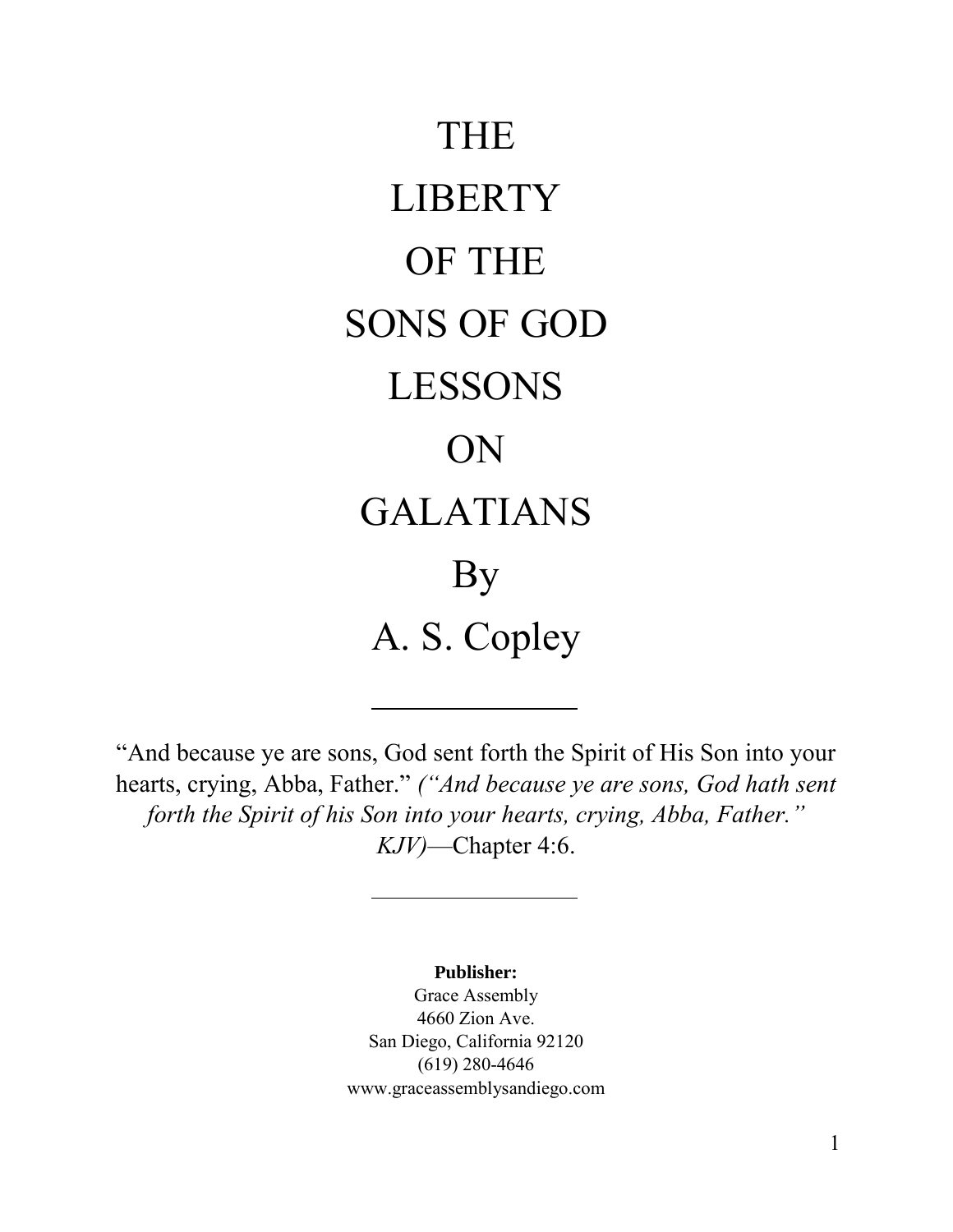#### FORECAST

The lessons given herein were first spoken by the writer in Oak Hill Tabernacle, Indianapolis, Indiana, in 1914. Then they appeared in Grace and Glory in six issues, a few copies of which were bound and sent forth to bless others. The profit they rendered created a demand for them. Therefore we reprinted the lessons, somewhat revised, which the Lord made a great blessing to many hungry hearts.

That edition was exhausted several years ago; but calls come in again and again for the book. Hence, we are putting forth the second edition, knowing the incalculable good that it will accomplish. Sister Mary M. Bodie has written the interesting introduction.

—The Author

#### **Note from Publisher:**

Grace Assembly is privileged to publish and post this commentary on our Web Site, www.graceassemblysandiego.com. We believe these commentaries rank among the best for Bible students who desire to learn about the Word of God and the Pauline Revelation. These commentaries were written during the early days of the latter rain outpour of God's Spirit and they continue to provide enlightenment to the reader. These are the original writings of the authors. Grace Assembly has not made any changes or additions to these writings other than format changes for the convenience of the Bible student. In the left hand column we have added the King James Bible version as it applies to the commentary on that page. Where the authors have referred to scripture references without quoting the scripture in the text, we have added the scripture as a footnote. In some places the authors have referred to Bible versions other than the King James. Since Grace Assembly holds to the King James Version as the preserved text, we, therefore, have added in the text the same scripture from the King James Version. We trust these ancillary changes with be helpful to the Bible student.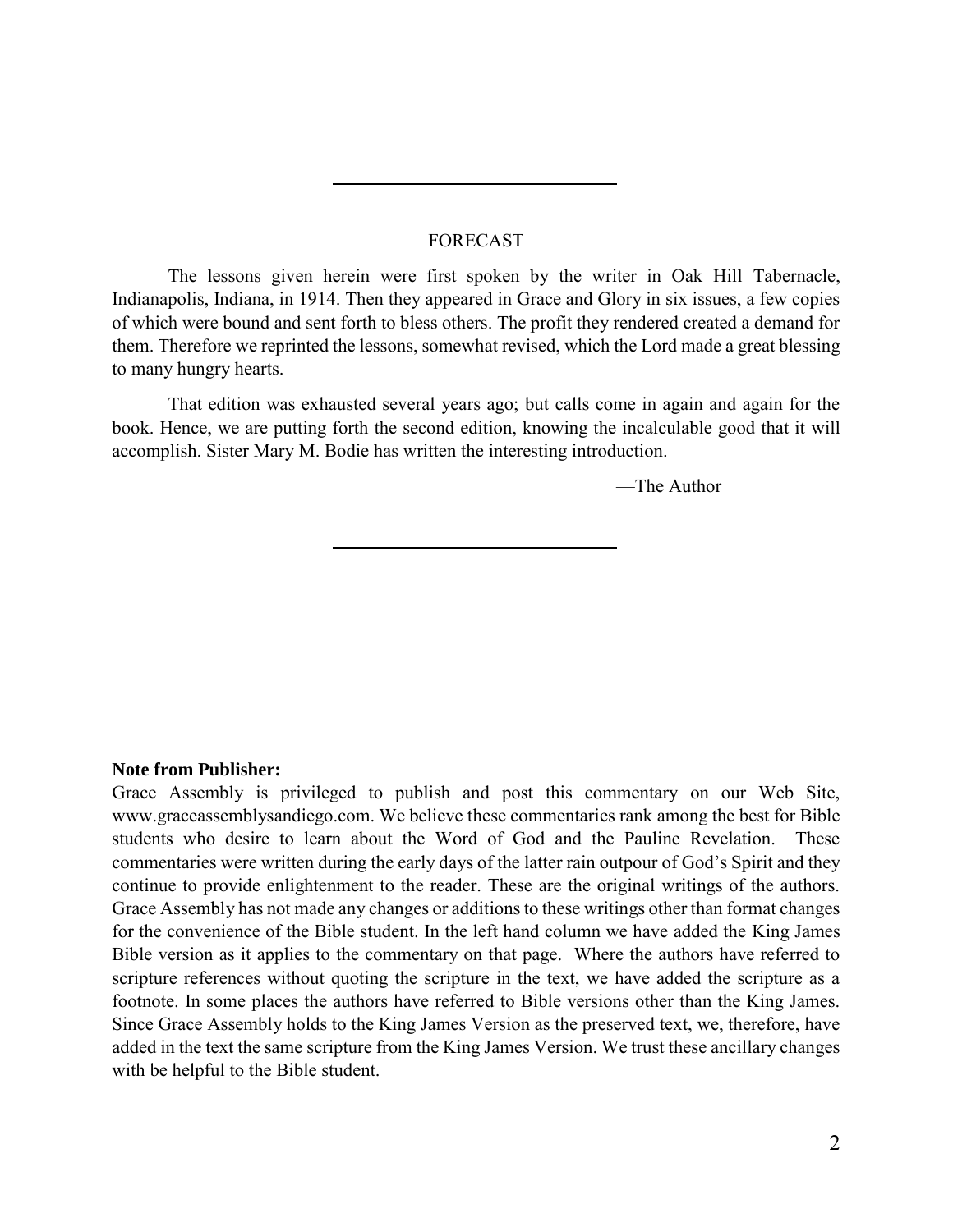| Galatians KJV                                                                                                                                | <b>Lessons on Galatians</b>                                                                                                                                                                                                                                                                                                                                                                                                                                                                                                                                                                                 |
|----------------------------------------------------------------------------------------------------------------------------------------------|-------------------------------------------------------------------------------------------------------------------------------------------------------------------------------------------------------------------------------------------------------------------------------------------------------------------------------------------------------------------------------------------------------------------------------------------------------------------------------------------------------------------------------------------------------------------------------------------------------------|
|                                                                                                                                              | The Introductory                                                                                                                                                                                                                                                                                                                                                                                                                                                                                                                                                                                            |
|                                                                                                                                              | By Mary M. Bodie                                                                                                                                                                                                                                                                                                                                                                                                                                                                                                                                                                                            |
|                                                                                                                                              | "Paul an apostle (not of men neither by man, but by Jesus Christ)"<br>and God the Father, who raised Him from the dead) and all the brethren<br>which are with me unto the churches of Galatia."                                                                                                                                                                                                                                                                                                                                                                                                            |
| 1:1 "Paul, an apostle, (not of men, neither by<br>man, but by Jesus Christ, and God the Father,<br>who raised him from the dead;)            | Galatia was a Roman province situated in the central portion of<br>Asia Minor. The inhabitants were not Greeks, but Gauls, a fickle,<br>effervescent people, very demonstrative, but lacking stability in the<br>natural; which characteristic was also manifest in the spiritual.                                                                                                                                                                                                                                                                                                                          |
|                                                                                                                                              | Galatia means "milky," which is most elucidating and<br>instructive. It declares the Galatians' character of childishness, being able<br>to take only the milk and not the meat of the Word, expressive of folk<br>under law.                                                                                                                                                                                                                                                                                                                                                                               |
| 1:2 And all the brethren which are with me,<br>unto the churches of Galatia:                                                                 | Division One. Chap. 1:1-5—Salutation. Paul is the writer of this<br>letter and he includes others of the brethren who were with him at the time.<br>He declares at the outset that he, Paul, was the authorized apostle, the Sent<br>One, not of men, but by God the Father and the Lord Jesus Christ. He<br>mentions "the brethren that were with him" as lending weight to that<br>which he is about to write.                                                                                                                                                                                            |
| 1:3 Grace be to you and peace from God the<br>Father, and from our Lord Jesus Christ,                                                        | "Grace be unto you and peace from God the Father, and from<br>the Lord Jesus Christ." Paul introduces all of his epistles except Hebrews<br>with this phrase, "grace and peace" and ends all of them with "grace be<br>unto you." Grace is his great theme. It occurs seven times in this letter.                                                                                                                                                                                                                                                                                                           |
|                                                                                                                                              | "Who gave Himself for our sins that He might deliver us from<br>this present evil world (age) according to the will of God and our Father<br>to whom be glory forever."                                                                                                                                                                                                                                                                                                                                                                                                                                     |
| 1:4 Who gave himself for our sins, that he<br>might deliver us from this present evil world,<br>according to the will of God and our Father: | Christ giving Himself up to the cross for us is the basis of all of<br>God's power to us. It was in the will of God that Jesus went to the cross,<br>in order that we might be set free, loosed from all the power of this evil<br>age. Furthermore it was the will of the Son in dying that we might be<br>delivered from all the entanglements of this evil age. And it is its very<br>religiousness that makes it so devilish. "The Jews' religion" has<br>superceded the grace message which is the special issue in this letter.<br>Legality robs God the Father of His glory in giving His Son to the |
| 1:5 To whom be glory for ever and ever.<br>Amen.                                                                                             | shameful death of the cross. It robs Christ of His glory of redemption. It<br>spoils God's plans for the manifestation of His grace, in which God is<br>especially glorified. He created wonderful angelic beings that have never                                                                                                                                                                                                                                                                                                                                                                           |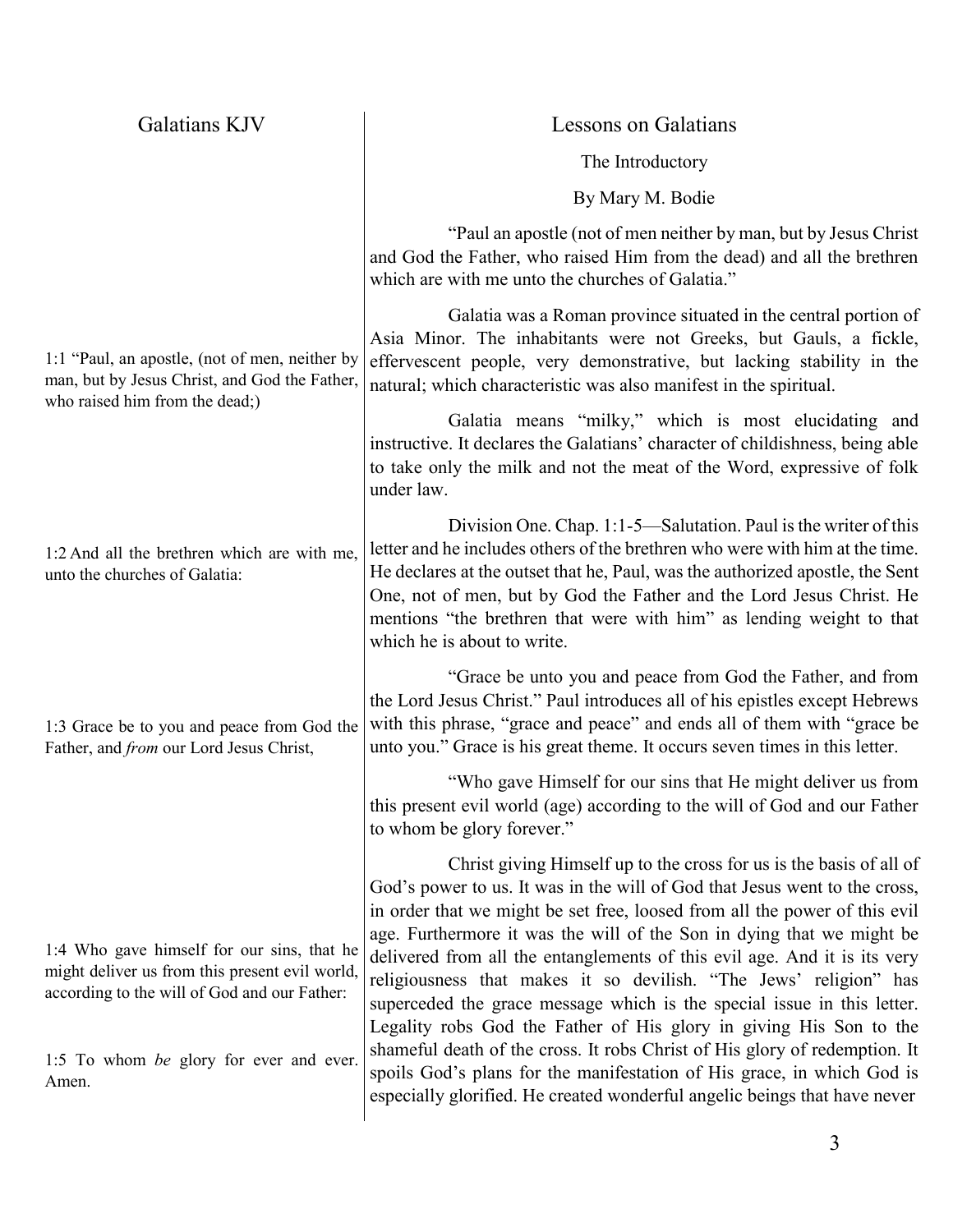sinned and never will sin, but that only magnifies His power. It is in saving sinning humanity at His own expense that God gets the greatest glory. "God was in Christ reconciling the world unto Himself—not imputing their trespasses unto them"—2 Cor. 5:19. He must save His sinning creature, man, tho' He must take on an earthen body to die. Man needed grace, not law, for he was weak and helpless, therefore God bestows His greatest favor upon the most unworthy of His creatures. Hence we need not try to reform and be good by our own efforts for God does not save angels, but sinners —and He is glorified thereby.

Men are especially senseless as regards spiritual matters. The devil has blinded them to God's real character and salvation. His mercy is an unknown quantity and quality to them Satan keeps even the saints blinded to the real essence of Paul's Gospel. They need a revelation to understand that God not only saves the wicked, but that He helps the helpless. If men are conscientious they are forever endeavoring to propitiate God, for they realize their sinful state. They try to make themselves better by their own works, not realizing that it is their condition of wretchedness and sinfulness that makes them eligible for God's salvation. When we were young we enjoyed singing "I want to be an angel and with the angels stand," and later we tried to be good so that God could save us, but alas, we never became good enough to deserve His salvation. Finally when we lost all hope and gave up trying to be religious we heard the Gospel and were saved.

God never speaks of GRACE in connection with angels, Grace is loving pardon for wretched criminals, lost guilty humanity. And the reason that the majority of folk miss salvation is because they want to deserve God's favor, instead of accepting it as a gift. He has declared that it is the ungodly man, who does not merit anything, but just simply believes Him, that He justifies. He pronounces him righteous. God wants to exhibit His own attribute of Grace, which is the reason that He saves lost and ruined humanity. He freely pardons any member of this bankrupt race who is willing to be made an object of His charity, a beggar dependent upon His bounty.

Therefore the first lesson men need to learn is that the human race is a wreck, irretrievably ruined and born this way, with judgment hanging over their heads, no chance whatever, but in God's grace. Generally, at first, men rebel at this only alternative. They will endeavor to clean up, reform, make restitution, join the church or take any other means to be saved. They will even give their money, do anything rather than own up that they can do nothing. And every preacher of legality, human culture or an ethical religion, is keeping men in darkness and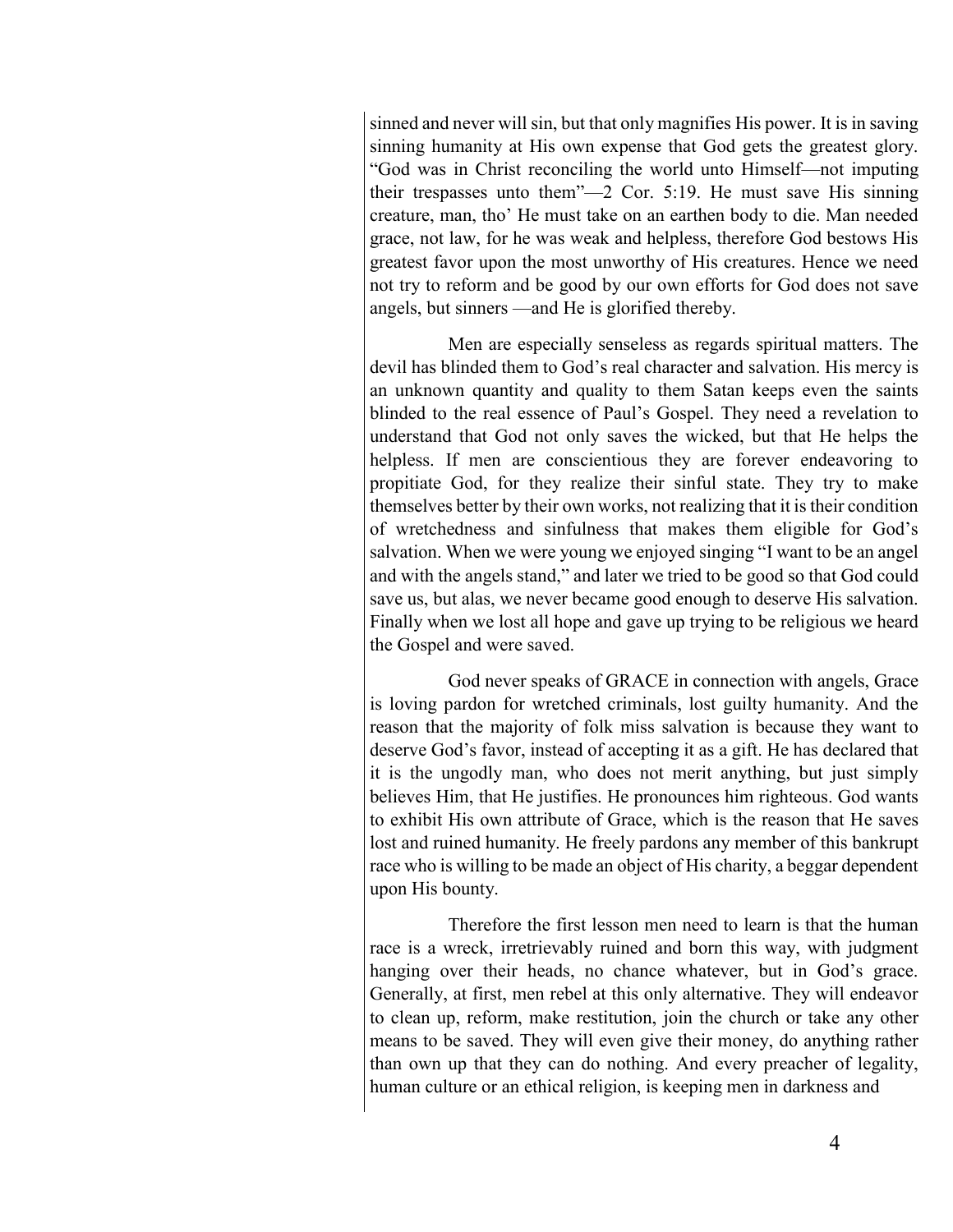sending them to hell.

Now these Galatian believers had accepted God's verdict as to their need. They received Paul's Gospel and were saved. But some legalists came around later after Paul had gone on his missionary journey planting churches where Christ was not known, and moved them away from his teaching. This was the reason that he wrote this letter to call them back to the GRACE way of salvation, which teaches that God saves men Himself and saves them forever. He does not do a half-way job. It is a finished work. From the moment a sinner turns to God, accepting His mercy in the Gift of Christ as his Saviour, he is God's child and His Father is looking after him. That saved sinner is as sure of heaven as tho' he was already there. He is not counted as being in Adam, but in Christ. And regardless of his failures and sins, he that is trusting in God's mercy and not in his own works is safe and secure. As the poet has so beautifully voiced the truth.

"My name from the palms of his hands, Eternity will not erase. Impressed on His heart it remains, In marks of indelible grace. Yes. I to the end shall endure, As sure as the earnest is given; More happy, hilt not more secure The glorified spirts in heaven."

God never gives a sinner up that comes to Him. It is unthinkable! If He did so, He would he acknowledging that He was weak and a failure, that He was not able to save the poor fallen creature that trusted in Him. Satan would thus be proved the stronger than Christ. Imagine such a contingency! It could not be thought of for a minute. God's honor is at stake in this matter. Just take Him into account and you will change your theology. It is not a little thing to charge Christ with such dishonor—to say, that He is not able to do as He has promised—that He, the living One who has died for the sinners' offenses and has risen for his justification is not able to keep him. It is unthinkable, preposterous and devilish to say or believe such a travesty of God's faithfulness. Let us not accuse Him of such a breaking of His Word and His oath—two immutable things—whereby we might have a strong consolation who have fled for refuge to Jesus—\*Heb. 6:18. He is the Saviour and He is able to save to the uttermost all that come unto God by Him—\*\*Heb. 7:25.

Division Two. Chap. 1:6-9—Theme. The Gospel of Grace. Paul allows no competitor, or rival-religion on the platform of this age. His Gospel has the front place on the stage; and he is the chief speaker, the

<sup>\*</sup>Hebrews 6:18 "That by two immutable things, in which *it was* impossible for God to lie, we might have a strong consolation, who have fled for refuge to lay hold upon the hope set before us:"

<sup>\*\*</sup>Hebrews 7:25 "Wherefore he is able also to save them to the uttermost that come unto God by him, seeing he ever liveth to make intercession for them."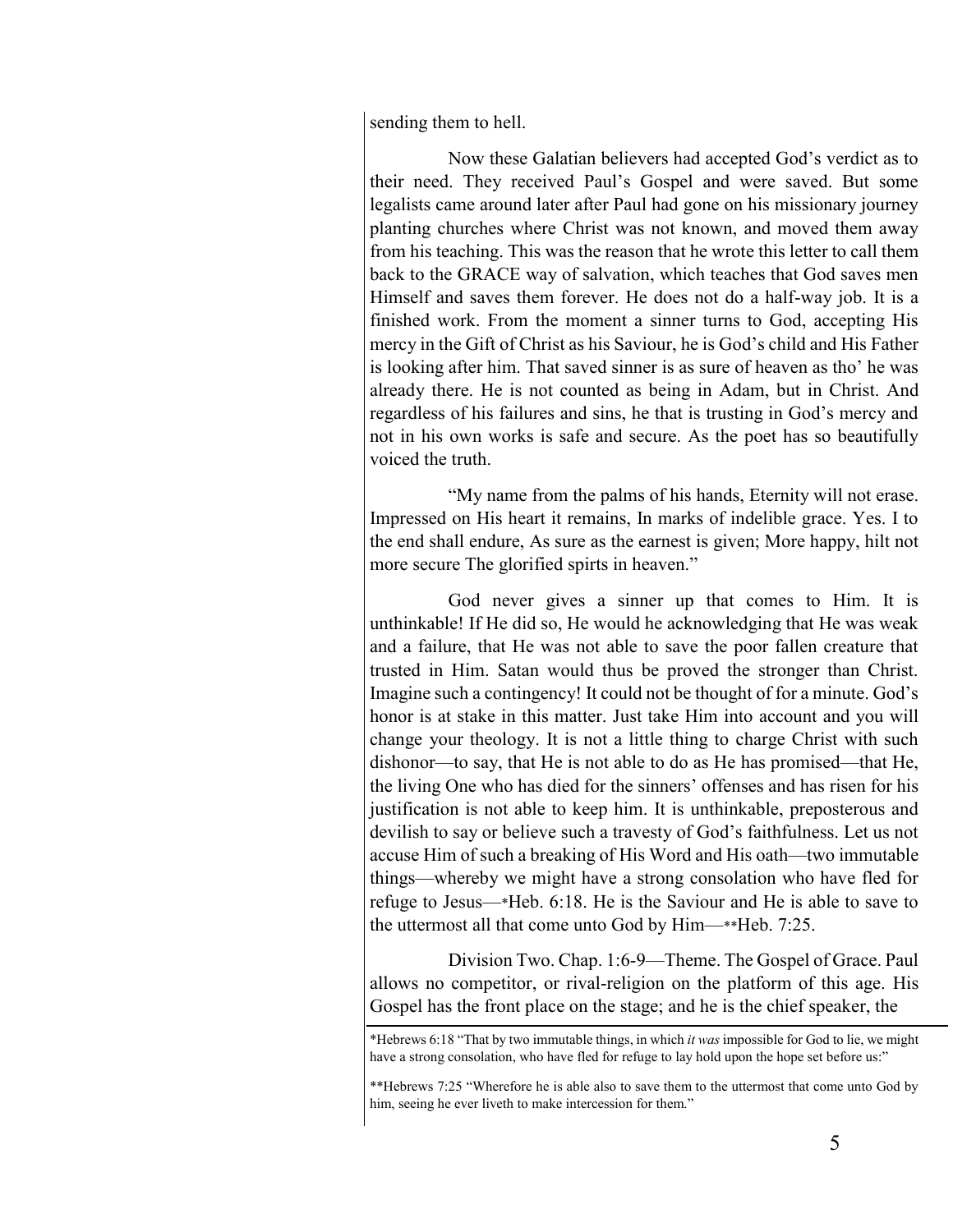authorized loud talker and steward of the mysteries of God for the church. He refuses any admixture of law conditions in any form or phase, even the most subtle, as seen in Peter's case—Chap. 2:11-4. The very least of law destroys the character of grace. These are opposites in every way.

These Galatians were believers. Paul designates them his "little children"—Chap. 4:19. Some folk think the Gospel is not for the saints, but only for sinners. They are mistaken. It is Good News for all men, saved and unsaved. Paul is amazed at these Galatians. He was their spiritual father. He had preached to them the Gospel which he defines in 1 Cor. 15:3-8*.* It has four basic facts or planks. One. "Christ died for our sins." Two. "He was buried." Three. "He arose the third day." Four. "He was seen" on six definite occasions; namely first "by Cephas: then of the twelve; after that, He was seen of above five hundred brethren at once; afterward of James and then of all the apostles. Last of all He was seen of me also, as of one born out of due time." To believe these foundation facts is to be saved, the apostle declares—\*l Cor. 15:2. There is nothing, absolutely nothing of our doings to be added to the one superb and only sacrifice of the Christ of the Cross.

The Galatians had received Paul's message of grace, but later when some folk came from James with the Jew's religion they were influenced and fell from grace. The majority of Christians imagine that the phrase, "fallen from grace" applies to believers who have committed some immoral, wicked deed—but that is not the case. It applies to believers, moral, religious folk who have taken up "the Jew's religion," as a means to perfect themselves. It is these Christians who have "fallen from grace." They have quit the faith-way of salvation and have taken up the worksway, doing instead of trusting for justification and sanctification.

Paul was surprised at these Galatians. He marveled how quickly they had fallen from their high standing in grace—perfect and complete in Christ—to the lower way of works. It was another message to which they were listening but NOT ANOTHER GOSPEL—for there is no other Good News for sinners or saints as we are instructed by the Apostle. The grace message is the only Gospel of salvation. What is there of Good Tidings to tell weak, helpless, sinful humanity, defiled and corruptible, that they must do something, or keep some laws, rules and regulations to be saved, or keep saved? That is not good news. That is bad news for saint and sinner, because the old creation is as prone to do evil as the sparks fly upward. Man is lawless by nature, therefore cannot obey God's law. To tell them that they must do something to please God is to stir up that lawless element in their being into open revolt. They may want to do that which God demands (and if they are saved they will) but they are unable to do, or not

\*1 Corinthians 15:2 "By which also ye are saved, if ye keep in memory what I preached unto you, unless ye have believed in vain."

1:6 I marvel that ye are so soon removed from him that called you into the grace of Christ unto another gospel: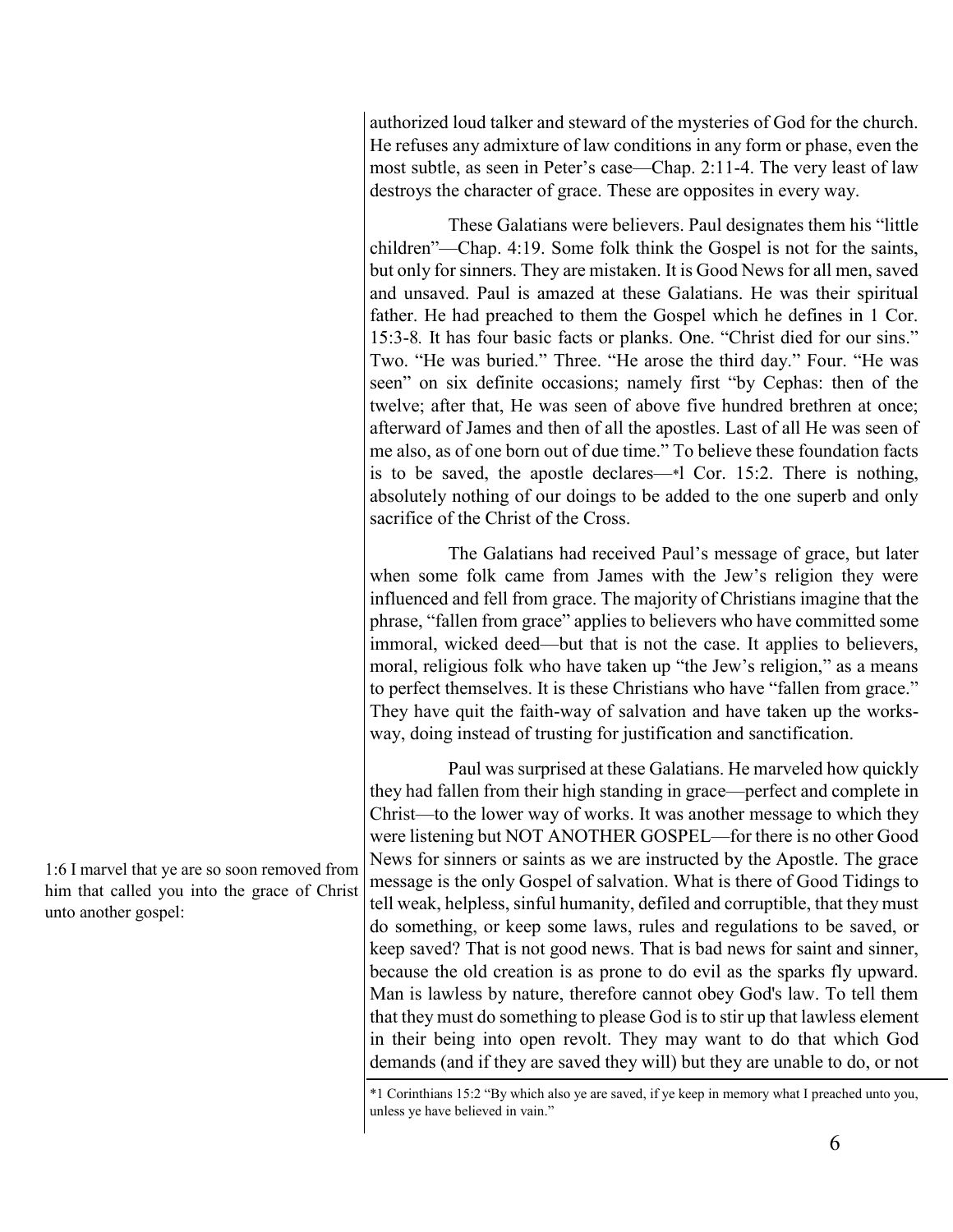do, that which is commanded. They exclaim even as Israel, "All that the Lord hath spoken, we will do" (Ex. 19), not realizing their own helplessness and yet be unable to obey in all that they determine to do. Paul gave us his experience, and ours also, along this line—Rom. 7:15-25. Our only hope lies in the Gospel of grace. This message provides a salvation for mankind without works. It is a by-faith way of escape from the thralldom of sin and the power of death.

Furthermore Paul, chief speaker and preacher of this Grace Gospel declares that any other message brings "trouble" instead of blessing and is a perversion of his Gospel—Chap. 1:7. He dares to say that even "if an angel from heaven came with any other Gospel, let him be accursed." His language is most emphatic. He goes further, declaring vehemently that even if he could do such a dastardly deed and return with any other message than that he brought in the beginning, "LET HIM BE ACCURSED." And again, he dares to bring down a curse upon the head of any preacher who does not bring the Glad Tidings of grace. "As we said before, so say I now again, if any man preach any other Gospel unto you, let him be accursed (anathema) of God."

He does not mince his words, for he has a serious matter to discuss. It is not a little nonessential item of which he is speaking, tho' men may so esteem it, and declare that it is of little consequence what is taught as to the manner of the perfection of believers. Some say, if we arrive inside the pearly gates what difference does it make if more or less self-effort is added to the way of our sanctification. So the reason—but Paul insists that it is a most vital question. The apostle is so concerned as to the matter that he writes a special letter to get these Galatians back under GRACE. He uses the most positive affirmations in its favor, and is just as positive in his denunciations against all who teach otherwise. "If an angel from heaven comes to you with any other message" *("But though we, or an angel from heaven, preach any other gospel unto you"—V. 8 KJV)* turn away from him. "If I" should be so astray, so deceived, so demented as to come to you with something different do not listen to me. Curse me and send me away. If anyone high or low, rich or poor brings another way of salvation than the grace message, heed him not. There is no other Gospel, Paul warns them most solemnly. Faith is the only way.

God has made it possible for men to be saved on the simple condition of faith. That is grace. Likewise in the matter of being kept saved. The Lord is the Shepherd. We must trust Him and not endeavor by our feeble works to merit anything. We must let Him perfect us on the same basis—that of grace. God has provided all this for us in Christ. He has been made "in the wisdom of God—righteousness, sanctification and redemption." *("who of God is made unto us wisdom, and righteousness, and sanctification, and redemption:"—1 Cor. 1:30 KJV)* That is, God in

1:7 Which is not another; but there be some that trouble you, and would pervert the gospel of Christ.

1:8 But though we, or an angel from heaven, preach any other gospel unto you than that which we have preached unto you, let him be accursed.

1:9 As we said before, so say I now again, if any *man* preach any other gospel unto you than that ye have received, let him be accursed.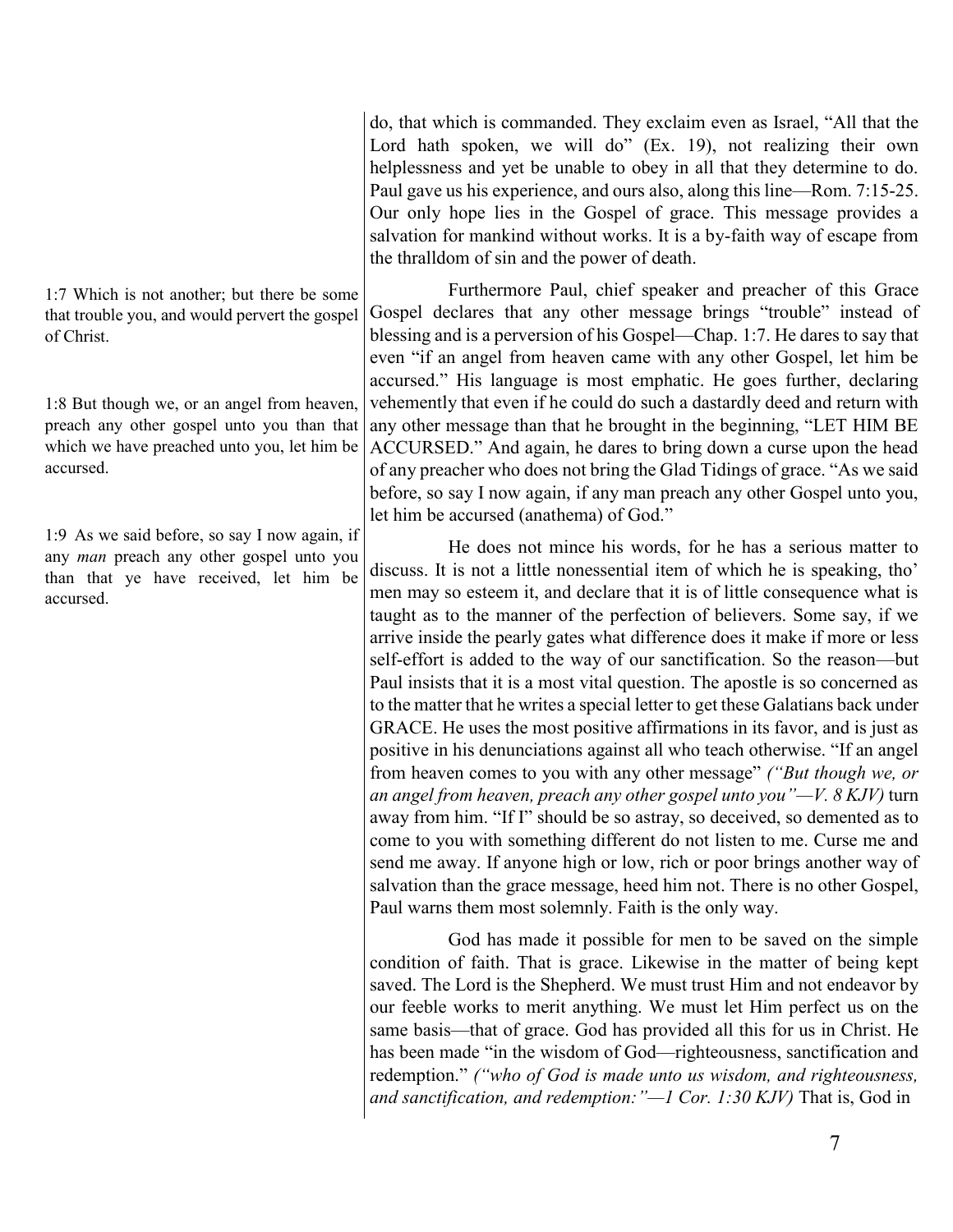His wisdom has perfected a plan whereby all men, that avail themselves of the provision, may be justified, sanctified and glorified by His power alone; the cross being the basis of the plan, the Holy Spirit being active Agent. Thus "no flesh shall glory in His presence…he that glorieth let him glory in the Lord" *("no flesh should glory in his presence… He that glorieth, let him glory in the Lord." KJV)*—1 Cor. 1:29, 31.

The Gospel which Paul preached ascribes all the glory to God. If man could save, or sanctify himself, he would praise himself—and he would have a right to do so. Heaven would be filled with all manner of inscriptions of glory to man. Each one would have his own little or big horn and would be blowing about himself, telling what a good or great fellow he was and what he had done to make the grade and reach heaven. But that will not be the case. No one will have any song of praise for himself. Christ will have the center place among the redeemed of all ages. That heavenly throng will all with one accord praise God and the Lamb for the plan of redemption.

These Galatians in their endeavors to perfect themselves by law were manifesting their ignorance of the grace message. They had not learned that all the glory for man's salvation was to fall upon God, that His plan for their justification and sanctification was sufficient for time and eternity. They had not learned that Paul and his Gospel were separated from all the other preachers and their preaching. It was a new message, a different proclamation than ever had been heard—and it is different still from almost everything heard today. It is "not after man," is the reason. It never originated in his little legal mind. He never could have conceived such a marvelous plan, so unique, so entirely distinct from all his thoughts. It never would have entered his mind to imagine that an offended God would send His beloved Son to die upon a rugged cross for those who had sinned against Him even His very enemies. How did Paul learn of this heavenly, holy Gospel? It was by a REVELATION OF JESUS CHRIST. Acts 26:16 declares that the Lord said, "To this end have I appeared unto you, to appoint thee a minister and a witness both of the things wherein thou hast seen and of the things wherein I will appear unto thee." *("for I have appeared unto thee for this purpose, to make thee a minister and a witness both of these things which thou hast seen, and of those things in the which I will appear unto thee;" KJV)*

Paul tells us that he Paul, wrote this letter to the Galatians. In fact he wrote 14 of the 27 books of the New Testament. We read, Paul to the Romans: Paul to the Corinthians; Paul to the Colossians; Paul to the Thessalonians; Paul to Timothy; Paul to Titus; Paul to Philemon. Hebrews is the only epistle that is not prefaced with his own name, and there is a reason for its absence. He was not sent primarily to the Hebrews.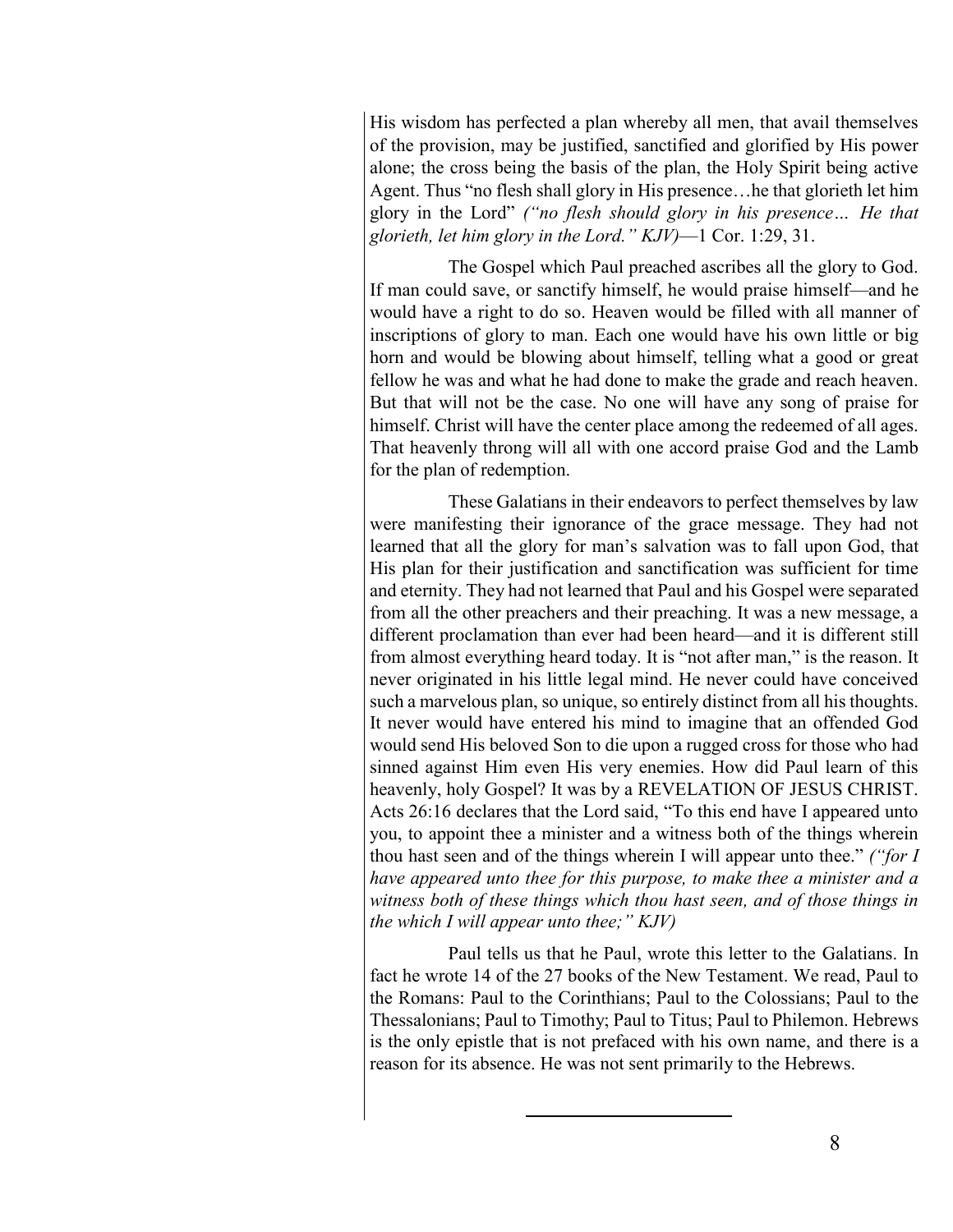# FACTS ABOUT LAW

The Law was given 430 years after Abraham was justified by grace thru Faith, wholly independent of works, or human effort. Abraham had no law to keep and was not placed on probation, as was Adam before he fell. In walking by faith, lie became "the friend of God," not by keeping any law whatever.

"The Law was not given for a righteous man (he needs no law); but for the lawless," etc. *("that the law is not made for a righteous man, but for the lawless and disobedient…" KJV)*—l Tim. 1:9. In Christ, "we are not under the law, but under grace" *("for ye are not under the law, but under grace," KJV)*—Rom. 6:14. Therefore, sin shall not have dominion over us. Neither does the Law have dominion over us in Christ.

The Law spent its strength and finished its work on us in executing Christ Jesus on the cross in our behalf. There "our old man was crucified with Him" *("that our old man is crucified with him," KJV)*— Rom. 6:6.

The Ten Commandments do not express all the will of God. They were the written will of God for a particular people for a certain limited period of time.

The Law is not a rule of conduct for believers. Paul said, "As many as walk according to this rule, peace be on them, and mercy, and upon the Israel of God"—Gal. 6:16. What rule? Answer, the rule of the new creation under grace, brought forth by the death and resurrection of Christ Jesus; not by the rule of circumcision, or law.

The Law was added because of transgression. It was a schoolmaster until Christ, that we might be justified by faith—Gal. 3:19,24. "The Law entered that the offence might abound"—Rom. 5:20. As a schoolmaster, it whipped the transgressor into obedience; but he kicked against it, thus proving his inability to keep it. "The Law was weak thru the (sinful) flesh" *(For what the law could not do, in that it was weak through the flesh," KJV)*—Rom. 8:3.

The Law could not give life to a sinner, nor save him. It is not a savior, but a judge. "If there had been a law given which could have given life, verily righteousness should have been by the Law"—Gal. 3:21.

The Law School is out since Christ came. The Schoolmaster, the Law, has been dismissed; and is never hired again except by legalists. "Christ is the end of the Law for righteousness to everyone that believeth" Rom. 10:4.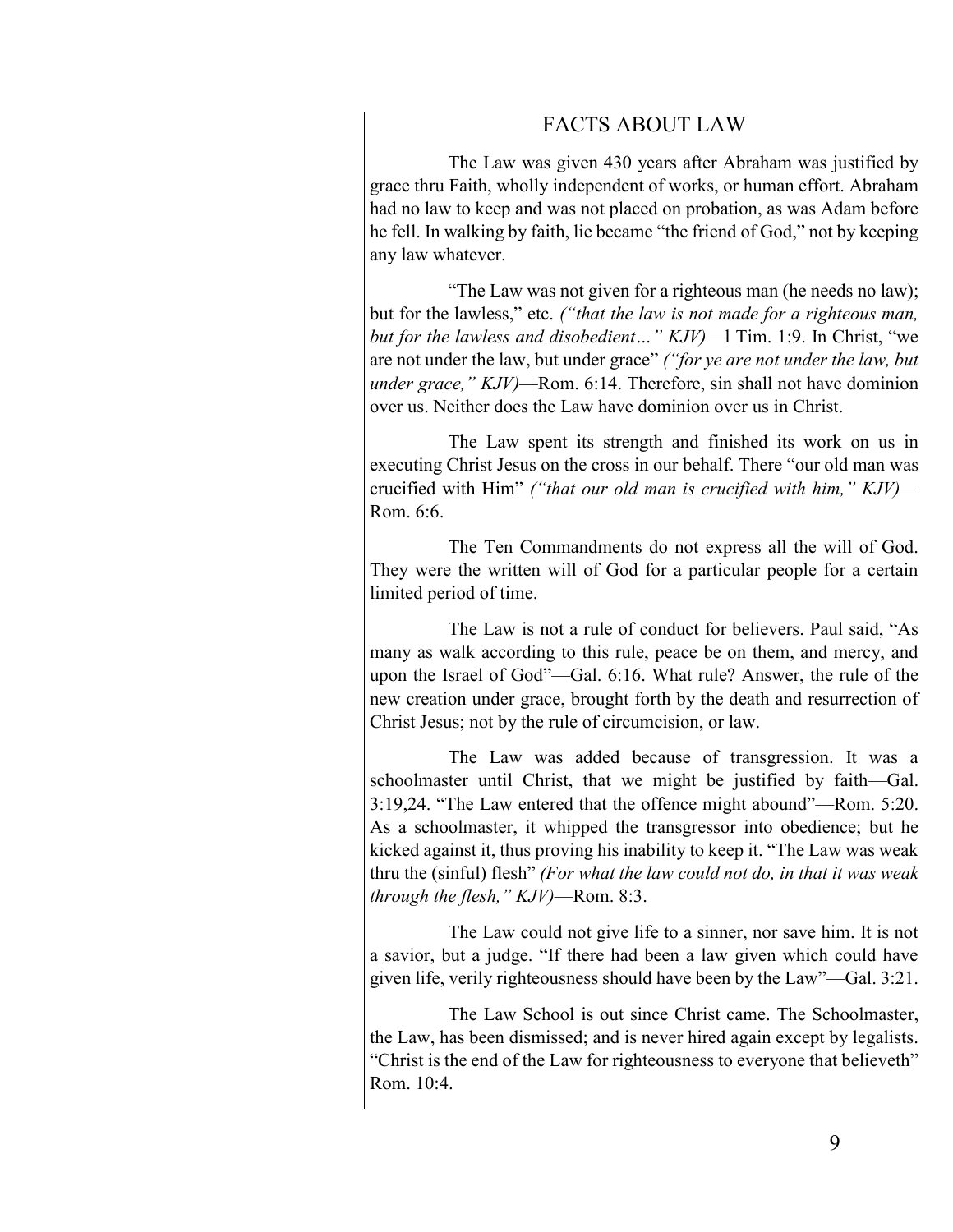The Law was a ministration of condemnation and death, and unbearable sight; hence it was done away—2 Cor. 3:6, 9, 11.

The Law was an unbearable yoke to Israel; and to lay down the Law for others to keep is tempting God Acts 15:10. It is also called "witchcraft" *("bewitched" KJV)* —Gal. 3:1.

Legality is like a leach that sucks the blood and drains the life of its victims.

Legality wears a high hat, bespangled with icicles, a long imposing beard and heavy calfskin shoes, and is very finikin about his company, lest he be defiled.

As water and oil will not mix, so law-keeping and grace cannot walk, together and be agreed. One, or the other must vacate. Grace being modest and yielding, peacefully withdraws and seeks rest elsewhere.

Legality, conceit and self-righteousness usually dwell together in the same pious (?) house—air conditioned, damp, dark and dangerous. "Daisy Don't" is the mistress of the home, and stern rules of order are the wall mottoes.

"Beware of the concision" (Phili. 3:2); that is, those who cut down, cut to pieces, cut off others. Legality draws lines, or sets bounds and cuts others off from fellowship. It makes divisions. It prescribes bylaws and tries to rob brethren of the liberty they have in Christ. "O foolish Galatians! Who hath bewitched you?"

# Paul In God's Will

"For do I now persuade men, or God? or do I seek to please men? for if I yet pleased men, I should not be the servant of Christ. But I certify you, brethren, that the Gospel which was preached of me is not after man; for I neither received it of man, nor was I taught it, but by the revelation of Jesus Christ"—Chap. 1:10,11.

Division Three. Chaps. 1:10 to 2:21. Theme—Paul's Defense of His Apostleship and Gospel. The Apostle was no ordinary messenger of the church. He is not even classed with the other Apostles, but was in a distinct rank by himself. He is to the church of our Lord Jesus Christ what Moses was to Israel. He is the leader. He went before. He received his call, commission and revelation from the Lord, independent of men. God arrested him when he was persecuting the brethren, haling them to prison and witnessing against them. His conversion was of absolute grace on God's part. The lord appeared to him (as he was on his way to Damascus in high-handed rebellion against God and His Son) and knocked him to

1:10 For do I now persuade men, or God? or do I seek to please men? for if I yet pleased men, I should not be the servant of Christ.

1:11 But I certify you, brethren, that the gospel which was preached of me is not after man.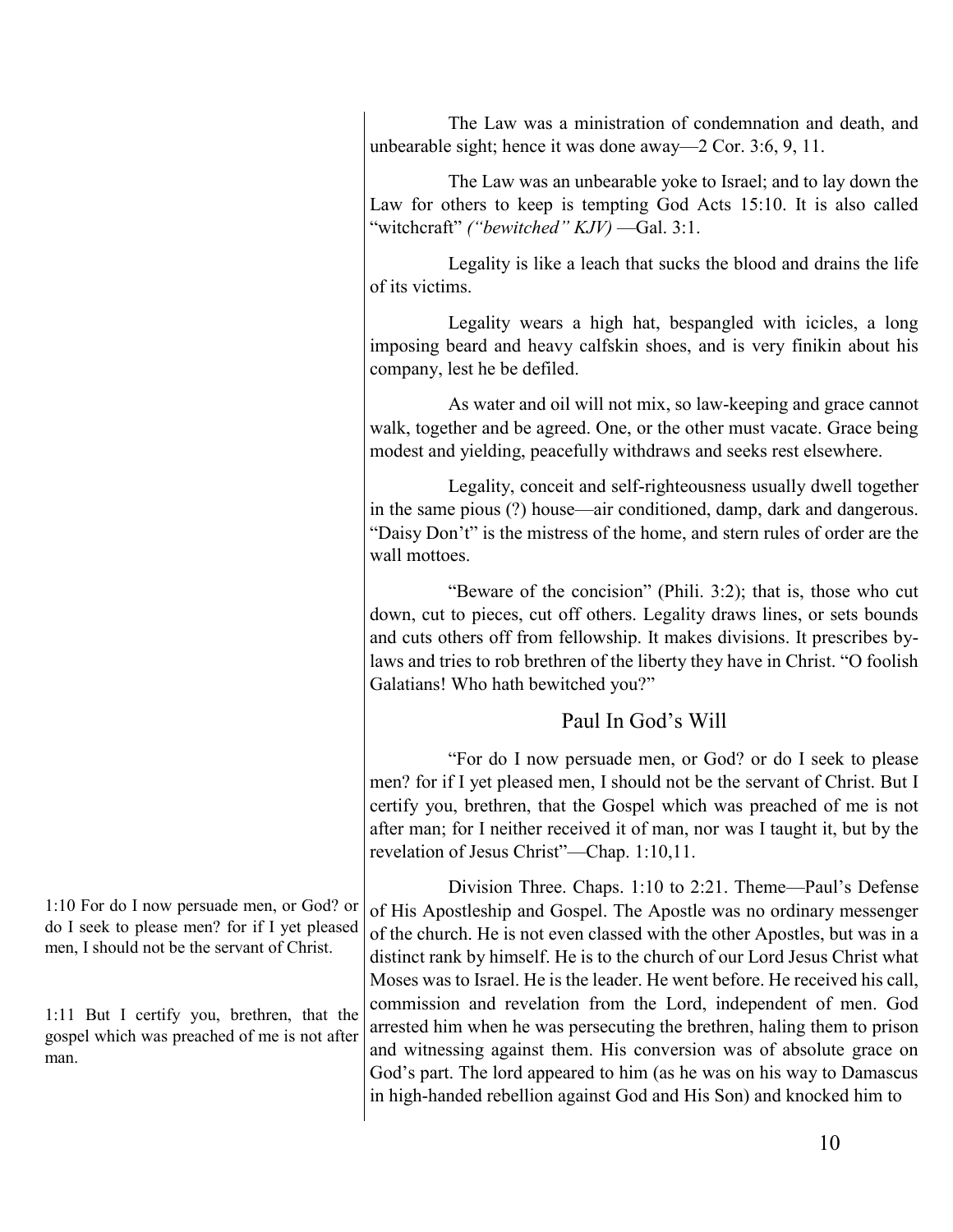1:12 For I neither received it of man, neither was I taught *it*, but by the revelation of Jesus Christ.

1:13 For ye have heard of my conversation in time past in the Jews' religion, how that beyond measure I persecuted the church of God, and wasted it:

1:14 And profited in the Jews' religion above many my equals in mine own nation, being more exceedingly zealous of the traditions of my fathers.

the earth—Acts. 9. He arose a new man, with a new message for men and a new name. Saul, "the asked for," figuring man's choice, becomes Paul, "the little," representing God's choice, the unpopular one.

Saul was self-righteous, proud and strong in himself. He was superior in many ways to those of his time and age. He was a legalist of the first grade, fanatical in his zeal for the "Jew's religion," but the mighty God had a work for him. He took hold of that unlikely material and changed him. He turned him right about-face and made him just as zealous and earnest for grace, the true way of salvation, as he had been for law. He put him to the front of the new order of things. The 12 kingdom apostles were earnest and loyal men. They had walked and talked with the Lord for three and a half years. They had their place and message as the Apostles of the Lamb; but the kingdom was set aside for the time being; hence they too were set aside. God had another purpose to put over; a new message to be preached; a new people gathered; not only Jews, but Gentiles were to constitute this heavenly body the church; therefore He needed a new messenger. And then came Paul.

Unto none of the twelve Apostles did the Lord reveal the great body of doctrine for this age. It was Saul of Tarsus who was chosen to be the steward of the glorious truths connected with the Lord's death, resurrection and ascension. All the mysteries of the church, the great body of truth concerning that great body of people, were committed to Paul. Most of the New Testament has been given to us by him. Take Romans to Philemon out of the Bible and what have you? To no other Apostle were these great secrets revealed. They had to learn them from Paul.

The letter to the Galatians corrects the folly of trying to perfect ourselves in the flesh, in view of the fact that we are without strength. If there had been any hope in man doing anything for himself, God would have given him the chance. He had repeatedly done so; but after Christ came and died on the cross, that was the end of all man's doings. His glory passed away when Christ was nailed to the tree. It was "Ichabod" for man.

By the way, Paul is the only one of the Apostles who speaks of the cross. In fact there are many great truths which only Paul gives us. In the second chapter of this letter, we are distinctly told that James, Cephas and John were to go to the Jews, while Paul was to go to the Gentiles. The testimony to the Jewish nation was soon ended after Paul was railroaded into office. During this age, there is no distinction between Jew and Gentile. Paul is the one who finally sets them aside (\*Acts 28:28) and opens his great epistle to Rome, the Gentile center of the world with these

<sup>\*</sup>Acts 28:28 "Be it known therefore unto you, that the salvation of God is sent unto the Gentiles, and *that* they will hear it."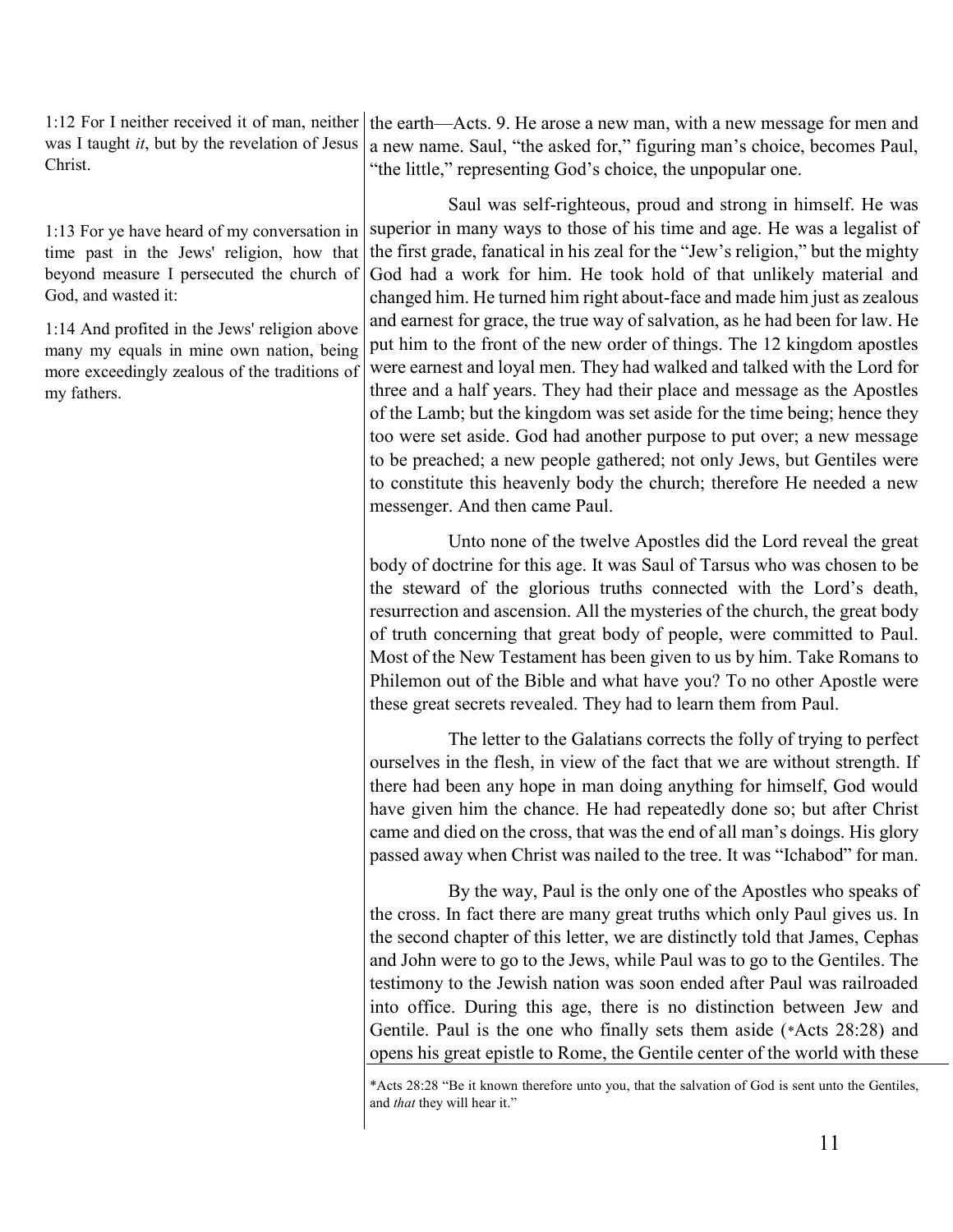words, "There is no difference" between Jew or Gentile; "for all have sinned and come short of the glory of God," and now "whosoever shall call upon the name of the Lord shall be saved," since the same Lord is "Lord of all" *("Lord over all" KJV)*—Romans 3:22,23 and 10:12. Only nationally was the Jew set aside for the age.

God is sovereign. He does as He chooses and does not enquire of man as to whether he likes His doings or not. He chose the nation Israel who were His special treasure in the earth for a specified time; but when they rejected His Son and His authority, He brought to pass another purpose which had been hidden in His counsel from a past eternity. He is saving folk by the preaching of the cross, and gathering them out of every nation, kindred and tongue, by the power of the Holy Spirit, to constitute a heavenly company. He also chose Paul to be the great herald of the Gospel for this age, the essence of which is that the believer is justified freely from all things—\*Acts 13:39.

And this word "freely" is "DOREAN," Greek, which always bears the meaning "without a cause," therefore we may say, that God justifies the man that believes without finding any reason in the man except his faith in the work of Christ. That is what gives Paul's Gospel its unique, distinct place. It is so different from all other ways and means to be saved. There is nothing else like it in the world. Man would never have conceived such a message in his best moments. It is absolutely foreign to his reason. He never would have thought it out. It is far beyond his natural conception of things. God gave it to Paul from heaven; therefore he had to defend it and contend for it all the days of his life. And we are following in his footsteps. We dare to believe the Word of God and stand for this marvelous message of emancipation from sin's guilt and thralldom.

Immediately after the Apostle began his missionary journey with Barnabas, false teachers followed him and sought to hinder his work, bringing the saved Gentiles under law. In other words, to get them to take up the Jew's religion to keep saved. Is that not ridiculous? No marvel he later calls these Galatians "foolish," for yielding to such bewitchment— Chap. 3:1. God had handed over Judaism to the Jew. It was their religion. He had a new message for the church. Judaism was old and was passing away with its shadows. The Substance had come—\*\*Heb. 8:13. The Jew's religion meant no more to Paul than a heathen religion, and such it should be to us, as far as its connection with salvation is concerned. The message

\*Acts 13:39 "And by him all that believe are justified from all things, from which ye could not be justified by the law of Moses."

\*\*Hebrews 8:13 "In that he saith, A new *covenant*, he hath made the first old. Now that which decayeth and waxeth old *is* ready to vanish away."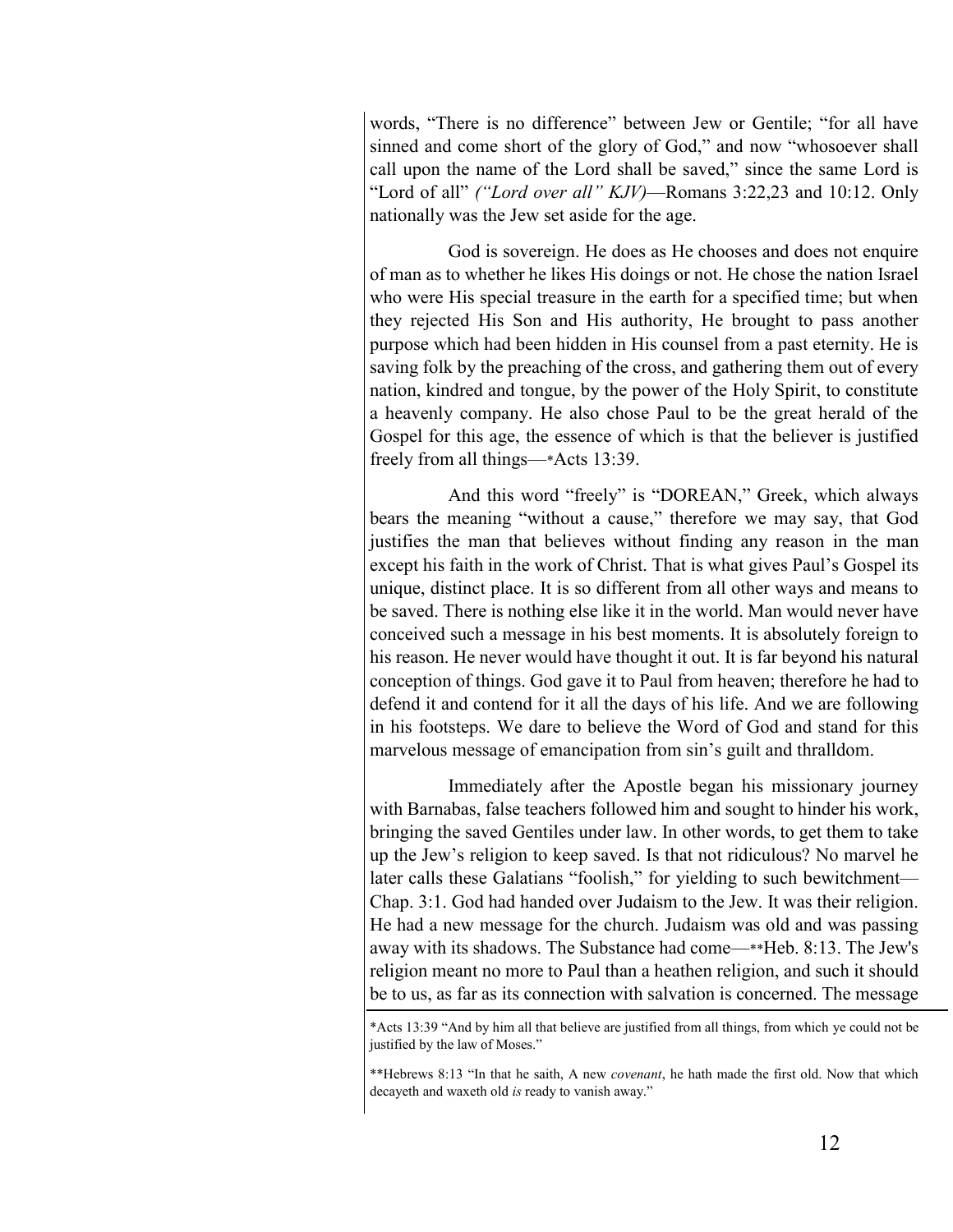1:15 But when it pleased God, who separated me from my mother's womb, and called *me* by his grace, 1:16 To reveal his Son in me, that I might preach him among the heathen; immediately I conferred not with flesh and blood: 1:17 Neither went I up to Jerusalem to them which were apostles before me; but I went into them; likewise the Gospel of grace to the church, the body of Christ, is a distinct message to them. Because of ignorance religious teachers are continually mixing them together in their interpretation of Scripture and practical experience of the believer. Those Judaizers had informed the Galatians that the Jew's religion was not out of date and made them believe that Paul was at fault that he was an apostate Jew, denying the faith of the fathers and not in good standing with the Jerusalem church. Therefore the Apostle must defend his former manner of life. He declares that he had been a consistent member of Judaism, obeying implicitly all its precepts and laws. He had gone beyond others in his zeal and determination to excel, and that was the reason that he persecuted the church of God and wasted it. He was an example to the Jewish youth. They looked upon him as a great leader and thus he "profited in the Jew's religion above many…being more exceedingly zealous for the traditions of my fathers." "But when it pleased God, who separated me from my mother's womb and called me by His grace to reveal His Son in me…immediately I conferred not with flesh and blood"—Vs. 15,16. Herein are marvelous statements. God's sovereignty is emphasized in Paul's separation from Judaism (his mother's womb) and calling to His service. Separation means "marked out for a purpose," while called signifies "bringing about the purpose." And the latter in V. 16 is declared to be the revelation of Christ in him. Saul of Tarsus was set aside. He had received a knockdown blow on the road to Damascus when he was on his way to bring some of the Nazarene's followers bound to Jerusalem, putting them to death if possible—Acts 9. But God changed Saul's life in a moment of time. When he arose he was no longer the Pharisee and persecutor of the church; but the preacher and pestilent fellow—\*Acts 24:5. Paul was his name. Saul was dead. He had been crucified and henceforth Christ lived (Chap. 2:20), and he was to preach Him, not as a mere doctrine, but as a Person, a living vital Person. The man that preaches such a Gospel is bound to be a living voice to others. Paul did not confer with the "big boys" in Jerusalem. That would have been the natural thing to do; but he was not walking in the

Arabia, and returned again unto Damascus.

flesh now. He was doing the unnatural thing. His revelation was a divine message, different from anything heard before. It was absolutely independent of all human teaching. It was a new message; therefore why confer with even the best men, the highest of theologs if you have

or ritual and Law given by Moses to the nation was a distinct religion for

\*Acts 24:5 "For we have found this man *a* pestilent *fellow*, and a mover of sedation among all the Jews throughout the world, and a ringleader of the sect of the Nazarenes:"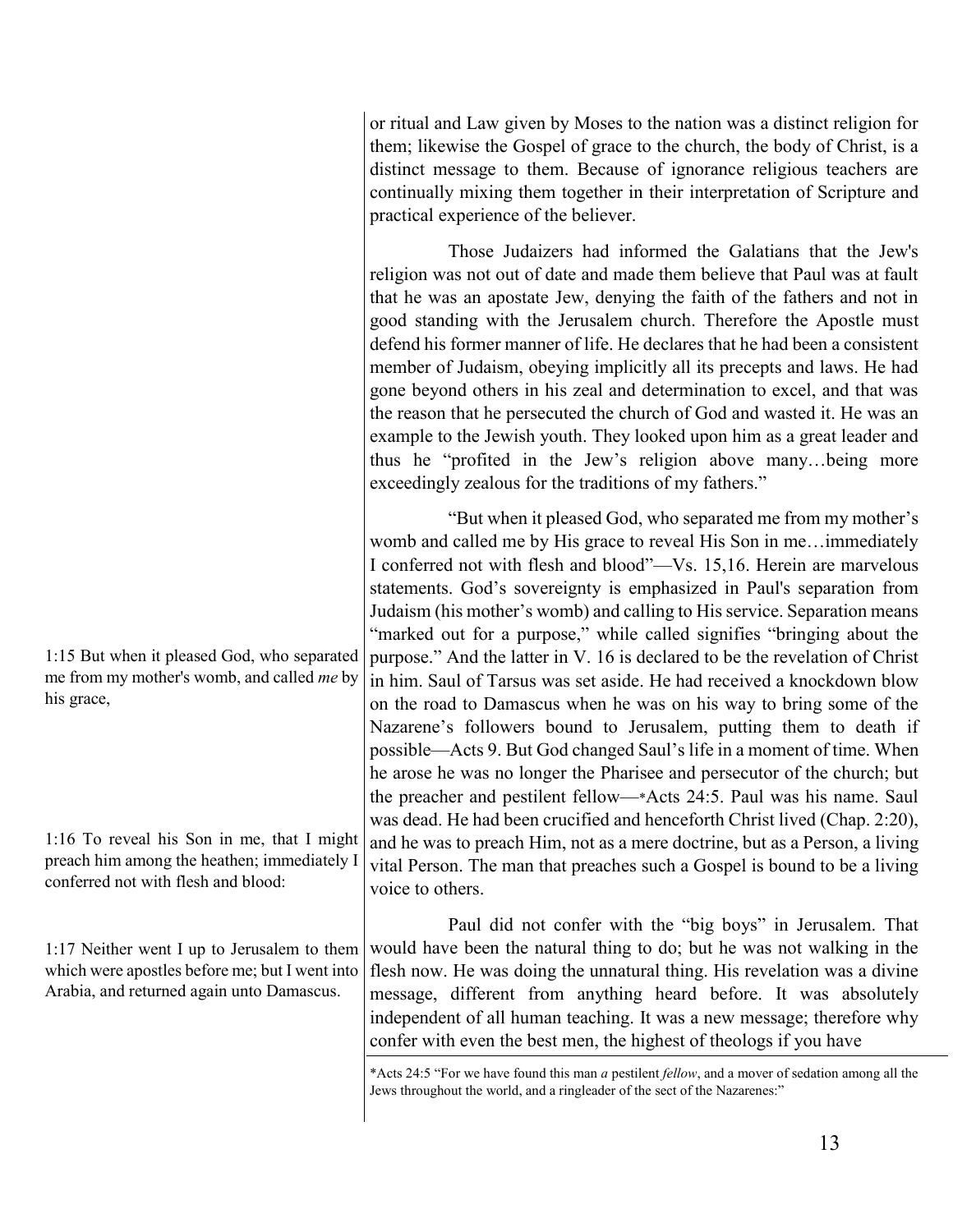something that they have not heard. This fact is greatly stressed here in order that the "faith of Christ" should be seen to be distinct and apart from Judaism, the Law, or any human merits, or religion. It cannot be mixed with anything; but stands even as its Author and Finisher, absolutely apart from anything else. Therefore God's man hears the voice of the Spirit and moves on to Arabia, the place where Moses dwelt and Elijah fled for encouragement—1 Kings 19.

Horeb in Arabia was the mountain which God glorified by appearing upon it and giving the law to Moses. It was there that Paul went to iron out the perplexities that had arisen in his theology. We can understand that he should be perplexed and desire to understand the difference and distinction between Mt. Sinai and Mt, Zion of which he had lately caught a glimpse. He had been a lover of law. Horeb with its shadows had been hard-hit by his new revelations and he went there to study Moses. His stay there was not marred by any conferences with men. God met with him and revealed further light. He returned to Damascus more than ever convinced, and afterward went up for a visit with Peter fifteen days. He also met James, the pastor and leading elder of the Jerusalem church; but they made no change in his theology.

Paul is most emphatic tho' concise in his statements. He declares that he did not lie. He desired that the Galatians take him into their hearts and believe in his sincerity and honor; and believe that he was the God-appointed Apostle and teacher of the Gentiles. He knewif they realized his place in the economy of things, as the One in authority for this age, as having his message entirely from God, as a new revelation, they would heed his words and judge all other doctrines by his Gospel. Therefore he was vehement and insistent in telling them how it all was at that epoch. "Before God" he speaks. He declares that his Gospel had no connection with any other so-called good news and that he had no credentials, calling, or commission from any man, or set of men. The Lord appeared to him, not only to convert him, but to make him a personal witness of His glory and a special minister for this dispensation—\*Acts 26:16-18.

1:18 Then after three years I went up to Jerusalem to see Peter, and abode with him fifteen days.

1:19But other of the apostles saw I none, save James the Lord's brother.

1:20 Now the things which I write unto you, behold, before God, I lie not.

1:21 Afterwards I came into the regions of Syria and Cilicia;

1:22 And was unknown by face unto the churches of Judaea which were in Christ:

1:23 But they had heard only, That he which persecuted us in times past now preacheth the faith which once he destroyed.

1:24 And they glorified God in me.

<sup>\*</sup>Acts 26:16-18 "But rise, and stand upon thy feet: for I have appeared unto thee for this purpose, to make thee a minister and a witness both of these things which thou hast seen, and of those things in the which I will appear unto thee; Delivering thee from the people, and *from* the Gentiles, unto whom now I send thee, To open their eyes, *and* to turn *them* from darkness to light, and *from* the power of Satan unto God, that they may receive forgiveness of sins, and inheritance among them which are sanctified by faith that is in me."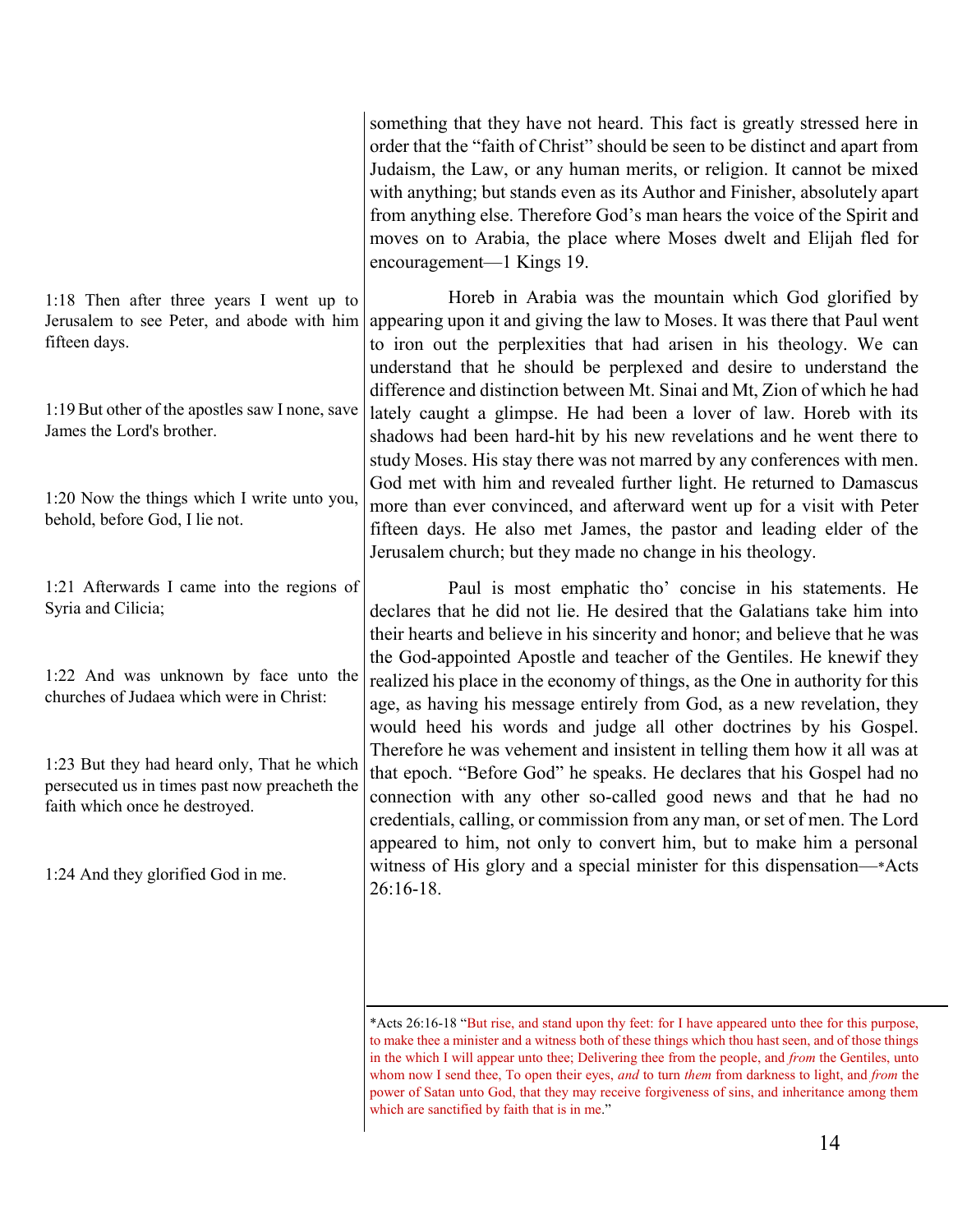# Chapter Two

"Then fourteen years after, I went up again to Jerusalem with Barnabas and took Titus with me also. And I went up by revelation"— Chap. 2:1, 2. We noticed earlier that Paul's Gospel is a revelation of Christ in the believer, therefore it is all of God. We cannot perform this great transformation. Now in our study we are shown that the Lord sent him to the Jerusalem church, but not until 14 years after he had been in Arabia and returned to Damascus, was he allowed of the Lord to confer in regard to doctrine with the Kingdom Apostles. His Gospel was distinct and separate from all previous revelations, and the special teaching for the church and the Lord would keep it thus. But the time had come for him to meet the other leaders and communicate the news which had been revealed to him. The Lord wanted harmony as to the way of salvation. He had prepared the hearts of the Apostles for this meeting of which Paul was a necessary part.

This convention was the first and only gathering of the ministers of the church, recorded in Scripture—Acts 15. The results of that meeting are outstanding and up-standing and cannot be ignored. Paul's place, as the Apostle to the Gentiles, and His Gospel, given by revelation, were recognized and endorsed. He was given the right hand of fellowship, and the Jerusalem church went on record as to the grace way of salvation. They set to their seal that God was no respecter of persons and that salvation was by faith alone. Peter's experience in the house of Cornelius was cited as an example of God's grace. Paul did not compromise the Truth in the wry least; even Titus, a Gentile, was allowed to sit in conference, tho' he had not been circumcised. That was a great victory for Paul's Gospel, when those brethren of reputation from Jerusalem agreed with Paul—Gal. 2:4, 6. The Apostle was not cowed one iota. He had gone up to Jerusalem for this very purpose. The Spirit of God directed him and the results of that conference were satisfaction then, and have been so for the age. He gave place to none of the older Apostles, that the Truth of the Gospel might be kept pure and continue with the people—V. 5.

He declared, "those who seemed to be somewhat in conference," added nothing to him, but contrariwise; Paul added something to them. Those who seemed to be pillars, James, Cephas and John, were impressed with his marvelous experience as he related it to them. They perceived that a special grace had been given to him for a special purpose and special dispensation, and they left hands off. They were not envious of his charge. They had their place in God's economy and they were not trying to run His business, as so many do today. When God raises up a man now, many of the other folk who

2:1 Then fourteen years after I went up again to Jerusalem with Barnabas, and took Titus with *me* also.

2:2 And I went up by revelation, and communicated unto them that gospel which I preach among the Gentiles, but privately to them which were of reputation, lest by any means I should run, or had run, in vain.

2:3 But neither Titus, who was with me, being a Greek, was compelled to be circumcised:

2:4 And that because of false brethren unawares brought in, who came in privily to spy out our liberty which we have in Christ Jesus, that they might bring us into bondage:

2:5 To whom we gave place by subjection, no, not for an hour; that the truth of the gospel might continue with you.

2:6 But of these who seemed to be somewhat, (whatsoever they were, it maketh no matter to me: God accepteth no man's person:) for they who seemed *to be somewhat* in conference added nothing to me: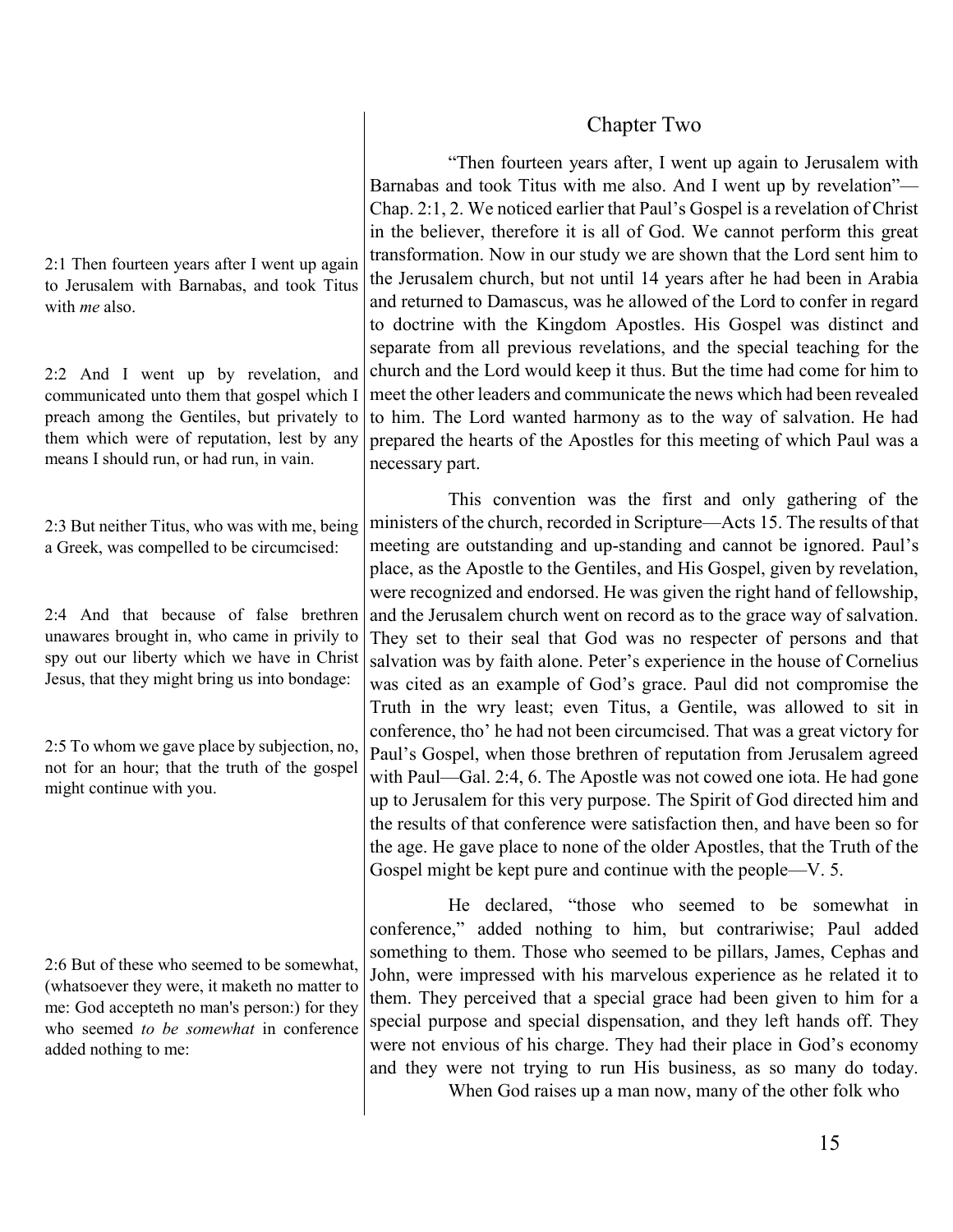2:7 But contrariwise, when they saw that the gospel of the uncircumcision was committed unto me, as *the gospel* of the circumcision *was* unto Peter;

2:8 (For he that wrought effectually in Peter to the apostleship of the circumcision, the same was mighty in me toward the Gentiles:)

2:9 And when James, Cephas, and John, who seemed to be pillars, perceived the grace that was given unto me, they gave to me and Barnabas the right hands of fellowship; that we *should go* unto the heathen, and they unto the circumcision.

2:10 Only *they would* that we should remember the poor; the same which I also was forward to do.

2:11 But when Peter was come to Antioch, I withstood him to the face, because he was to be blamed.

have been fed and blessed by the grace given this one are jealous and envious and seek to hinder and hurt that one. But the Lord always defends his chosen man; for he still makes choice of certain ones. That is His divine right, and who dare rise up and say Him, "Nay?" Who dare question His ruling and authority? God is still on His throne; "and all the inhabitants of the earth are reputed as nothing, and He doeth according to His will in the army of heaven and among the inhabitants of the earth: and none can stay His hand, or say unto Him, What doest Thou?"—Dan. 4:35.

In our chapter (Gal. 2), we notice especially, as we read it carefully that Paul our Apostle is endeavoring to disconnect himself from those other apostles at Jerusalem, tried and true as they had been proved. Later he shows up the chief one in a most serious fault of faith and consequent conduct; and that was an unusual procedure, that he should act in such a manner at that time, when beset by critics and false teachers. It was most strange that he should dare set himself apart from the other Apostles and claim that his apostleship and ministry was distinct from theirs at such a crucial hour; but Paul was no shilly, shally fellow. He stood before God and walked with Him and knew that he was God's man for the age. Furthermore he was led of the Spirit to so speak; and his utterances were backed up by dynamic power and became Scripture.

Notice some of his bold statements. In chapter 1:15-22, he most confidently asserts that he had a message from heaven, a new message from the Lord Jesus Christ Himself. It was not from man, he insists; for he was not acquainted with any of the churches of Judea. It was the good pleasure of God to choose him that He might reveal His Son in him, to the end that he should preach Him among the heathen. What a contrast to all the religions in the world, with their laws and dogmas of doing. O it is so wonderful! and no marvel that Paul dared the devil and all men. His message was a Person revealed as the Savior and Keeper of all believers, the Son of God. What have men to offer after God has given His Son? O they have to go way back and sit down when Paul's message comes on the platform. It is unique, stupendous and altogether sufficient and satisfying.

# The Two Natures

"But when Peter was come to Antioch, I withstood him to the face, because he was to be blamed"—Chap. 2:11. In Peter's life, we find recorded two positive proofs of the two natures in a believer. The first occurred before he was anointed with the Holy Spirit; the second occurred afterwards, even after he had known the power of the Spirit for a number of years. Just before Christ was crucified, Peter failed egregiously. He boldly affirmed that he would not deny his Lord; but he did, and cursed and swore, because his affirmation was made in his own strength. God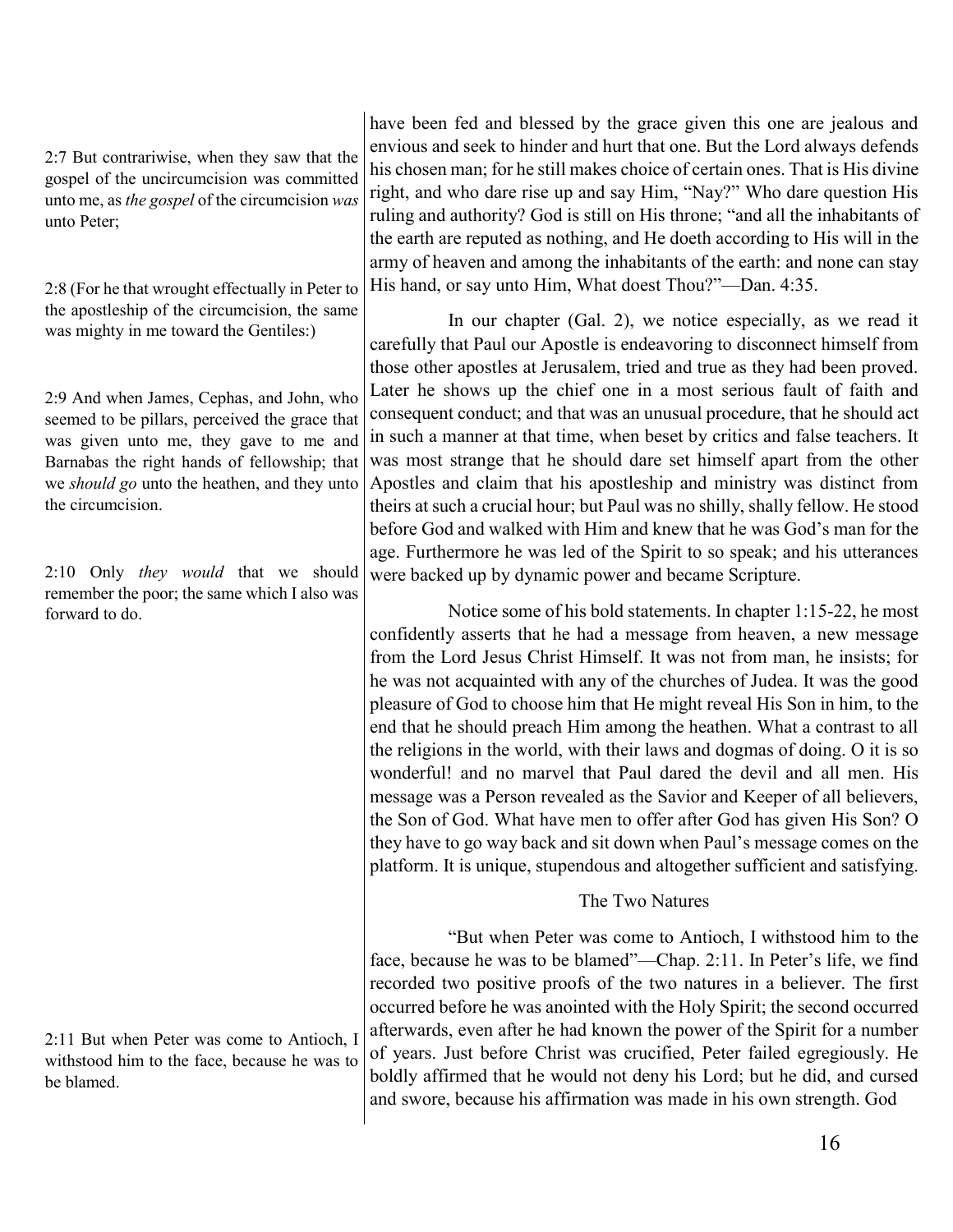2:12 For before that certain came from James, he did eat with the Gentiles: but when they were come, he withdrew and separated himself, fearing them which were of the circumcision.

2:13 And the other Jews dissembled likewise with him; insomuch that Barnabas also was carried away with their dissimulation.

2:14 But when I saw that they walked not uprightly according to the truth of the gospel, I said unto Peter before *them* all, If thou, being a Jew, livest after the manner of Gentiles, and not as do the Jews, why compellest thou the Gentiles to live as do the Jews?

2:15 We *who are* Jews by nature, and not sinners of the Gentiles,

2:16 Knowing that a man is not justified by the works of the law, but by the faith of Jesus Christ, even we have believed in Jesus Christ, that we might be justified by the faith of Christ, and not by the works of the law: for by the works of the law shall no flesh be justified.

2:17 But if, while we seek to be justified by Christ, we ourselves also are found sinners, is therefore Christ the minister of sin? God forbid.

permitted that shameful lapse to show him and us the necessity for him and us to have been crucified with Christ. Then after Pentecost, after he was filled and empowered with the Spirit, Peter must further learn the weakness of the old creation and to "know no man after the flesh." *("know we no man after the flesh:"—2 Cor. 5:16 KJV)* Peter, tho' the chiefest of the twelve apostles and anointed with the Holy Spirit, must fully learn to "walk in the Spirit," and thus "not fulfill the desires of the flesh," *("not fulfil the lust of the flesh."—Chap. 5:16 KJV)* (not even the desires of his religions friends, the Jews). In this second failure of Peter, which was far worse in God's sight than the former, we have a striking example of a child in grace endued with power from on high. If Christ had been formed in him (see chap. 4:19), he would not have lapsed back under law to please the Jews. You cannot get a full-grown man back under law. "As many as are led by the Spirit of God, they are the sons of God"—Rom. 8:14. Hence, in order to bring these Galatians into actual experience of full-grown sonship in Christ, Paul writes this epistle and yearns in prayer over them. To accomplish this, he must also offset the damaging effects of Peter's foolish compromise with error, for the influence of his "dissembling" went to Galatia. Therefore, Paul relates his experience with Peter and why he reproved him. "He was to be blamed."

Note here twelve points of blame, or censure against Peter for turning from grace to law—He "withdrew" from the Gentiles; he "separated himself;" he "feared" the law-keepers; others "dissembled with him;" another apostle, even "Barnabas was carried away with their dissimulation;" thus they "walked not uprightly;" thus, Peter "compelled the Gentiles to live as do the Jews;" he "built again that which he had destroyed;" he "made himself a transgressor ;" and thus he "made Christ the minister of sin." What a blow to Calvary. What dishonor against Jesus Christ. What a reflection against Pentecost. Little do we grasp the wickedness of turning from grace to law-keeping again. Let me ask, When did Peter "fall from grace," when he denied his Lord before His death, or when he practically denied the meritorious death of Christ after Pentecost? Find the answer in chapter 5:4.

The most startling, the most terrible result of Peter's conduct in Antioch was, that it had the effect of making "Christ the minister of sin;" for the Apostle asks, "If, while we seek to be justified in Christ, we ourselves also are found sinners, is therefore Christ the minister of sin?"— V. 17. Peter had before claimed that he was justified by faith in Christ alone. Now by his law-keeping he was virtually saying that he was not yet justified, but was still a sinner, tho' he believes on Him. But if Peter must keep the law to become righteous, that was equivalent to saying that Christ ministered sin to him instead of righteousness; "for if righteousness is thru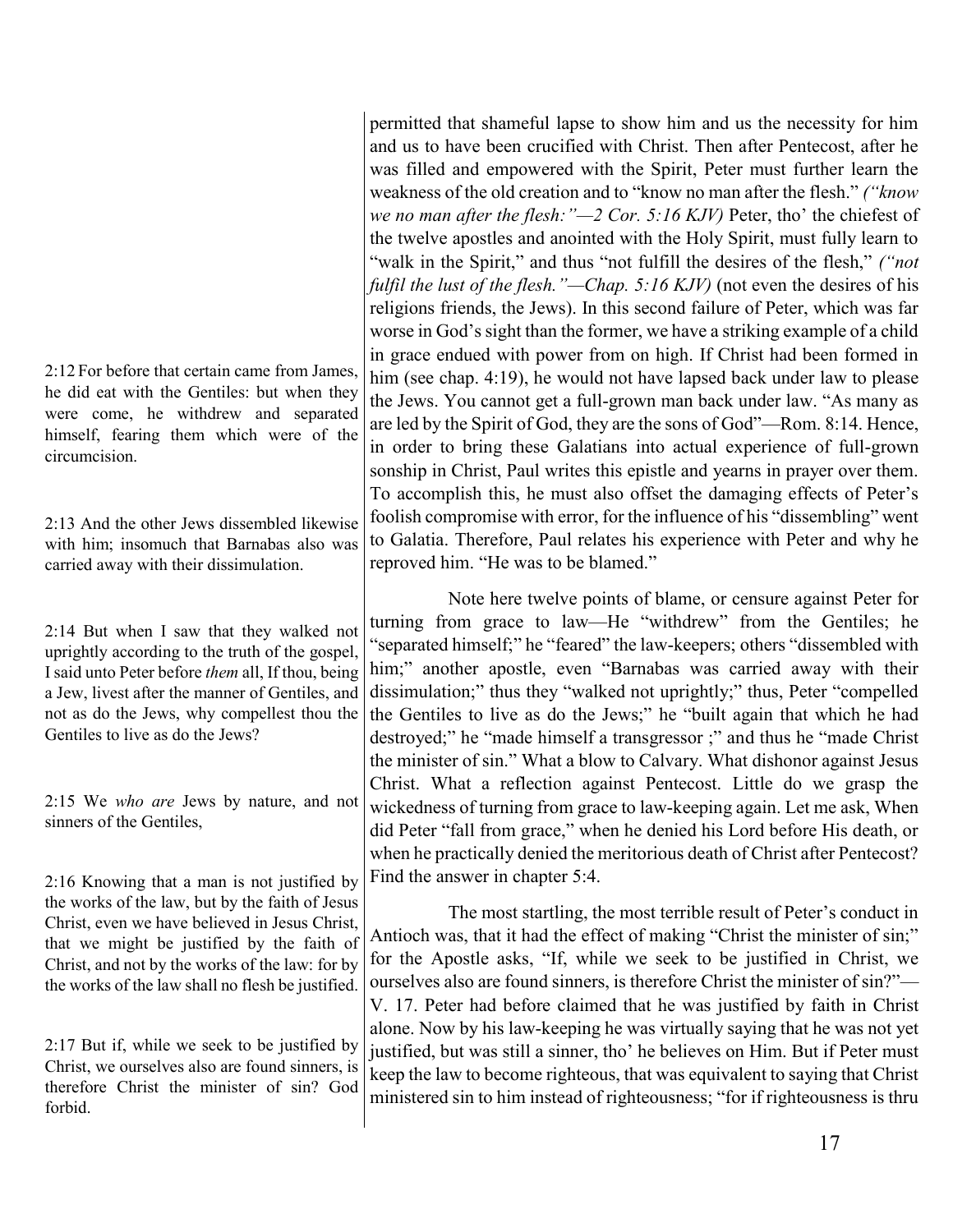2:21 I do not frustrate the grace of God: for if righteousness *come* by the law, then Christ is dead in vain. law, then Christ died in vain."—V. 21. It is not then true that "thru the obedience (unto death) of One (Christ), many shall be counted righteous" *("so by the obedience of one shall many be made righteous," KJV)* (Rom.

2:18 For if I build again the things which I destroyed, I make myself a transgressor.

2:19 For I through the law am dead to the law, that I might live unto God.

5:19); but they are still counted sinners, because if He does not, on account of His death constitute believers righteous, He must, by His very failure, make them transgressors. Oh, how dreadful! But thank God! it is emphatically true, that "a man is NOT justified by the works of the law, but by the faith of Jesus Christ." We thank God therefore, for

The Glorious Ground-Work.

"For I thru the law died to the law, that I might live unto God. I have been crucified with Christ; nevertheless I live, yet not I; but Christ liveth in me."

"Christ hath redeemed us from the curse of the law, being made a curse for us (for it is written, Cursed is everyone that hangeth on a tree")—Chaps. 2:19, 20 and 3:13.

Here is the foundation. May the dear Lord help the reader to see it. In the beginning, God said, "In the day thou eatest thereof thou shalt surely die" *("for in the day that thou eatest thereof thou shalt surely die." KJV)*— Gen. 2:17. That was a warning. "The soul that sinneth, it shall die"—Ezek. 18:4. That was law. The wages of sin is death—\*Rom. 6:23. That is law. And here the apostle declares that "I thru the law died to law." *("For I through the law am dead to the law,"—V. 19 KJV)* How did he do that? By making a consecration? Never; because he died to law before he was born. Well, that sounds like the Quaker who said that he was a Quaker before he was born. No, that is not Paul's meaning. The former spoke in a riddle; but the Apostle spoke the truth. Jesus, the holy, harmless, perfect One, the Son of God came from heaven, took upon Himself human flesh and took the sinner's place. He voluntarily assumed the headship of the old creation, and thus took upon Himself its sin and sickness and shame. Hence, "He was numbered with transgressors," by divine justice, and as a transgressor died, not for Himself, but for those whose sins He assumed. "He tasted death for every man." *("he by the grace of God should taste death for every man."—Heb. 2:9 KJV)* He fulfilled that first stem edict,— "in the day thou eatest thereof thou shalt surely die." *("for in the day that thou eatest thereof thou shalt surely die."—Gen. 2:17 KJV)* But more than that. Christ not only died in our stead; but we died with Him. His death for us was our death in His. "Our old man was crucified with Him" *("our old man is crucified with him" KJV)*—Rom. 6:6. The law which executed Him for us, executed us in His execution—"I thru law, died." *("For I through* 

\*Romans 6:23 "For the wages of sin *is* death; but the gift of God *is* eternal life through Jesus Christ our Lord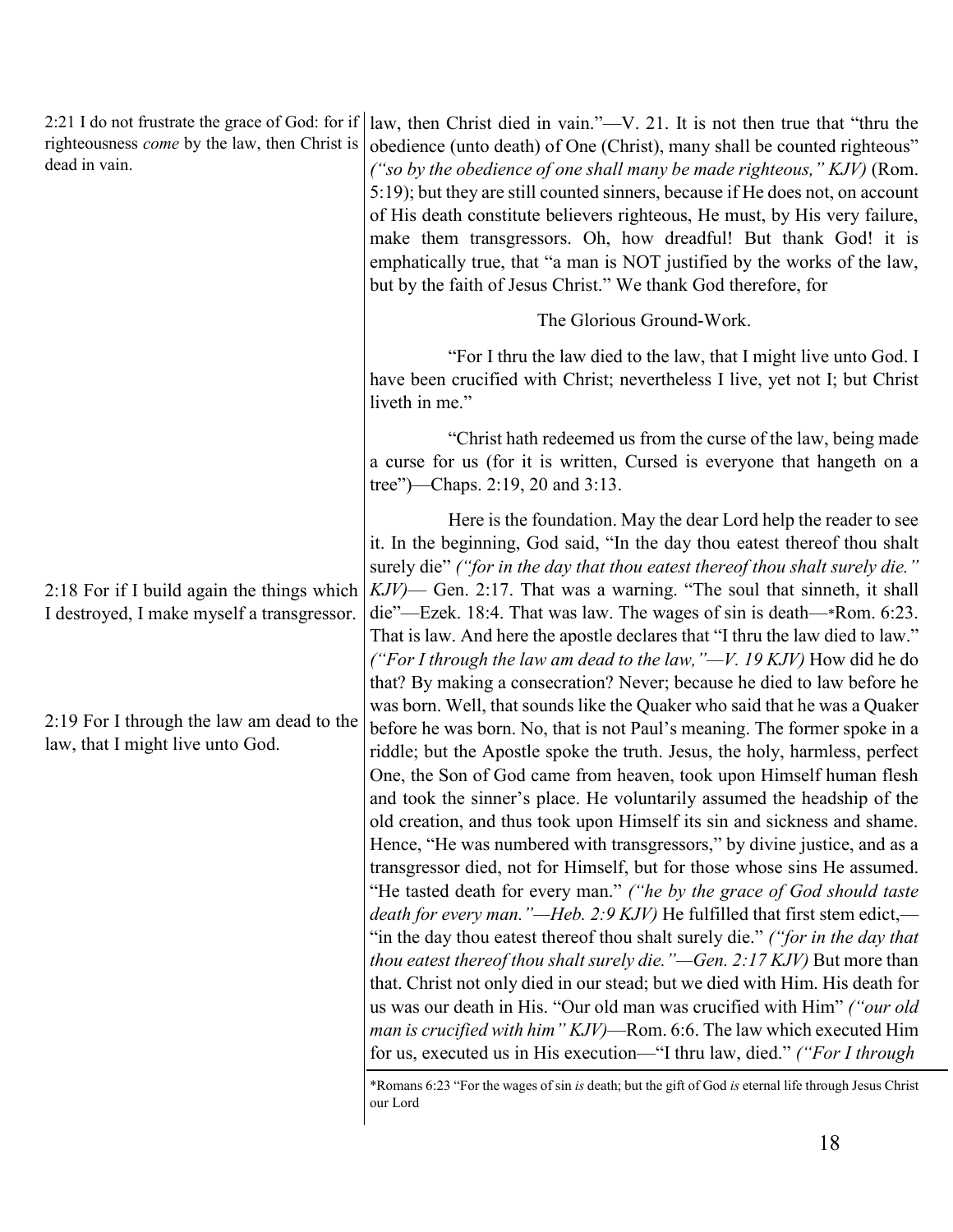*the law am dead to the law,"—V. 19 KJV)* And of course, when a man is dead, he is dead to law. The law has no more jurisdiction over a dead man after he is buried. Hence, the believer in Christ is forever dead to law. He lives, as raised from the dead, unto God alone. "We are not under law, but under grace." *("ye are not under the law, but under grace."—Rom. 6:14 KJV)* Here is a criminal. The law says that he must be hung; and so they hang him. Is he not dead to the law? Can the law touch him any more? Nay! Its claim is satisfied against the criminal. He is dead. But what put him to death? The law. That is Paul's meaning in saying: "I thru the law died to law." *("For I through the law am dead to the law,"—V. 19 KJV)* The law of God has no more claim upon us who believe on Jesus. We are dead to it and all its claims, having died once for all in the death of Christ, our Substitute.

"I have been crucified with Christ," (V. 20) tells the kind of death we died. It was a crucifixion, the most ignominious death that the worst criminal could die. The Apostle does not mean that he was crucified when he made a consecration, or laid all on the altar. You hunt in vain for such language in his writings. He was crucified over nineteen hundred years ago, at the same time when we were, viz; when Christ was crucified—even "crucified with Christ." When saints truly see this basic truth, they no longer talk piously (?) about "a daily crucifixion" "a crucified life," "a crucifying of self," and kindred folly, all of which is equivalent to saying that Christ's death for us was insufficient, that His redemptive work was unfinished. Oh, shame on such blasphemy against the cross of Christ. Observe the exact words. They are in the past perfect tense—"I have been crucified with Christ" R. V.—Rom. 6:6 corresponds precisely with this—"Our old man was crucified with Him." *("our old man is crucified with him" KJV)* The "I" of the former agrees with the "old man" of the latter. The "I" is the individual old creation; the "old man" is rather the first Adam, our former sinful head. Hence, Jesus, by assuming the place of the first Adam, and dying in his stead, put to death the head and body of the old creation in toto and each individual in particular. On this basic fact, we should, with the Apostle, shout triumphantly: "I have been crucified with Christ."

Nor is that all, tho' many stop here and see only their death with Christ, which call scarcely be more to them than a theory, or Bible doctrine. There is another shout corning—"Nevertheless I live." There is the truth to be especially emphasized, for only as we actually count ourselves alive in Christ, can we effectually count the old "I" dead. This living "I" is the new "I," a new creation. And lest anyone suppose that this is the "old man" improved, or even raised from the dead, Paul exclaims: "Yet no longer I; but Christ liveth in me." *("yet not I, but Christ liveth in* 

2:20 I am crucified with Christ: nevertheless I live; yet not I, but Christ liveth in me: and the life which I now live in the flesh I live by the faith of the Son of God, who loved me, and gave himself for me.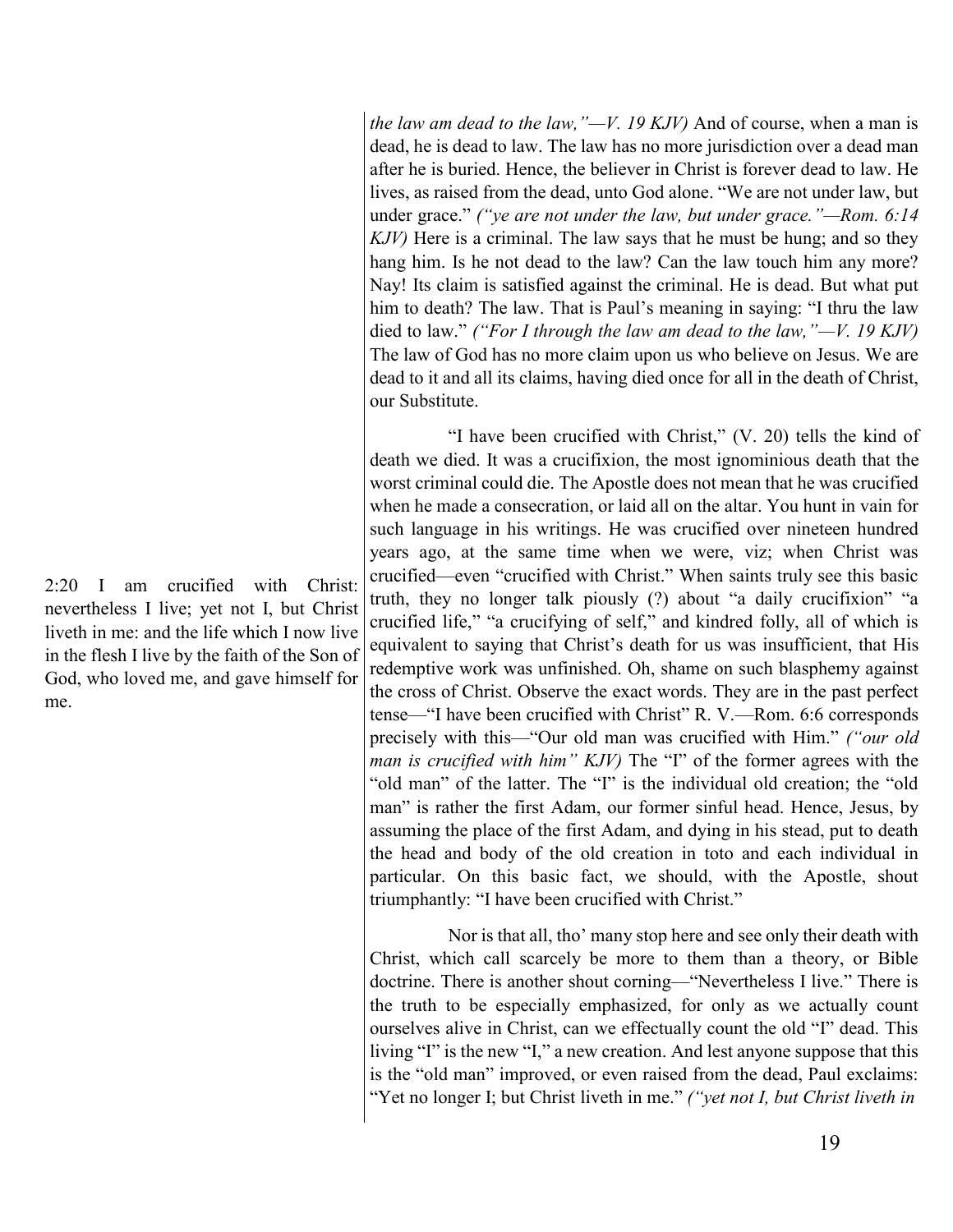*me:"—V. 20 KJV)* He reckons the old creation absolutely dead, and reckons on a new, sinless life absolutely apart and distinct from the old, and having nothing in common with it. "If any man be in Christ, he is a new creation: old things have passed away; behold, all things have become new" *("Therefore if any man be in Christ, he is a new creature: old things are passed away; behold, all things are become new." KJV)*—2 Cor. 5:17. People fail continually, lapse into sin, are overcome by the flesh, because they fail to see this truth, or seeing it, are afraid to swing out into its vast domain. This is made still clearer and more emphatic by the rest of the verse—"And the life which I now live in the flesh, I live by the faith of the Son of God who loved me and gave Himself for me." Even tho' he is a new creature, he takes no credit for believing. His dependence is absolutely upon Him who loved him and died in his stead.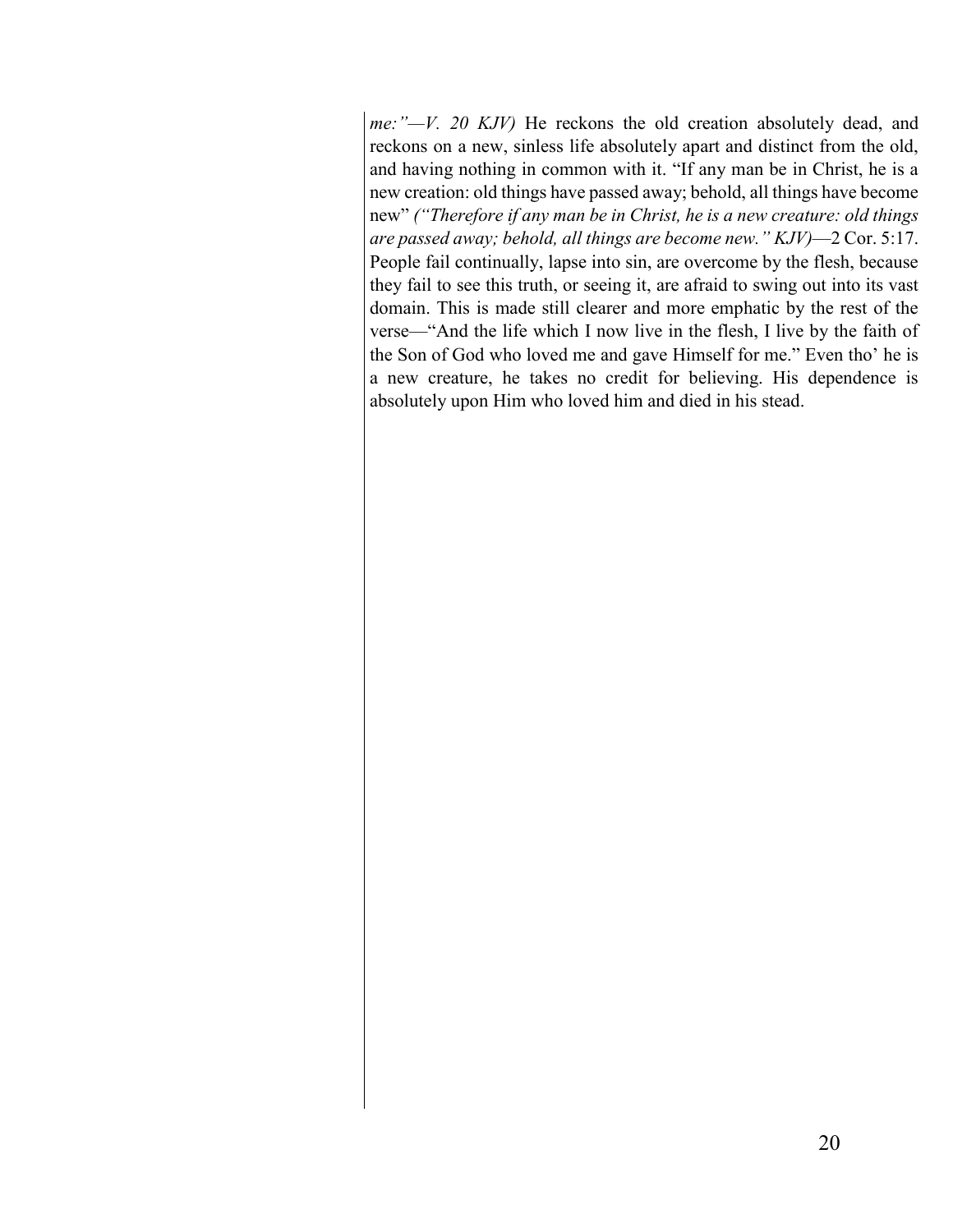# An Appeal to Personal Experience

# Chapter 3:1-5

"O senseless, Galatians, who hath bewitched you, that ye should not obey the truth, before whose eyes Jesus Christ was evidently set forth among you, crucified?"

Every religion of self-effort is here termed "witchcraft." Truly, self-righteous, or law-keeping, has a bewitching effect on people. Its face looks so holy, its voice sounds so sacred, its walk appears so upright that it appeals to the flesh. It sings with deep feeling. "Nearer My God to Thee." "Let Me die." "Oh, to be nothing, nothing, etc." But God pronounces all that witchcraft. And why? Because it does not glorify Jesus to call Him a good man, a beautiful character, while denying His sacrificial death. He cannot save except by means of His death. Law-keeping, selfrighteousness, self-perfection, all of these deny Calvary. That is why the Apostle's first question indicates that his readers were acting as if Christ had not been "set forth among them as crucified," *("set forth, crucified among you"—V. 1 KJV)* Law-keepers today speak and write sharply against Christian Science (falsely so-called), not realizing that she is simply the youngest daughter of Legality. Christian Science is Christ without the Cross, even as Rome, his oldest daughter, is the Cross without the living Christ. The one is no more to God than the other.

"This only would I learn of you: received ye the Spirit by the works of law, or by the hearing of faith?"—V. 2.

The Holy Spirit put six probing questions to believers, which personal experience must answer plainly in favor of divine grace in every honest heart. The former question implies that the Galatians knew that they were not obeying the truth; for it embraces them that follow. If you note carefully the testimony of those under law, their final (unconscious perhaps) admission is that they were saved thru faith, if saved at all. And likewise, no matter how much fixing up, or fasting, or struggling, or waiting, seekers have indulged in, they always received the Spirit by simply believing the word of promise. And if they have made any progress in the Christian life, it has always been wholly as they walked in the Spirit. And miracles are wrought in the same manner. "Faith is the victory." Being born of the Spirit, we have a new life, a spiritual life, from the beginning to the end, from earth to glory. Our growth and perfection do not come by fleshly effort, but by simple constant faith in Christ's work for us once at Calvary and His continuous work in us now thru the Word and Spirit.

When we turn to God from idols and from the world, and accept

3:1 O foolish Galatians, who hath bewitched you, that ye should not obey the truth, before whose eyes Jesus Christ hath been evidently set forth, crucified among you?

3:2 This only would I learn of you, Received ye the Spirit by the works of the law, or by the hearing of faith?

3:3 Are ye so foolish? having begun in the Spirit, are ye now made perfect by the flesh?

3:4 Have ye suffered so many things in vain? if *it be* yet in vain.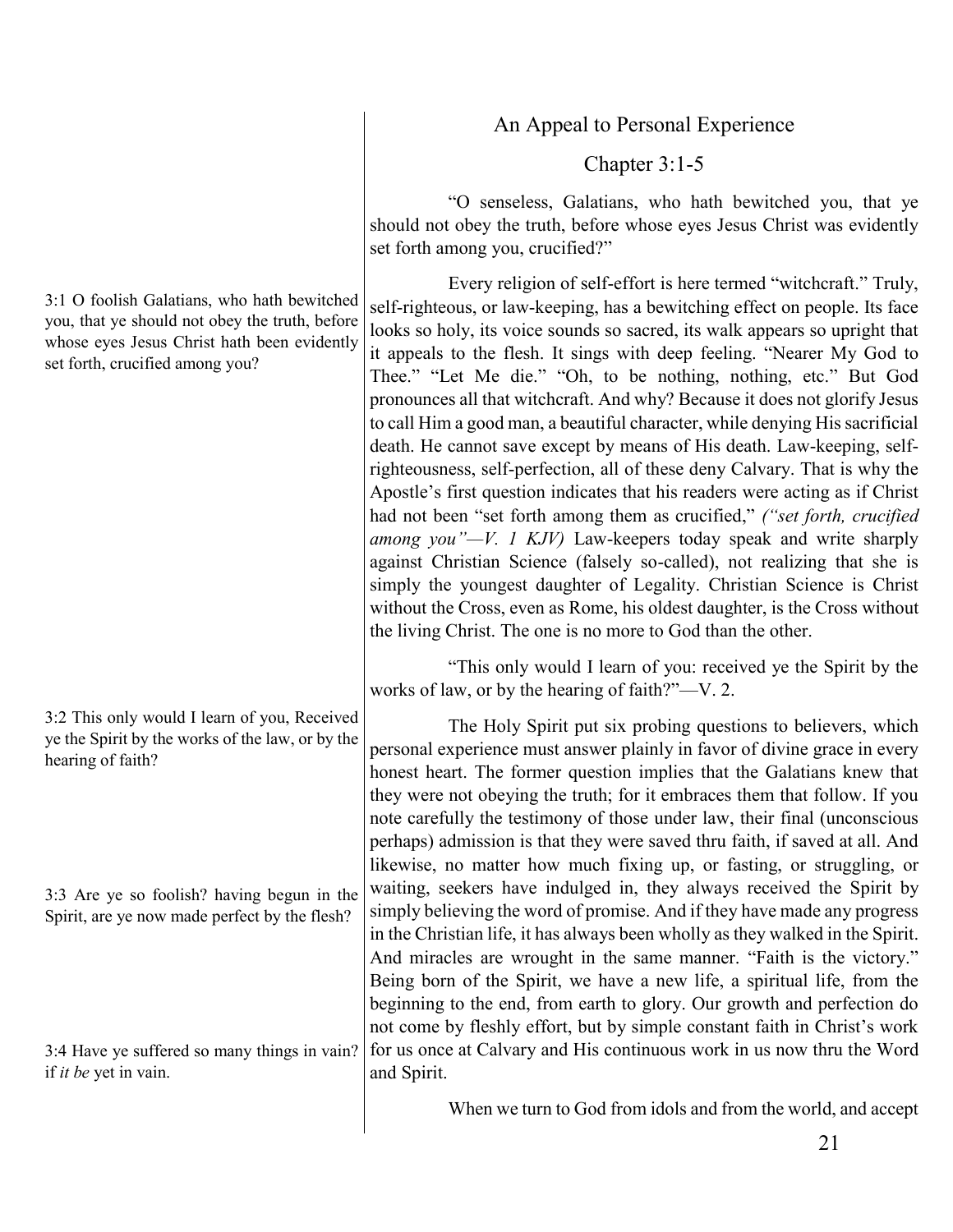3:5 He therefore that ministereth to you the Spirit, and worketh miracles among you, *doeth he* it by the works of the law, or by the hearing of faith?

The Grace of God and His salvation and the Gift of the Spirit by faith, we suffer reproach and shame, and the loss of friends and perhaps of position and goods. Hence, the Apostle asks: "What is the use of suffering for believing on Jesus if ye must be made perfect by works of law?" He shows that that is logical folly. He also means to say that when we suffer for the truth, our suffering is not in vain. "If we suffer with Christ, we shall also be glorified together with Him." *("if so be that we suffer with him, that we may be also glorified together."—Rom. 8:17 KJV)*

# The Covenant of Promise

# Chapter 3:6-29

"Even as Abraham believed God, and it was counted to him for righteousness" Let us consider closely Abraham's faith—its basis progress and result. Turn to Josh. 24:2—"And Joshua said unto all the people, Thus saith the Lord; Your fathers dwelt on the other side of the flood in old time, even Terah the father of Abraham and the father of Nachor; and they served other gods." *("And Joshua said unto all the people, Thus saith the Lord God of Israel, Your fathers dwelt on the other side of the flood in old time, even Terah, the father of Abraham, and the father of Nachor: and they served other gods." KJV)*

Perhaps you never knew that Abraham's ancestors were idolaters, and that Abraham himself was such when he heard the call of God. Ah! This is the man whom the Lord chose to be His friend. To this man, He made a sevenfold promise (\*Gen. 12:1-3), the principle one of which is found in this third chapter of Galatians—"In thy Seed shall all the nations of the earth be blessed," *("and in thee shall all families of the earth be blessed."—Gen. 12:3 KJV)* Why do I call your attention to these facts? That you may see the sovereign grace of Jehovah in making a marvelous covenant with a man who was utterly unworthy, and that salvation and all the divine blessings are absolutely by faith in that sovereign promise, and wholly apart from any works whatever. In this chapter (V. 17), we learn that such a promise was made to Abraham 430 years before the Law was given thru Moses. Abraham believed God, was counted righteous before God, and was "called the friend of God" 430 years before the Law. That was Grace, sovereign divine Grace, independent of, and without any consultation with, or consent from Law.

There are seventeen "I"s of the Lord in Joshua 24—"I took your

3:6 Even as Abraham believed God, and it was accounted to him for righteousness.

<sup>\*</sup>Genesis 12:1-3 "Now the Lord had said unto Abram, Get thee out of thy country, and from thy kindred, and from thy father's house, unto a land that I will shew thee: And I will make of thee a great nation, and I will bless thee, and make thy name great; and thou shalt be a blessing: And I will bless them that bless thee, and curse him that curseth thee: and in thee shall all families of the earth be blessed."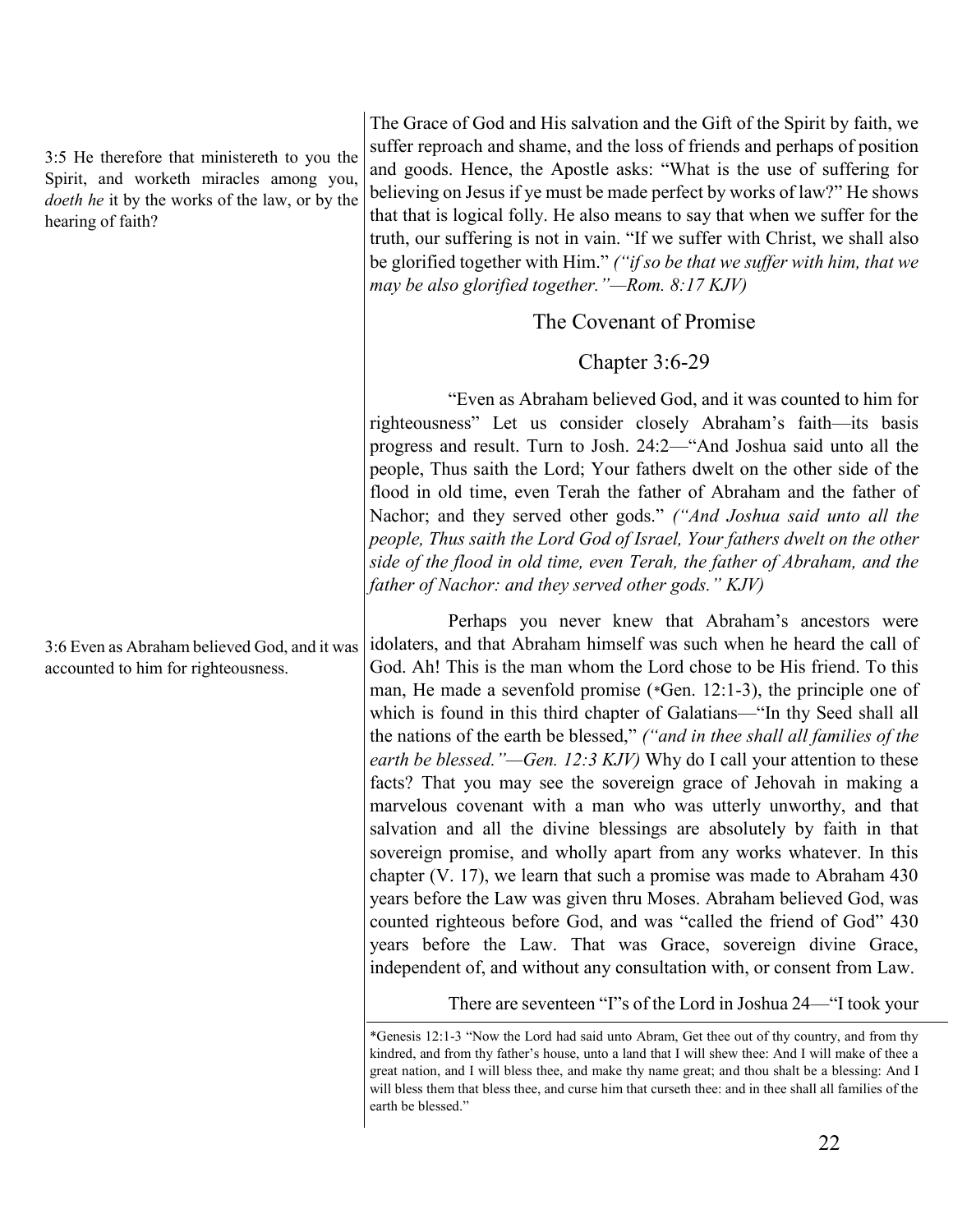father Abraham;" "I sent Moses;" "I brought your fathers out of Egypt;" "I destroyed the Amorities," etc. By this He sought to prove His sovereign unmerited favor to Israel, that they had not done one iota to merit His blessings. All were bestowed wholly by grace. We are overwhelmed with the marvels of God's grace, and increasingly persuaded that it is impossible to emphasize it too much. Men are perpetually putting limitations upon the grace of God. Grace alone is the only limitation to grace.

Mark it well, that Abraham was not a good man when the Lord called him. He was an idolater. Today he would be called "a sinner of the Gentiles." *("sinners of the Gentiles,"—Chap. 2:15 KJV)* There was nothing in Abraham that demanded, or merited God's call, no more than in any other man. His dire need necessitated God's grace. Doubtless he felt his need and saw his opportunity, and when he heard the call of Jehovah, he simply believed Him. "And his faith was counted to him for righteousness. And the Scripture foreseeing that God would justify the heathen thru faith, preached before the Gospel unto Abraham, saying: In thee shall all nations he blest." Perhaps you did not know before that the Scripture has eyes and foresight, and that the Scripture "preached." That puts the Word of God on a par with Himself. To receive it is to receive Him. Abraham believed these amazing promises of divine favor; and his faith, not his works, not his quitting of meanness, not anything apart from simple faith in God's Word, but his faith alone was accounted to him for righteousness: and he was called the friend of God because of his faith in God. Reader, if you wish to be a friend of God, simply believe and receive His grace, even as the following verse indicates—"So then they which be of faith are blessed with faithful Abraham."

# The Curse on Failure

"For as many as are of the works of the law are under the curse; for it is written, Cursed is everyone that continueth not in ALL things which are written in the book of the law to do them"—Compare Deut. 27. This is the meaning: If you purpose to earn salvation by your works, you must earn it ALL by keeping ALL the law. If you are a law-keeper, you must keep the whole law, or you become a violater of all the law. Hear James, "Whosoever shall keep the whole law, and yet offend in one point, is guilty of all" *("For whosoever shall keep the whole law, and yet offend in one point, he is guilty of all." KJV)*—James 2:10. The strongest chain is broken if only one link is broken. If you mean to be a law-keeper, either to get saved, or to keep saved, or to perfect yourself, you must rigidly observe every "jot and tittle." You must not gather sticks on the Sabbath; but eat your meals cold: you must keep back one tenth of your earnings,

3:7 Know ye therefore that they which are of faith, the same are the children of Abraham.

3:8 And the scripture, foreseeing that God would justify the heathen through faith, preached before the gospel unto Abraham, *saying*, In thee shall all nations be blessed.

3:9 So then they which be of faith are blessed with faithful Abraham.

3:10 For as many as are of the works of the law are under the curse: for it is written, Cursed *is* every one that continueth not in all things which are written in the book of the law to do them.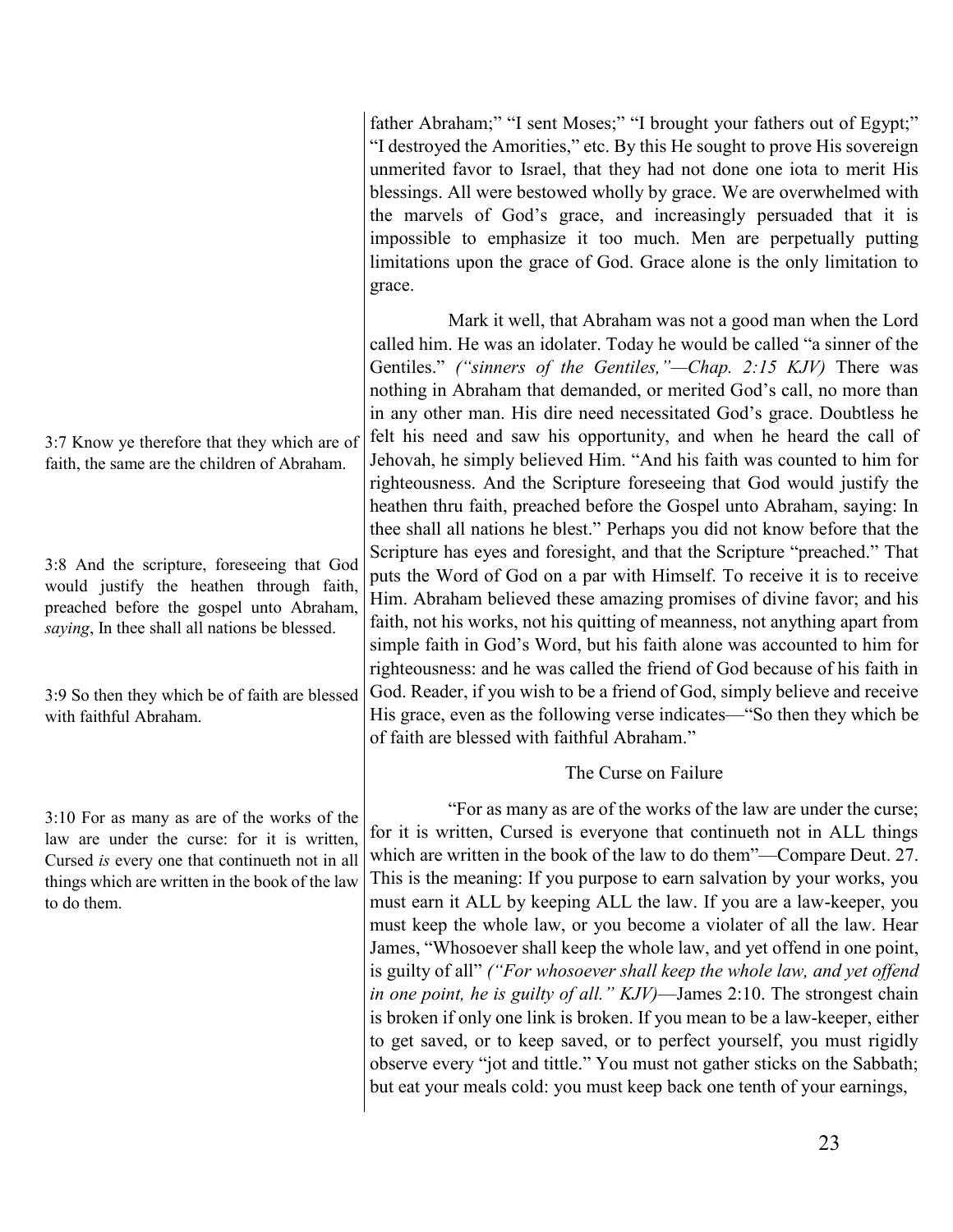3:11 But that no man is justified by the law in the sight of God, *it is* evident: for, The just shall live by faith.

3:12 And the law is not of faith: but, The man that doeth them shall live in them.

3:13 Christ hath redeemed us from the curse of the law, being made a curse for us: for it is written, Cursed *is* every one that hangeth on a tree:

"for the tithe is the Lord's;" *("And all the tithe of the land, whether of the seed of the land, or of the fruit of the tree, is the Lord's:"—Lev. 27:30 KJV)* and GIVE to the Lord a tenth of the remaining nine tenths. You must cut your hair and beard a square fashion. If one of your family, or assembly should dabble in spiritism, you must put him to death. Read Leviticus. Do not presume to keep God's holy, just, rigid law unless you keep it absolutely; otherwise you are under the curse. To do the best you can, is but to be under the curse; for the best that any man has done was to fail, because "neither our fathers, nor we were able to bear" a yoke of law, exclaims Peter—Acts 15:10.

And suppose you would observe the whole law perfectly; you would be nothing more than a servant, a law-keeper, not a son of God; you would still be a part of the old Adam, the old creation, of the earth earthy, without any new creation life, or heavenly life; no new birth. You could have no fellowship with the Father, the privilege of sons only; you could never receive the Gift of the Holy Spirit, the inheritance of sons only; you could never see inside of heaven, not even enter the kingdom of God on earth—"Except a man be born of water and of the Spirit, he cannot enter the kingdom of God" *("Except a man be born again, he cannot see the kingdom of God." KJV)* —John 3:5. Oh, that believers might see it. Legality is a cold, hard bar against Christian privileges and pleasures. "In thy presence" (not in any law-keeping), "is fulness of joy." "If there had been a law given which could have given life, verily righteousness should have been by the law"—V. 21. Then there would have been no need for the Last Adam and His cross. But there was need; and that need was great. Justice demanded a righteousness that man could never reach by works of law. Justice demanded death as the righteous penalty for a broken law. Justice is absolute in its demands. It knows, and hence shows no pity. Therefore, the remedy—

# Divine Grace Displayed

"Christ hath redeemed us from the curse of the law, being made a curse for us; for it is written: Cursed is everyone that hangeth on a tree." Compare Deut. 21:23. The law declared that we must die, because we had sinned—"All have sinned; and the soul that sinneth it shall die." But Christ took our place, assumed our guilt by voluntarily identifying Himself with the old creation, even taking the headship thereof. As substituted head of the ruined race, "numbered with the transgressors" and "counted a curse for us," *("counted a curse to him."—Proverbs 27:14 KJV)* He died in our stead, died the kind of death that we deserved to die. He met the penalty due us, in our behalf. And we died with Him; that is, the curse that fell on Jesus on our account, fell on us in falling on Him. We died in His dying.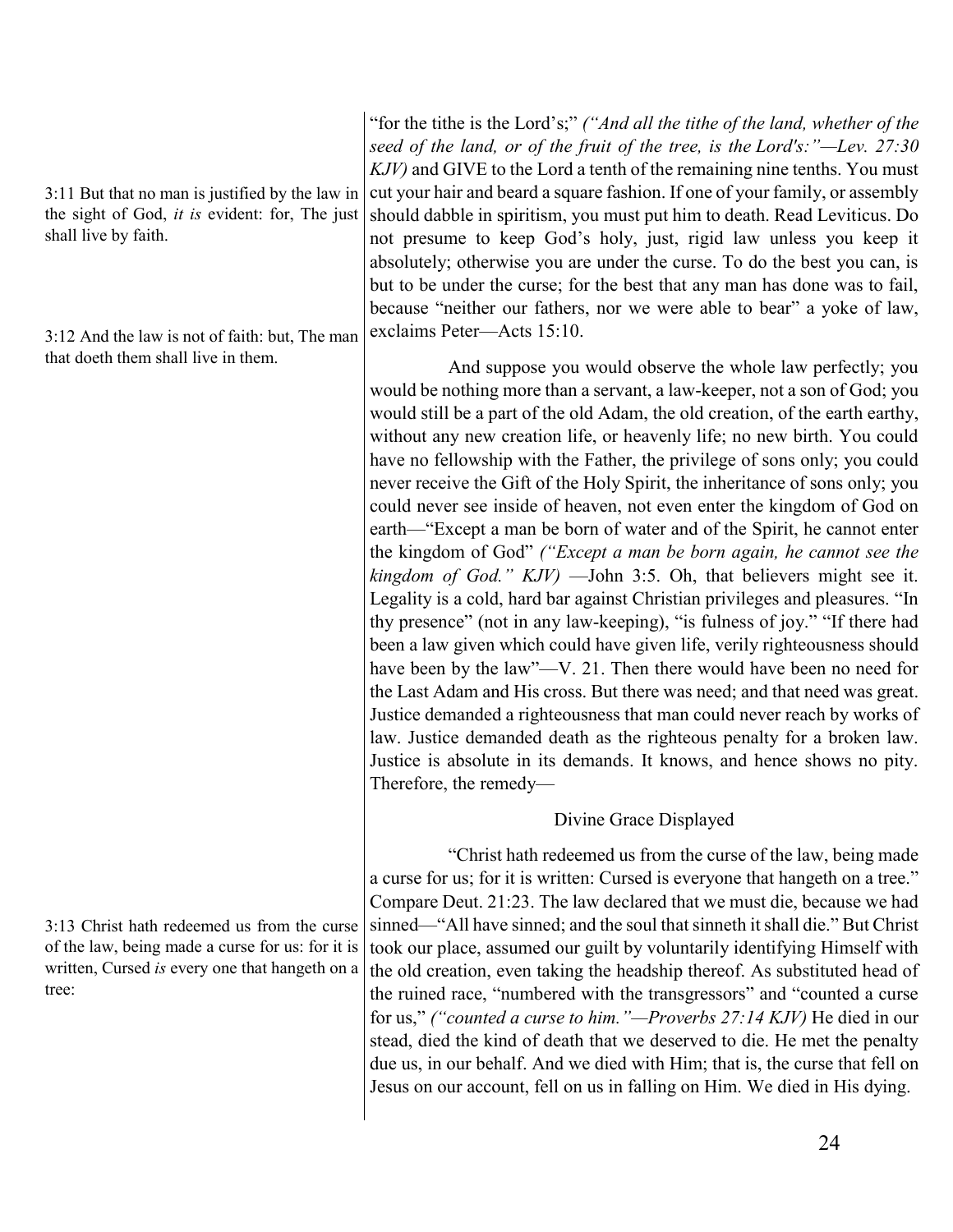We paid our full penalty in His death. Justice is therefore satisfied, and the voice of justice, is hushed forever to them that believe the Gospel. "He that died (viz, Jesus and everyone who receives Him) has been justified from sin" *("For he that is dead is freed from sin," KJV)* (Rom. 6:7), by Christ's death. Hence, the grave could not hold Him; but "He was raised for our justification" *("Who was delivered for our offences, and was raised again for our justification," KJV)*—Rom. 4:25. Sin no longer rests on us who believe. The Greek is very strong here —"He was raised on account of, not simply in behalf of, our justification," even as before "He was delivered on account of our offences." *("Who was delivered for our offences,"—Rom. 4:25 KJV)* Because Jesus took our place as a transgressor, He had to go to Calvary. He could not escape the cross. Likewise, because He paid our penalty and loosed us from our sins provisionally—"justified by His blood" (Rom. 5:9)—He had to be raised from the dead. Our justification demanded His resurrection. Oh, this is wonderful! What grace began, it must complete. I say then, that law is silenced forever to faith. "Christ is the end of the law for righteousness to every one that believeth"—Rom. 10:4. Hallelujah!

"In order that the blessing of Abraham might come on the Gentiles." What is that blessing? The very blessing that he received thru faith in God's word of grace. He received "righteousness." Divine righteousness was imputed to him the moment he believed what God said. Gentiles are from the same ungodly, idolatrous stock, have the same great need, and are accounted righteous when they believe on Jesus, as truly as was Abraham; hence, they are called "Abraham's seed." "Salvation is of the Lord," and salvation is "by grace thru faith" *("by grace are ye saved through faith"—Eph. 2:8 KJV)* for both Jews and Gentiles, is the teaching throughout the whole Bible.

One Greek word in \*Romans 3:24 will bring blessing to your soul, if you will take it. It is 'dorean,' translated 'freely." In John 15:25, the same word is rendered, 'without a cause;' Jesus says to His disciples, 'They hated me without a cause.' There was no cause in our Lord why men hated Him; the cause was in their own hearts—their sin. Just so, God justifies the sinner 'dorean,' without a cause in the sinner why he should be justified,—the cause being in God, in His love" —(N). That is grace.

We wonder that anyone can read these pages and sayings of Paul, and still insist on being saved in any measure by works, or on being made perfect by the flesh. Surely, such do not read attentively, or believingly. Surely, many do not want to know the truth of divine grace. And yet, here is more grace—

3:14 That the blessing of Abraham might come on the Gentiles through Jesus Christ; that we might receive the promise of the Spirit through faith.

<sup>\*</sup> Romans 3:24 "Being justified freely by his grace through the redemption that is in Christ Jesus:"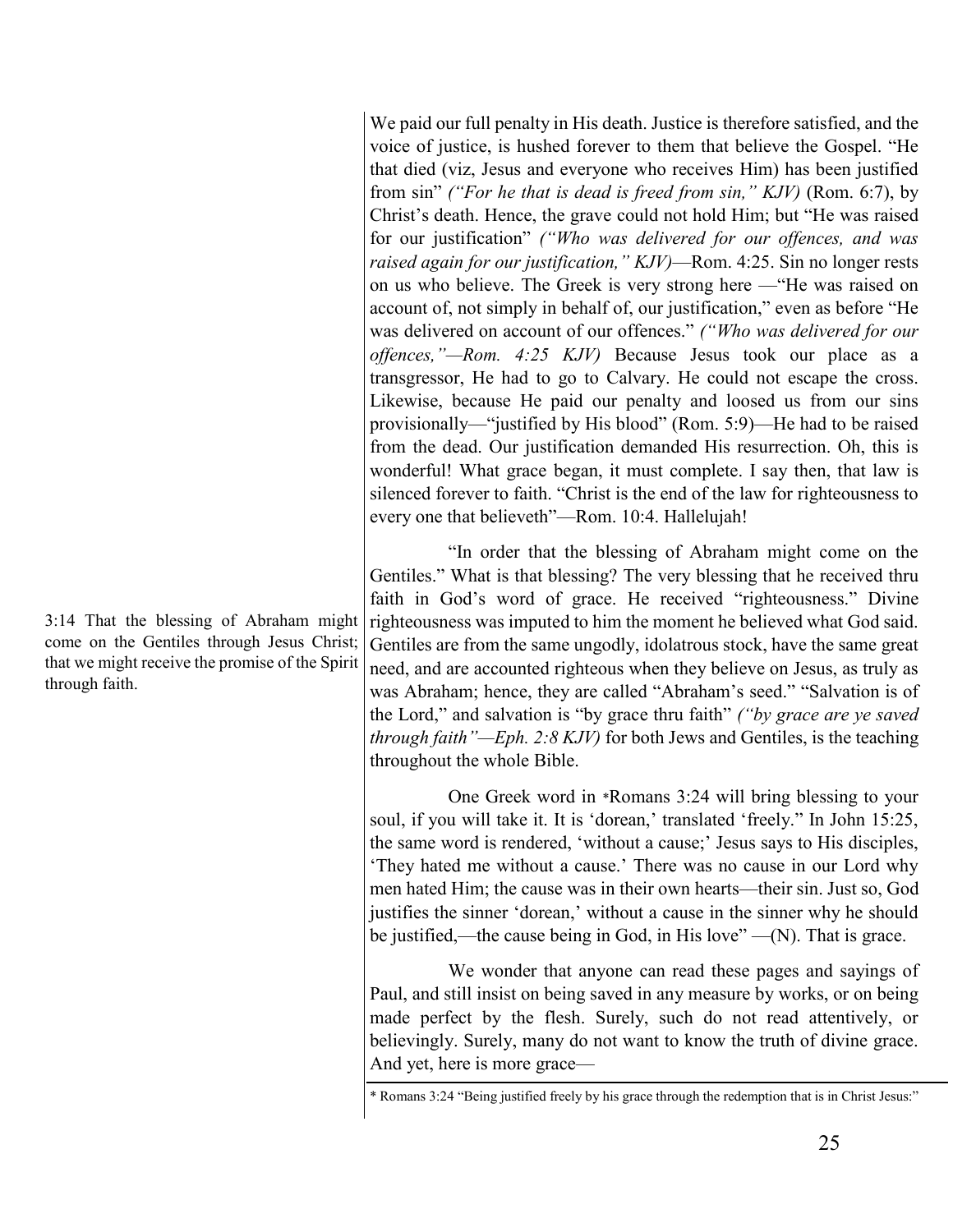"That we might receive the promise of the Spirit through faith"—V. 14. By faith, the 120 tarried in Jerusalem and God fulfilled His promise, which Israel had received by faith (\*Acts 2:1-4); and likewise, He poured Him out on the Gentiles who, by faith, listened to and received Peter's word as the words of God—\*\*Acts 10:41-46. The promise of the Spirit was received by faith; and now we receive the fact of the promise fulfilled and receive the Spirit Himself by faith. By faith in Jesus, the ungodly is freely justified from all his past sins. By faith in Jesus the believer is anointed with the Holy Spirit and power. By faith we are freighted with the presence of God. By faith in Jesus, we are healed in body. "The just shall live by faith." Those who will be translated, will be translated by faith. All we ever are, or have is thru faith in God's word of grace. We cannot take one acceptable step in salvation, or service, in growth, or progress, except thru faith. This is the faith chapter of this epistle. Faith occurs here 12 times.

# The Pre-eminent Covenant

"Brethren, I speak after the manner of men. Though it be but a man's covenant, yet if it be confirmed, no man disannulleth, or addeth thereto"—V. 15. If I enter into a contract with another, that contract is binding. No man can add to it, nor take anything from it. And if in the eyes of law, legal documents are binding and unchangeable; how much more is God's promise binding which was made to Abraham? Continuing the argument, Paul adds: "The law which was 430 years after, cannot disannual so as to make of none effect the promise, for if the inheritance be by law, it is no more by promise: but God did grant it to Abraham by promise."

How very little these facts are considered. How wont the people are to put Moses before Abraham, though Abraham was "430 years" before Moses. The covenant of grace was before the covenant of law, 430 years. Grace was 430 years ahead of law. If works of law are essential to salvation, then Abraham and his offspring were only partially saved for

\*Acts 2:1-4 "And when the day of Pentecost was fully come, they were all with one accord in one place. And suddenly there came a sound from heaven as of a rushing mighty wind, and it filled all the house where they were sitting. And there appeared unto them cloven tongues like as of fire, and it sat upon each of them. And they were all filled with the Holy Ghost, and began to speak with other tongues, as the Spirit gave them utterance."

\*\*Acts 10:41-46 "Not to all the people, but unto witnesses chosen before of God, *even* to us, who did eat and drink with him after he rose from the dead. And he commanded us to preach unto the people, and to testify that it is he which was ordained of God *to be* the Judge of quick and dead. To him give all the prophets witness, that through his name whosoever believeth in him shall receive remission of sins. While Peter yet spake these words, the Holy Ghost fell on all them which heard the word. And they of the circumcision which believed were astonished as many as came with Peter, because that on the Gentiles also was poured out the gift of the Holy Ghost. For they heard them speak with tongues, and magnify God. Then answered Peter,

3:15 Brethren, I speak after the manner of men; Though it be but a man's covenant, yet *if it be* confirmed, no man disannulleth, or addeth thereto.

3:16 Now to Abraham and his seed were the promises made. He saith not, And to seeds, as of many; but as of one, And to thy seed, which is Christ.

3:17 And this Isay, *that* the covenant, that was confirmed before of God in Christ, the law, which was four hundred and thirty years after, cannot disannul, that it should make the promise of none effect.

3:18 For if the inheritance be of the law, *it is* no more of promise: but God gave *it* to Abraham by promise.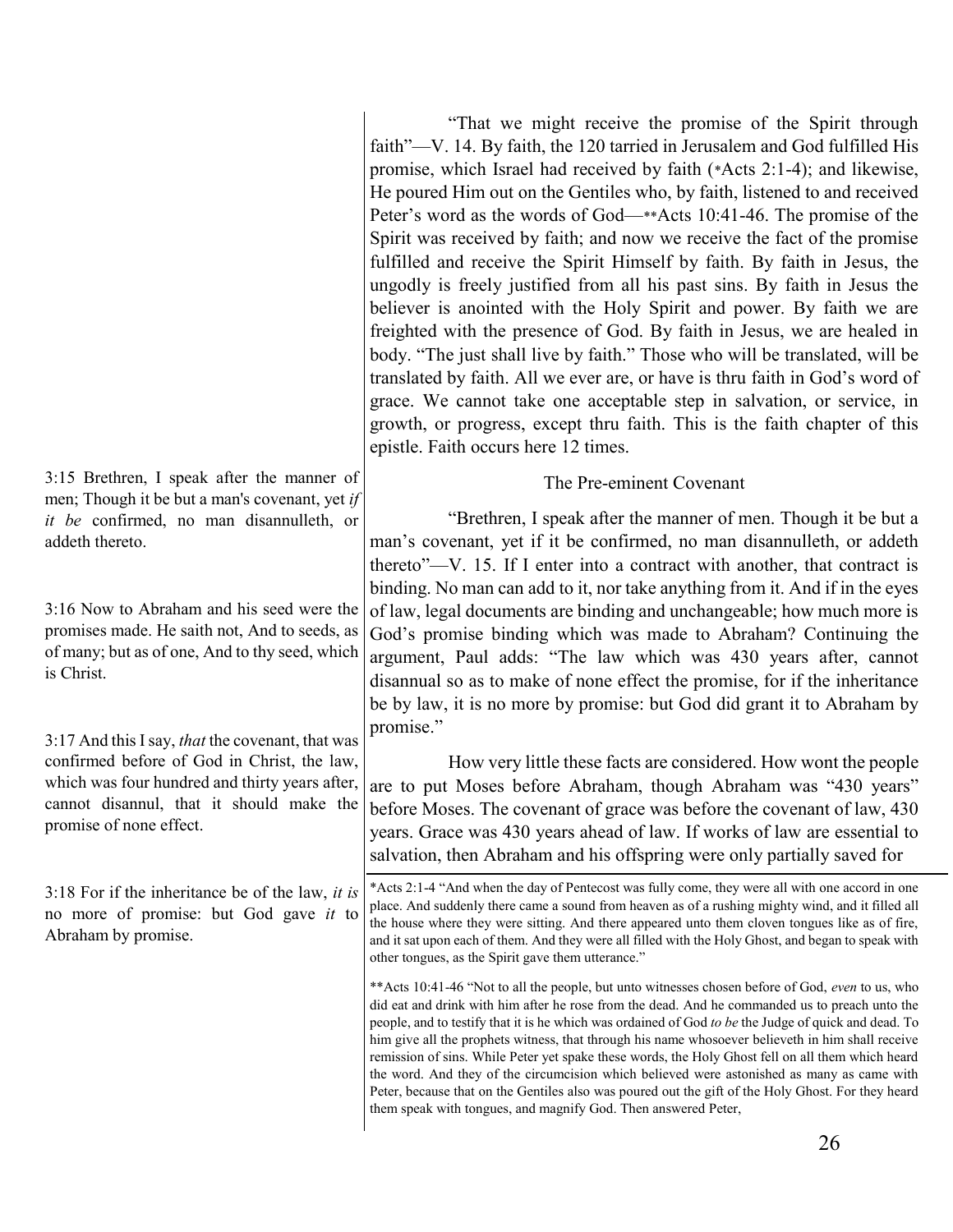430 years. Nay! Nay! Not so! God not only gave His promise to Abraham; but He confirmed it unto Christ. "Confirmed it by an oath, that by two immutable things (both His Word and oath), in which it was impossible for God to lie, we might have a strong consolation, who have fled for refuge to lay hold on the hope set before us"—Heb. 6:17-18. This divinely-made, divinely-oath-confirmed covenant cannot be annulled by any after-coming law, even tho' that law be God-given. Moses can never set Abraham aside, nor give him a second place. God gave him the priority; and Moses must do the same always. Grace can never be displaced, nor superseded by law. She was first on the scene, always demands the highest honor, and will always have the first place. Why did James say: "Moses hath in every city them that preach him?" *("For Moses of old time hath in every city them that preach him," KJV)*—Acts 15:21. Because the people misunderstood the meaning and purpose of law, and because they wish to merit something by self-effort, be it said to their shame. Therefore, let us consider the following pertinent question and answer.

# Purpose of the Law

"Why then the law? It was added for the sake of transgression, till the Seed should come to whom the promise was made—ordained thru angels in the hand of a mediator. Now, a mediator is not of one; but God is one"—V. 19.

If the law was not intended to make us righteous, nor keep us right (see chap. 1:21. and 3:3), why then was it given? This is a very significant query. Thank God, the answer is full and clear. "It was added." Mark that fact. Yes, it was added 430 years after the Grace-covenant was made to Abraham. Mark that fact too. Why was it added? To help his followers by purifying them? NO! "It was added for the sake of transgression." *("It was added because of transgressions"—V. 19 KJV)* The common version says, "Because of transgression;" not of course because the people had transgressed, for there could be no transgression till a law was given to be transgressed. "Sin is not imputed (put to the account) when there is no law"—Rom. 5:13. In the above answer, the word rendered "because" is "hyarin" in Greek, which means grace, favor, kindness. Therefore, this is exactly the meaning—The law was added "for the sake of transgression, in favor of, for the furtherance of transgression, in behalf of, for the very expansion of transgression," that the need of grace might be fully seen.

Generally, people think that God gave man His Law as a guide to rectitude, to curb him and make him live right. It is supposed to have been given to stop transgression, to check sin, to correct the sinner and be

3:19 Wherefore then *serveth* the law? It was added because of transgressions, till the seed should come to whom the promise was made; *and it was* ordained by angels in the hand of a mediator.

3:20 Now a mediator is not a *mediator* of one, but God is one.

3:21 *Is* the law then against the promises of God? God forbid: for if there had been a law given which could have given life, verily righteousness should have been by the law.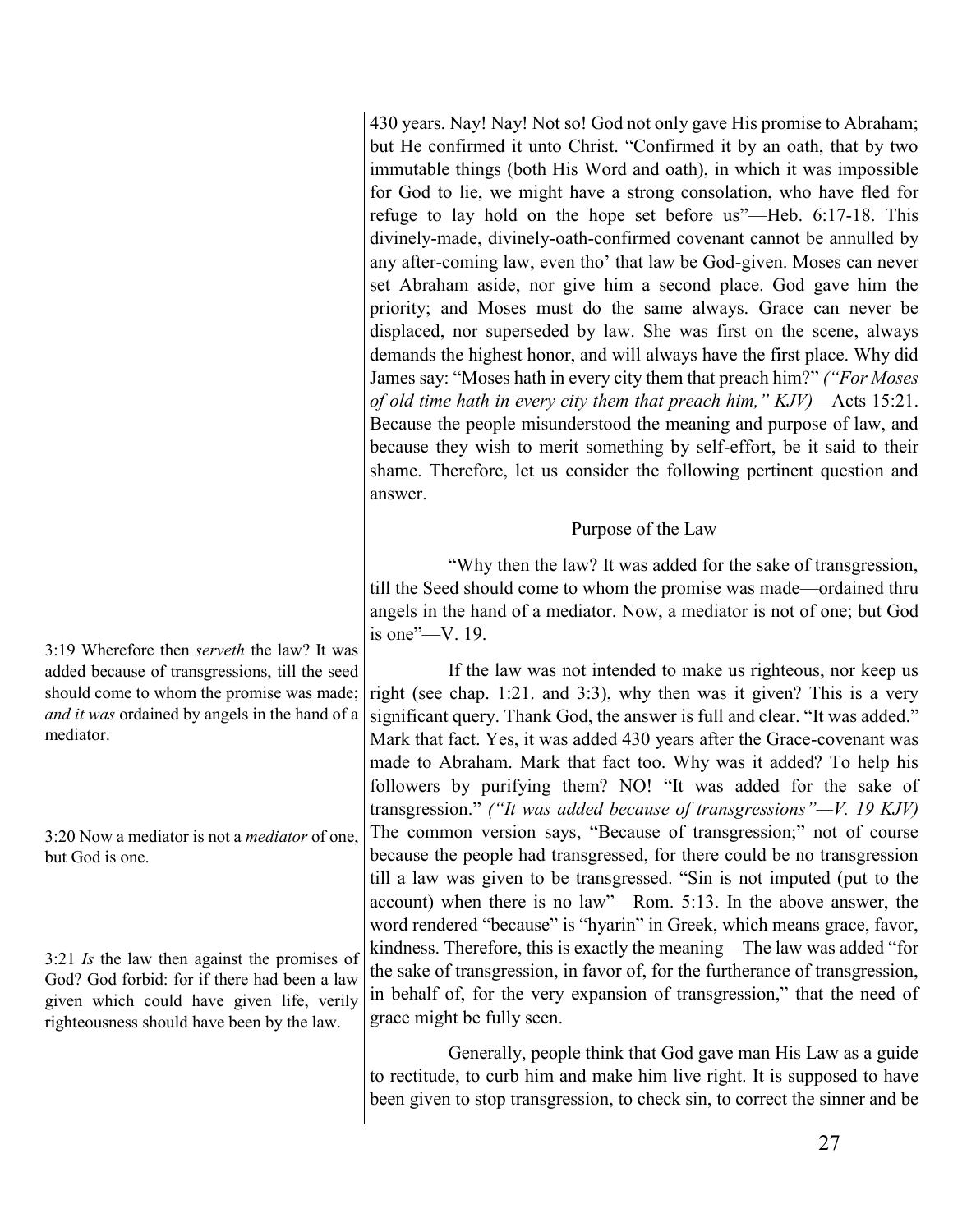3:22 But the scripture hath concluded all under sin, that the promise by faith of Jesus Christ might be given to them that believe.

3:23 But before faith came, we were kept under the law, shut up unto the faith which should afterwards be revealed.

3:24 Wherefore the law was our schoolmaster *to bring us* unto Christ, that we might be justified by faith.

to him a rule of action. But the above Scripture teaches just the contrary. In Rom. 5 and 7 we read that "the law came in that the offence might abound," *("Moreover the law entered, that the offence might abound. But where sin abounded, grace did much more abound:"—Rom. 5:20 KJV)* not to curb it, but to make "sin appear sin, that sin might become excessively sinful by the commandment." *("But sin, that it might appear sin, working death in me by that which is good; that sin by the commandment might become exceeding sinful."—Rom. 7:13 KJV)* "The law was not given for a righteous man, but for the lawless;" *("that the law is not made for a righteous man, but for the lawless and disobedient,"—1 Tim. 1:9 KJV)* that is, for those who refuse the grace of God, to show up, bring out to the full, their incorrigible lawlessness that they might learn the need of grace. "By the law is the knowledge of sin;" but never deliverance, or justification from sin. The law made sin manifest, "for without the law sin was dead."

## School is Out

"Wherefore the law was our schoolmaster unto Christ, that we might be justified by faith"—V. 24. God appointed this schoolmaster over His people that they might learn the need of grace. It does not "bring us unto" Christ. Note that the phrase, "to bring us," is in italics; that means that it is not in the text. The word rendered schoolmaster means "attending, or training boys," hence, an instructor. Such was the purpose of law. God wanted His people to learn by experience that by nature they were lawbreakers and not law-keepers. Instead of the Schoolmaster's corrections and curbings putting a stop to their offences, they only brought them out, "made the offense to abound," exposed "the lawlessness" of the flesh—1 John 3:4. For fifteen hundred years, God's child-trainer, the Law, was magnifying transgression, swelling it up, making it to abound, making a theater of it, putting it on exhibit, as the inevitable product of unregenerate man. Israel had the most propitious environment to live holy (if that were possible) by a code of rules, which were "holy, just and good." The law was given, not in stern justice, but even "in the hands of a mediator," Moses; yet it proved to be "a yoke…which neither our fathers, nor we were able to bear"—Acts 15:10. The Schoolmaster blushed that he could not make men walk uprightly; for he "was weak through the flesh"—Rom. 8:3. Man was found utterly helpless, hopeless, "every mouth stopped, all the world brought under the judgment of God." *("that every mouth may be stopped, and all the world may become guilty before God."—Rom. 3:19 KJV)* The Schoolmaster, tho' "holy, just and good," could justify none, but was compelled to announce that "all have sinned and fall short of the glory of God" *("For all have sinned, and come short of the glory of God;" KJV)*—Rom. 3:19-23.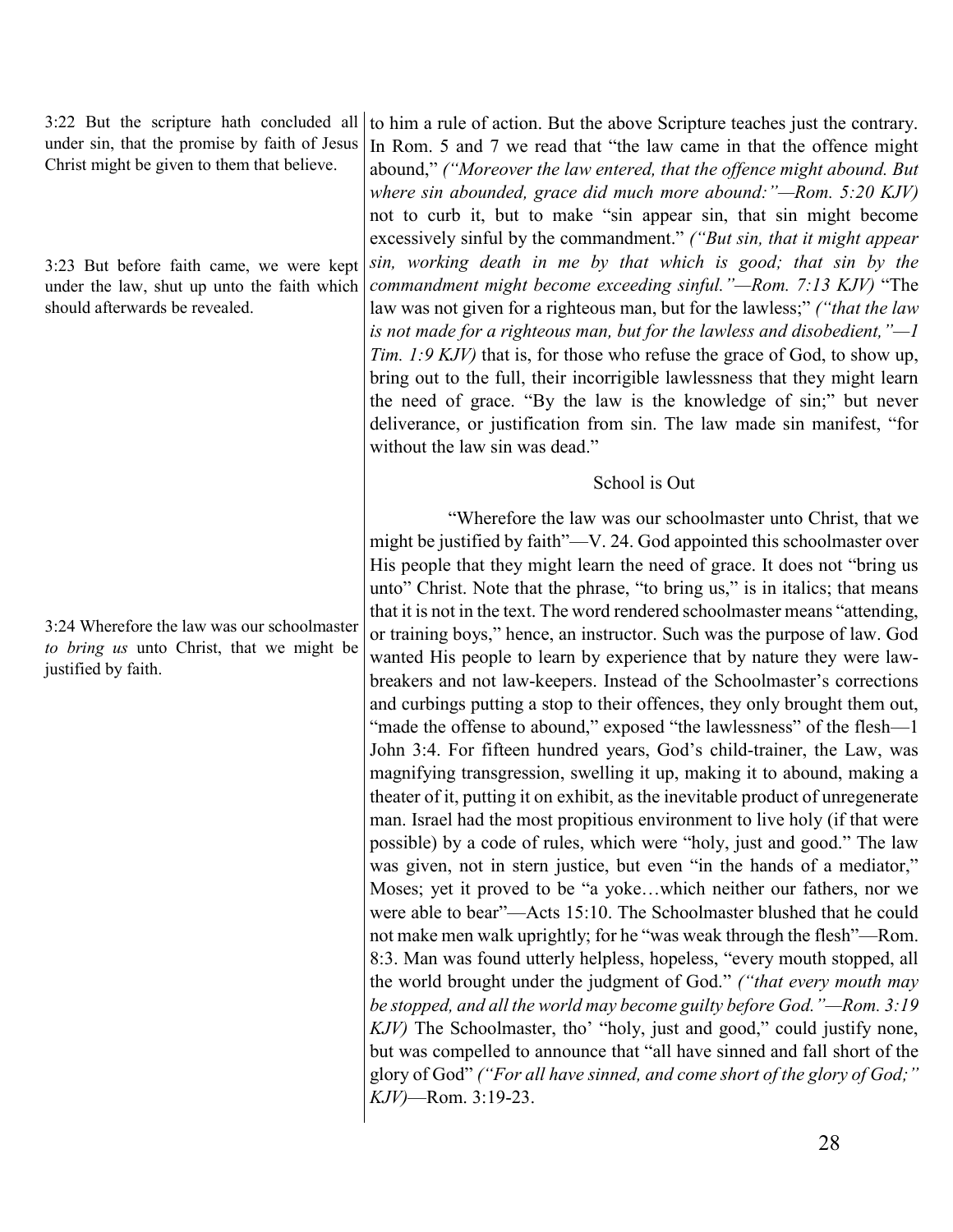Today justice exclaims of the worst criminal: "He must hang! hang! HANG!" Similarly, the last stern relentless utterance of God's holy Law was: "He must crucify, crucify, CRUCIFY!" for the thrice-repeated venom of the Jews—"Crucify Him," expressed the extreme deservings of their wicked hearts, which belched forth the seven-times heated lava of hatred against the Father, Son and Holy Spirit. The Holy Son of God must suffer that very shameful death to satisfy the claims of justice and hush the voice of law forever. The Schoolmaster performed his work unto, or until Christ, and did it well. Why impose on him a task which God never called him to do, and which he cannot do?

### A Mediator's Hand

The law was "ordained in a mediator's hand." *("ordained by angels in the hand of a mediator."—V. 19 KJV)* The law is absolute in its demands, because it is "holy just and good," and cannot endure sin. It would have cut down the transgressors with one ruthless stroke, if Moses had not mediated—\*Ex. 32:10, 11, 32. Thus Grace intervened and made Law her servant until Christ came, even as Hagar was the hand-maid of Sarah. "Now a mediator is NOT of one; but God is one." *("Now a mediator is not a mediator of one, but God is one."—V. 20 KJV)* God is not divided. His law agrees with Himself. But a mediator supposes at least three parties. In order to spare the offender and still keep in harmony with the offended law, the gracious God must interpose a mediator. However, Moses yonder was only a typical mediator; "for there is one Mediator between God and men, the Man, anointed Jesus" *("For there is one God, and one mediator between God and men, the man Christ Jesus," KJV)*— 1 Tim. 2:5, 6. Here are three parties as plainly stated as can be, in both these citations. First, "a mediator is not of one;" *("is not a mediator of one,"—V. 20 KJV)* that is, a person can not meditate between himself and an offender. There must be a second person in full accord with him, yet distinct from him and acting in his behalf. He must also have something in common with the third party. Such indeed was Jesus. He maintained the justice of God, met its claims; but also showed pity and met the need of the third party, the sinner. "God (who is one) was in the Anointed One (one person in the other) reconciling the world unto Himself" *(" To wit, that God was in Christ, reconciling the world unto himself," KJV)*—2 Cor. 5:19. The transgressor became the reconciled one; God was the Reconciler; and the Son of God Jesus Anointed, was the Mediator, or agent of reconciliation. Are there not three persons? The teaching of

<sup>\*</sup>Exodus 32:10, 11, 32 "Now therefore let me alone, that my wrath may wax hot against them, and that I may consume them: and I will make of thee a great nation. And Moses besought the Lord his God, and said, Lord, why doth thy wrath wax hot against thy people, which thou hast brought forth out of the land of Egypt with great power, and with a mighty hand?...Yet now, if thou wilt forgive their sin—; and if not, blot me, I pray thee, out of thy book which thou hast written."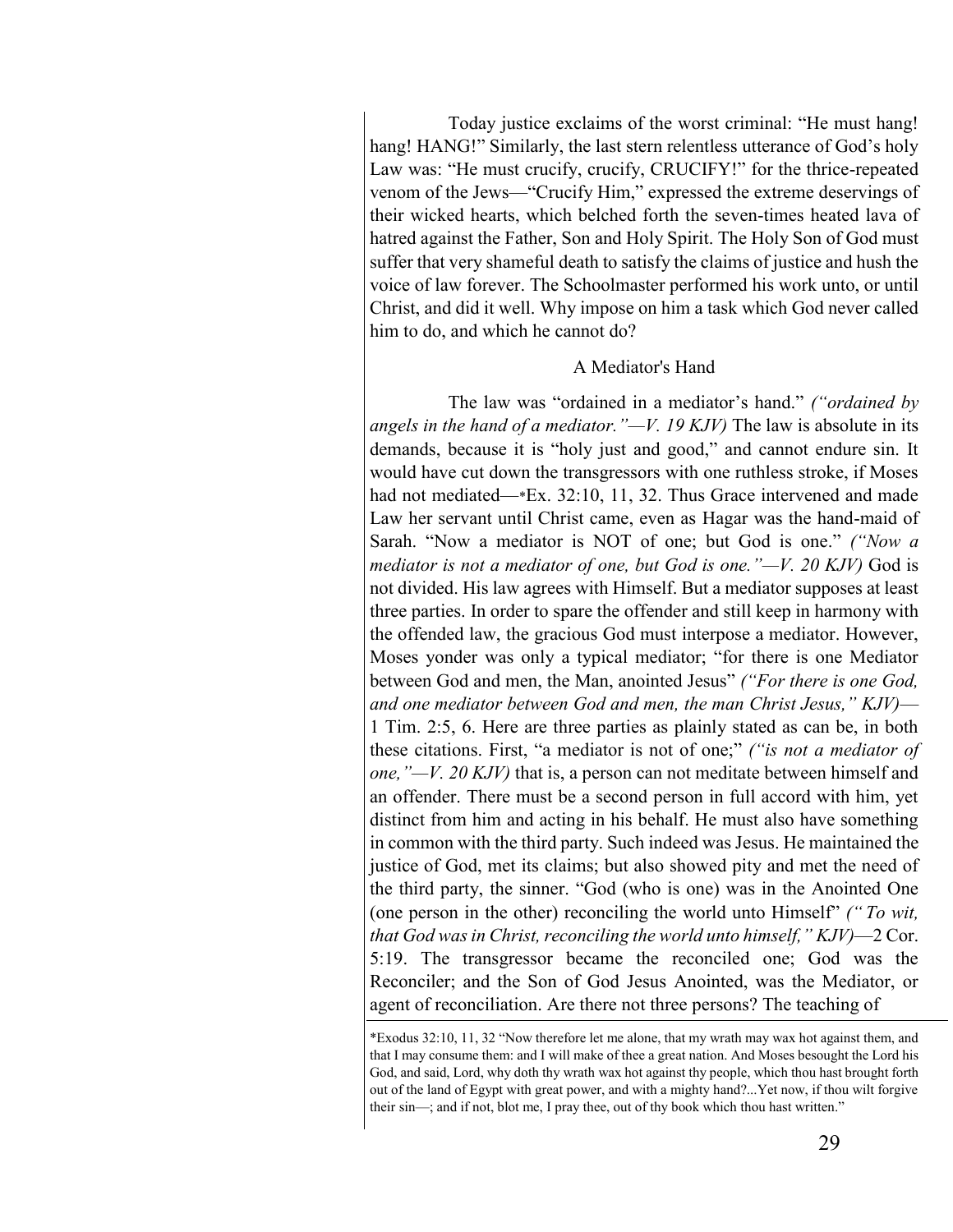salvation, or perfection by law-keeping, destroys the mediatorship of Christ; for if life and growth come thru law, then His mediation is not needed, even as law-keeping annuls the Cross; for then His redemption is not needed. "If righteousness come by the law, then Christ died in vain." *("for if righteousness come by the law, then Christ is dead in vain."— Chap. 2:21 KJV)* On the other hand, the so- called "one God" theory either destroys itself, or destroys the plan of redemption, because there can be no mediation without three parties; and there can be no redemption without the definite intervention of Jesus between God and men. Oh, the sublime grandeur of the Divine plan of redemption. Oh, the rich beauty and entrancing splendor of the three distinct personalities, Father, Son and Spirit, in the One Godhead—the Second subject unto the First; the First and Second operating thru the power and agency of the third; and meanwhile the fulness of the Three "dwelling in the Second bodily." Why quibble about what we cannot understand? Why not accept plain statements and enjoy expressed facts, instead of drawing wild conclusions? I repeat it, if the "New Issue" is true (it is not a new issue; the Jews fought a plurality of persons in the Godhead John 5:18,19 and Matt. 12:24,28,32); then the mediatorship of Jesus is annulled and there is no redemption for us; but if He is our Mediator, then the "New Issue" doctrine falls to pieces, because it denies the tripersonality of the Godhead, thus rejecting the two distinct personalities of Reconciler and Mediator, or of Father and Son.

#### Our Freedom in Christ

"But the faith having come, we are no longer under a schoolmaster; for we are all the sons of God thru faith in Christ Jesus"— Vs. 25, 26. How glad the children are when school is over and they can go out free. The Schoolmaster has no more jurisdiction over them. They are free. They do as they please as far as the Schoolmaster is concerned. His tutorship over them has ceased forever. They are now subject only to the gracious liberty of their parents. Just so, we are free from the Law in Christ Jesus, having died to it and its claim in His substitutionary death. Hence, "Christ is the end of the Law for righteousness to everyone that believeth"—Rom. 10:4. But if the people, even saints, do not believe in the completeness and sufficiency of Christ's redemption, but insist on earning salvation, or perfection by their works, there is no "end of the law;" they will still have a law to keep, and they will have to keep that law with absolute precision, which is utterly impossible—\*Acts 15:10.

But oh, when we really see our liberty in Christ, how free we

\*Acts 15:10 "Now therefore why tempt ye God, to put a yoke upon the neck of the disciples, which neither our fathers nor we were able to bear?"

3:25 But after that faith is come, we are no longer under a schoolmaster.

3:26 For ye are all the children of God by faith in Christ Jesus.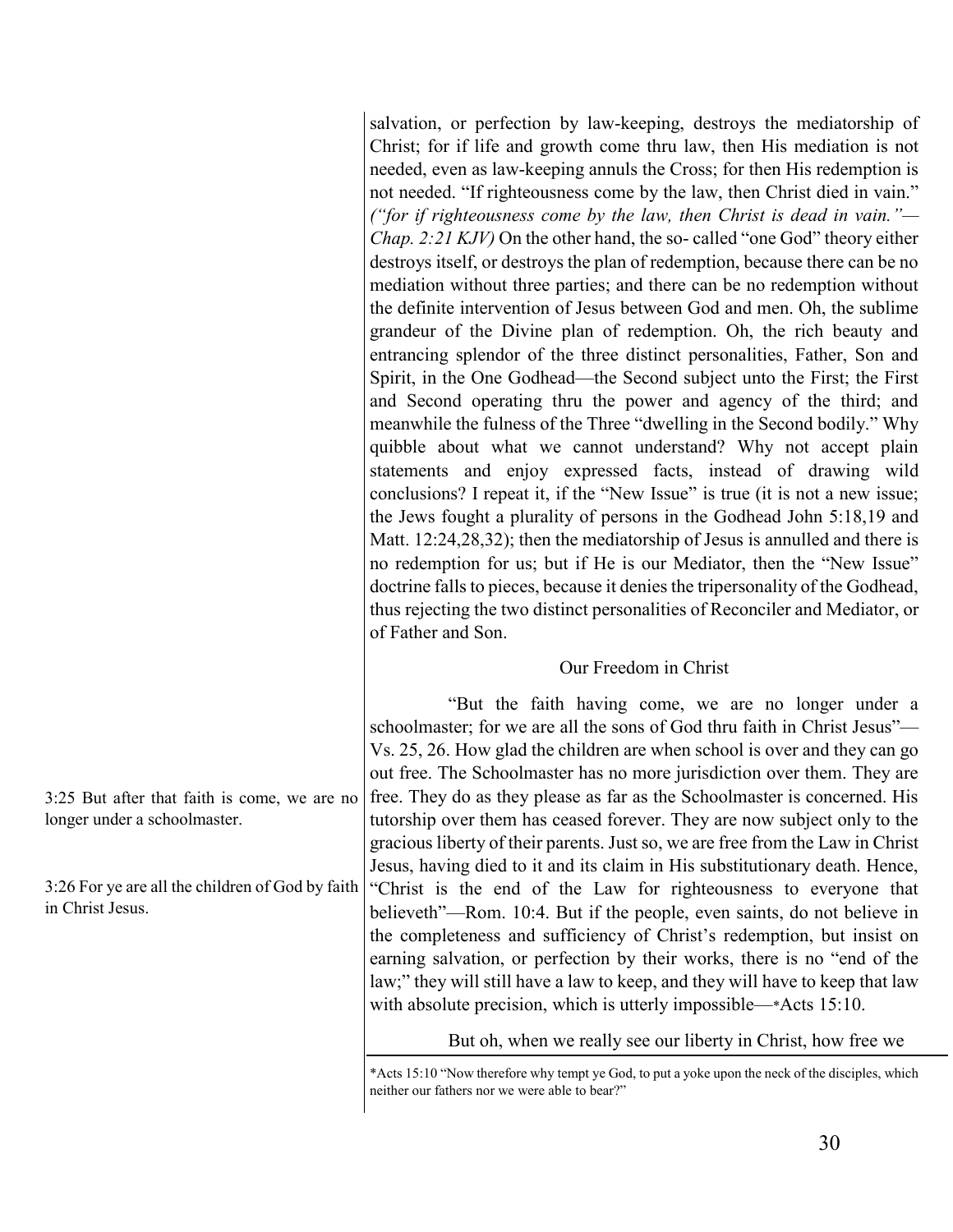feel. What a happy, easy, delightful life we enjoy. Yes, as far as the voice of the law is concerned, we do as we please. It has no more to say to us, nor about us. It served its term over us. We graduated under its tutorship at Calvary, the end of the old man. What a glorious "commencement" in our resurrection with Christ. Yes, now we do as our Father pleases, because we live by faith in the presence and power and victory of the Holy Spirit in us; "the righteousness of the law is fulfilled in us who walk NOT AFTER THE FLESH, but after the Spirit" *("That the righteousness of the law might be fulfilled in us, who walk not after the flesh, but after the Spirit." KJV)*—Rom. 8:4.

Note an important fact here. The parents of the children and the schoolmaster are never together. When the children are under the charge of the tutor, they are absent from the parents; and when they are under the care of the parents, they are absent from the tutor. They cannot be under the jurisdiction of both at the same time. Unmanageable confusion will reign. That is, we cannot be under the rule of Grace and Law at the same time. Indeed, in Christ, "ye are not under law, but under grace" *("for ye are not under the law, but under grace." KJV)*—Rom. 6:14. Law and grace are not to be found in the same house; "for after that faith is come, we are no longer under the schoolmaster." *("But after that faith is come, we are no longer under a schoolmaster."—V. 25 KJV)* For this reason, law-keepers have no fellowship with grace-kept believers. The first are working, fretting, criticizing, anxious; the latter are resting, rejoicing, praying, believing. Sooner or later, one of these parties must pack trunk and travel.

#### School-life Verses Home-life

Notice also the contrast between school-life and the home-life. This is no small item. School begins promptly at a set hour, and every pupil must be on time. Absence, or tardiness is punished. There are certain rigid rules of order and discipline that everyone must observe—no loud talking, nor running around, nor leaving the room without permission. All must sit erect and either listen to the tutor, or give diligent heed to the study in hand. At recess, all march out in unison, keeping step and moving exactly at the command of the schoolmaster. That is law. Furthermore, their conduct and works are weighed by a rigid scale and credits, or discredits given accordingly. Everything is rigid, frigid, firm, precise, regular and legal. Every "jot and tittle" is required. Nothing escapes the searching notice of the schoolmaster. Severe penalties are attached to disobedience to any of the rules of school. Most certainly it is so; for that is law. Oh, friend, do you not see it? What an unfeeling, critical, cynical, frigid, unsatisfactory, selfish life, self-righteousness imposes. Oh, how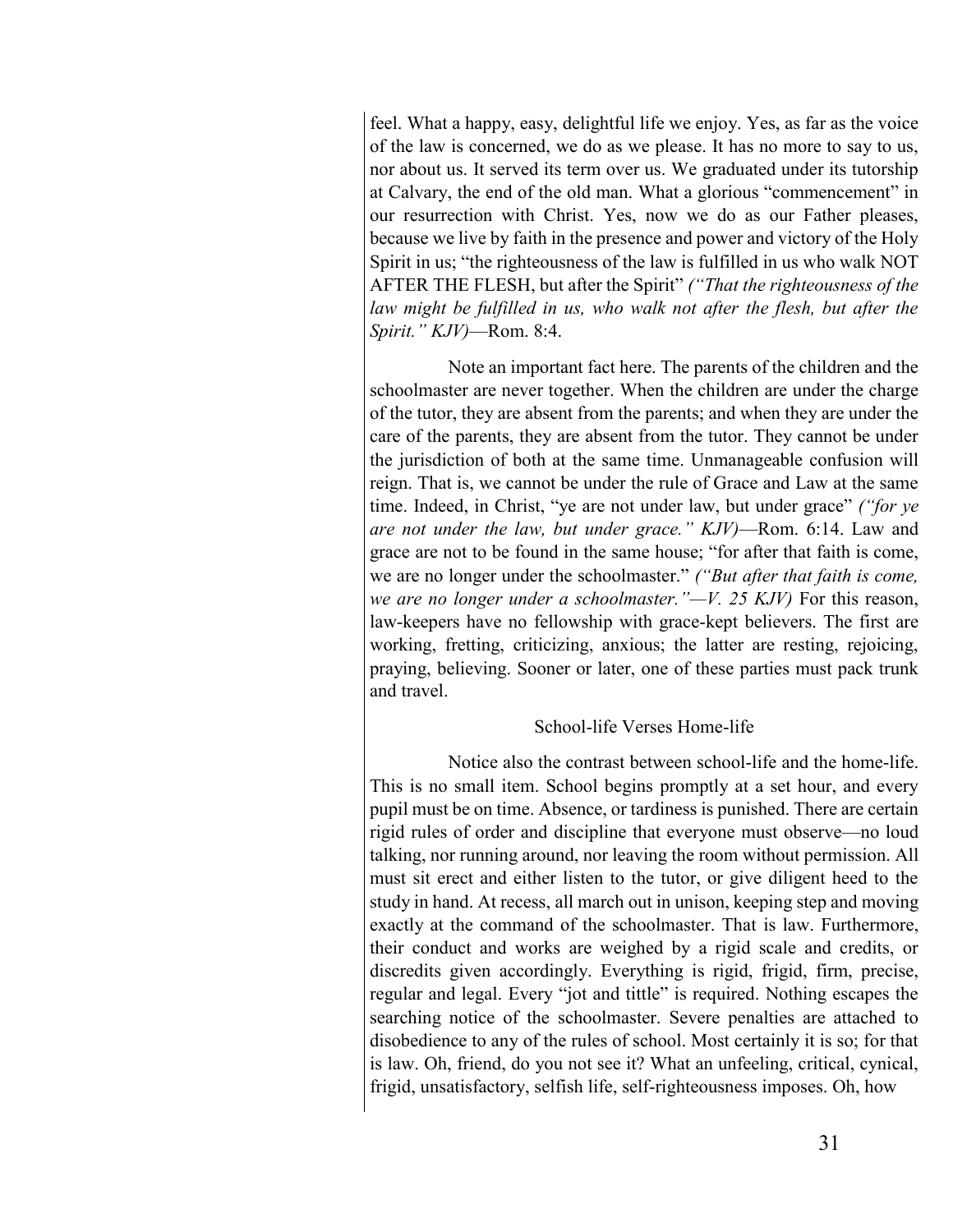glad I am that the Pacific Ocean of God's love revealed at Calvary lies between me and such a life. Hallelujah!

On the other hand, how different from school-life is the homelife. The children are each a part of the family. There is no set hour for retiring, nor arising. There is no exact minute for dinner, no certain length of time, nor certain quantity to eat. The children go out and in, walking or running, at their pleasure. They read, or shout, or sing at will. They are children. They are at home. They are free. Their rule of action is in themselves individually. Wise parents seek prudently to direct the pent-up impulses of the children for their own happiness and usefulness. They do not attempt to bring them under a rigid regime. That is not a typical home where Daisy hears, "Daisy don't," so constantly that she comes to think that "Daisy don't" is her name. That savors of law. Children in a rightlyregulated home are under the law of love—the perfect law of family liberty—\*James 1:25.

Such is the radical contrast between the legal-life and the gracelife. Law makes stern, rigid demands, disobedience to which entails severe penalties, that cannot be evaded. Grace does not confront us with certain rigid frigid, precise commands, the meanwhile standing over us with a four-foot hickory. Grace occupies us with boundless blessings and beauty, promising plenty for our poverty, food for our hunger, raiment for our nakedness and shelter from cold and heat. The law sternly roars, "Keep, Obey," Grace lovingly exclaims, "Receive, believe, enjoy, KEPT." The law declared, "Dying thou shalt die;" but grace shouts, "Blessing, I will bless thee, and thou shalt be a blessing." *("I will bless thee, and make thy name great; and thou shalt be a blessing:"—Gen. 12:2 KJV)* Is not this the parent heart? What deed is too great for a father to do for his son? How unceasingly he seeks to make him happy and prosperous. What immense amounts of money parents spend for their children if they have it. How highly and completely they seek to educate them. Why? They are showing their children parental favor. How can anyone have a lesser view of our heavenly Father? How slow saints are to learn this great lesson concerning His grace toward His children. The whole Bible is "the Word of His Grace"—Acts 20:32. Even the law was only given to serve the children of Grace, and not to be served by her children. "The sabbath was made for man," (on which to rest and worship God), "and not man for the sabbath," to serve the day as a slave. Hallelujah!

A holy, happy, hilarious impulse of liberty instinctively possesses us when we are born of the Spirit. At once we feel like sons, for

<sup>\*</sup>James 1:25 "But whoso looketh into the perfect law of liberty, and continueth *therein*, he being not a forgetful hearer, but a doer of the work, this man shall be blessed in his deed."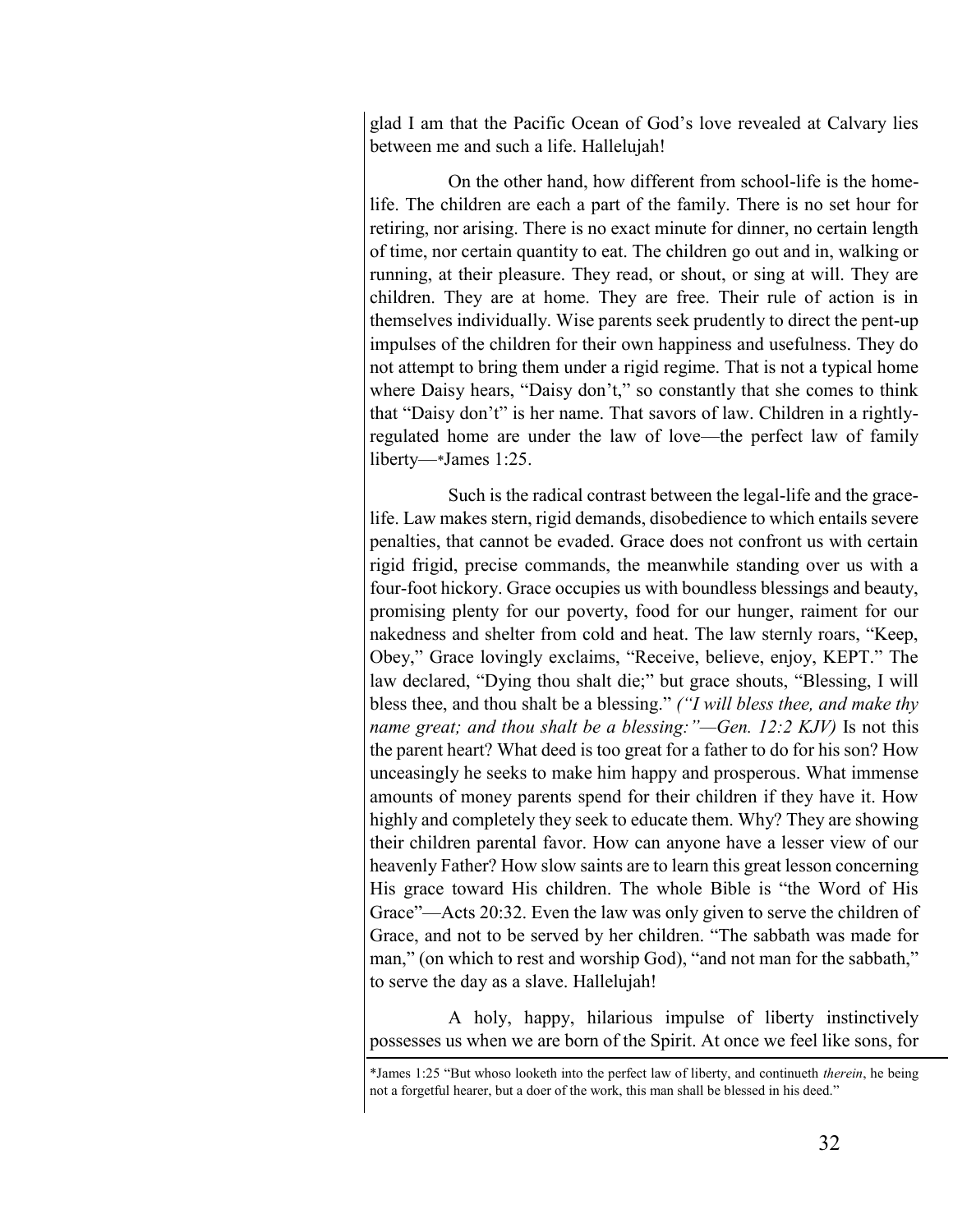sons we are. With limitless freedom, we would praise God aloud, and boldly "declare what great things the Lord hath done for us." Law never enters our thought. But our old self-life, now posing to be religious, or some impractical legalist springs a pious (?) caution—"Don't go too far now. Be careful, lest you fall. Now you must watch your thoughts and steps." Immediately a legal fear quells that joyous child-like, buoyant freedom. The newborn babe gets occupied with his walk and living, and loses sight of his Savior. Oh, the devilish cruelty of judaism, or selfrighteousness. Just as wise would be a strong man who would stand before a babe one hour old and command it to watch its walk—"Be careful, you might roll out of the crib; you may die." Such fall out of mother's arms; you might is the cruel wisdom and blind logic of law-keeping for "babes in Christ."

Reader, let me ask you: "Who was there to guide Abraham all the sixty-two years of his faith-life?" There was no law, for that came nearly half a millennium later. I will tell you—God Himself who pledged His constant presence. What word had he? The word of promise plainly spoken. Who have we to guide us today? "The Holy Spirit, the Comforter, the Spirit of the truth, who has come to abide forever, and guide us into all the truth and show us things to come." He dwells in our bodies His temples—\*1 Cor. 6:10. What word have we? The same word spoken to Abraham, written down together with all the revealed will of God—"All scripture is given by inspiration of God, and is profitable for doctrine, for reproof, for correction, for instruction in righteousness (our family loverules), that the man of God may be perfect, thoroughly furnished unto every good work." *("All scripture is given by inspiration of God, and is profitable for doctrine, for reproof, for correction, for instruction in righteousness: That the man of God may be perfect, thoroughly furnished unto all good works."—2 Tim. 3:17 KJV)* As was written of Jacob, so of everyone who simply trusts God—"So the Lord alone did lead him, and no strange god with him" *("So the Lord alone did lead him, and there was no strange god with him." KJV)*—Deut. 32:12.

#### Peter's Two Failures

Grace, divine grace, absolute grace; that is, undeserved salvation absolutely for nothing, is man's hope. That was proven and made possible by Jesus' death in man's stead on the cross. Wonderful! helpless, hopeless, despairing sinners welcome this sweet message of grace.

With all due regard for his office in God's program and for his effectual ministry, we must call attention to Peter's two blunders; for the

<sup>\*1</sup> Corinthians 6:10 "Nor thieves, nor covetous, nor drunkards, nor revilers, nor extortioners, shall inherit the kingdom of God."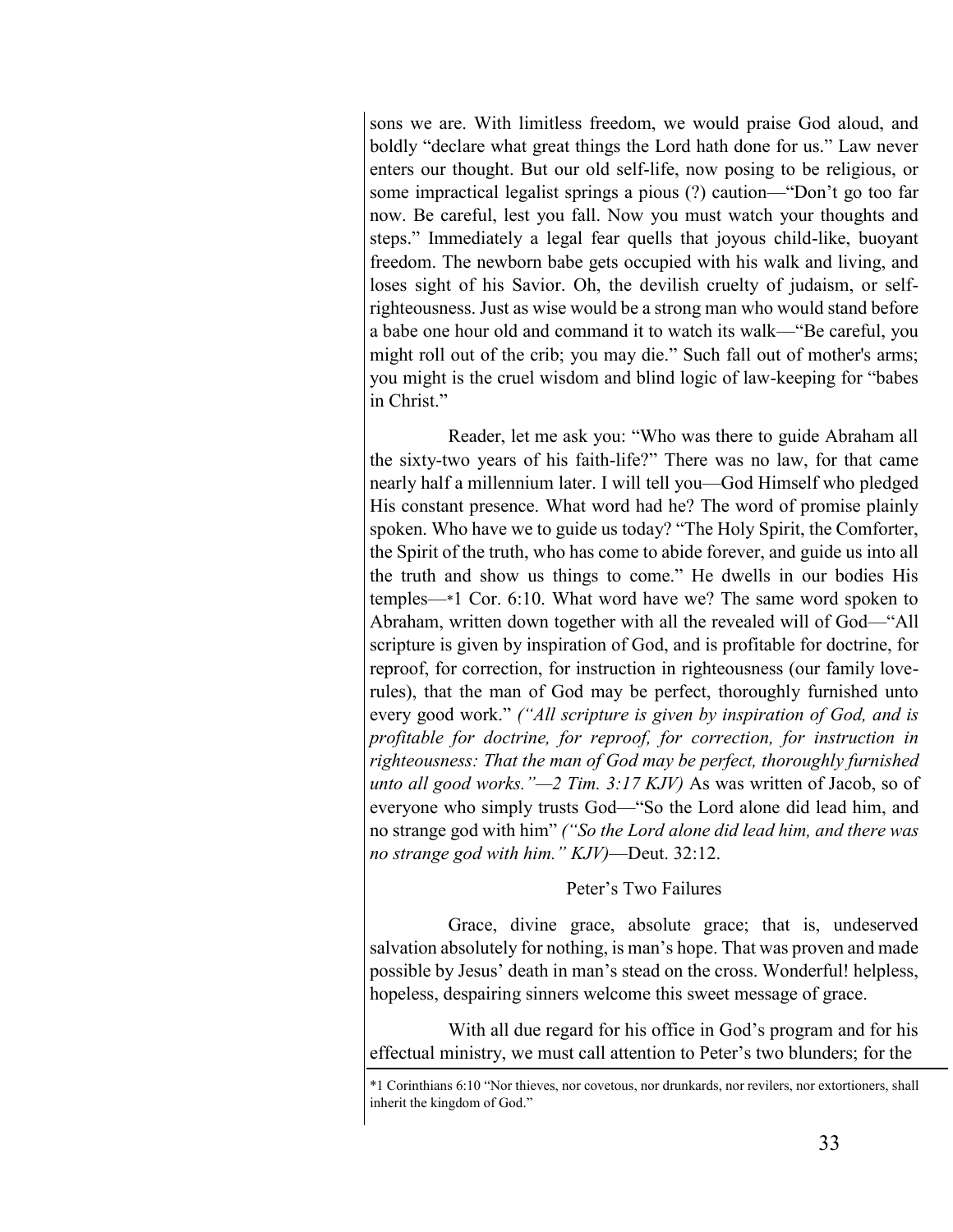Spirit recorded them for our instruction.

People, even believers, throw up their hands in shrieking horror at Peter's denial of Jesus. They say that he backslid, or fell from grace. No, he did not do either. They exclaim, "How terrible that was! What a shame, what a reproach it brought on the cause!" Has anyone yet pointed out the reproach, or the shame? Not one. What makes people ashamed of Peter's conduct that day is the fact that he only acted out what is in the old creation, and breaks out in some manner in everybody. Why did they not excommunicate him from the apostleship and put him on six months probation, or suspicion? Peter was in God's care. He could have prevented that outbreak, tho' Peter could not. But He sought to prove to Peter, and to us, that tho' he was "Petros," a stone, yet he could not keep himself; but was dependent absolutely upon Christ, "the Petra," the Rock. By insisting on washing his feet a few hours before, Jesus had sought to teach Peter his helplessness; but now He had to let him fail that he might learn his helplessness by shameful defeat. As long as we are self-sufficient we will not take Christ. Hence, Peter did not backslide. He was simply overcome by "the sin in the flesh," which he had not counted powerless by counting himself helpless, or dead. He did not fall from grace; but he fell from his own high pinnacle of self-sufficiency, exactly to where grace could help him. Ami Grace did help him—"The Lord turned and looked upon Peter…and Peter went out and wept bitterly"—Luke 22:61, 62. "If we sin, we have an Advocate with the Father, Jesus Christ the Righteous One." *("And if any man sin, we have an advocate with the Father, Jesus Christ the righteous:"—1 John 2:1 KJV)* The God of grace expects nothing better from the self-life; neither does He blame the new life for the failure—"It is no more I that do it; but sin that dwelleth in me, that is in my flesh" *("it is no more I that do it, but sin that dwelleth in me." KJV)*—Rom. 7:18,20. Then when we cease trying to be firm and faithful of ourselves, but take Christ to be firm and faithful in us, we no longer fail Him.

In Gal. 2:11-14, we saw the time when Peter did "fall from grace," when with his eyes open to the truth, having a knowledge of his own weakness by personal experience, he catered to the Jews and by his actions said that he was not saved except he would keep the Law. Thus he walked not uprightly; he made himself a transgressor; he thus made Christ the minister of sin. See chapter 2:11-17. The Christ who had saved him and called him into service and filled him with the Spirit, was "become of no effect unto him; he was fallen from grace" *("Christ is become of no effect unto you, whosoever of you are justified by the law; ye are fallen from grace," KJV)*—Chap. 5:4. Now here is an astonishing fact. This was a far greater sin than denying the Lord; yet we never hear of people being horrified by it. This latter was denying the power of Christ's death. It was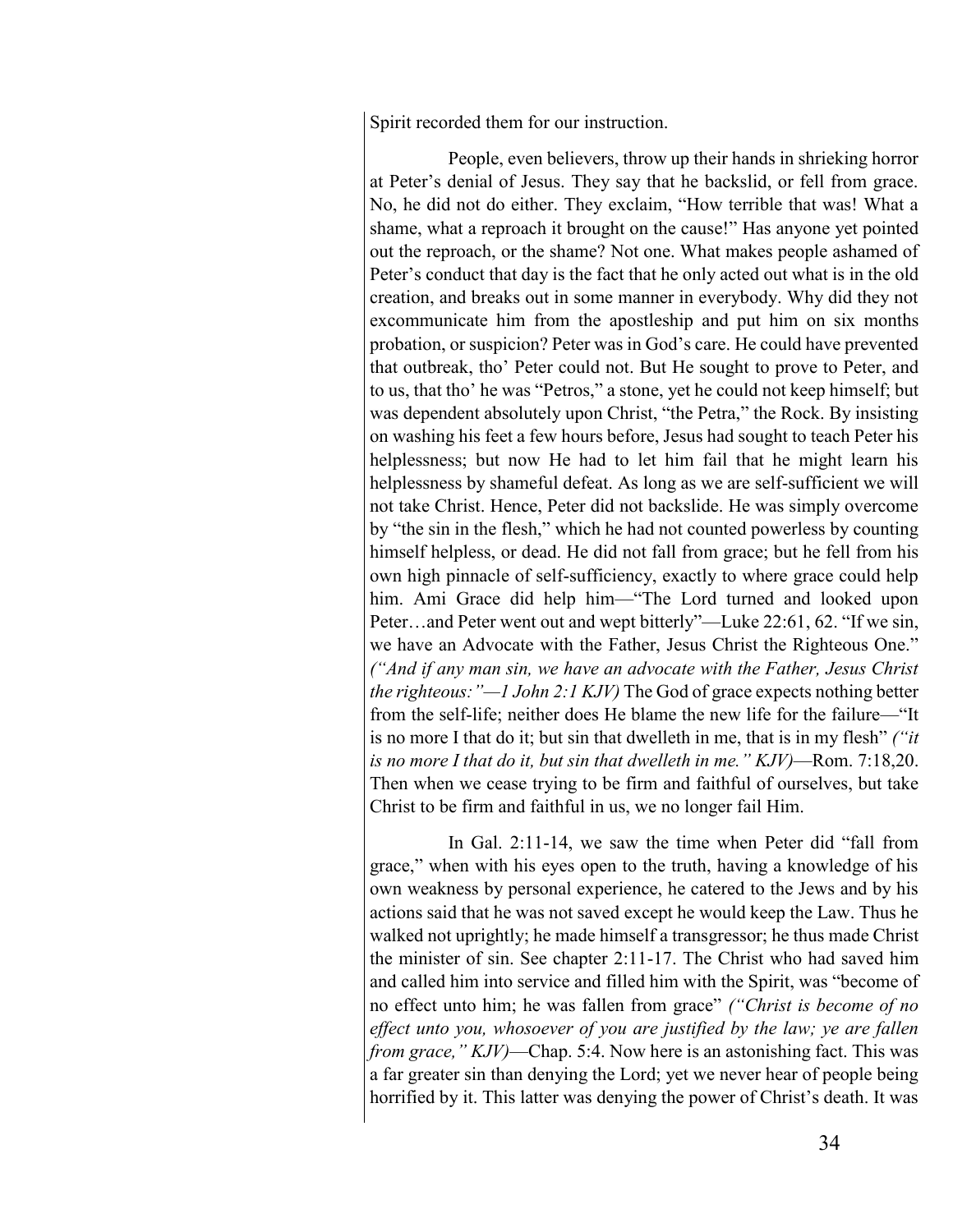saying that Christ Himself must keep the law, and thus be saved. The logic of Peter's conduct in Antioch would demoralize the universe. It was a charge against God's justification of all those who believe His grace. Yet outwardly, Peter was that day the holiest man in the city, because he refused to eat with the Gentiles; but in God's view, he was a transgressor, "fallen from grace."

Peter denied his Lord because he was overcome by sin in the flesh, whose weakness he had not learned; but here he deliberately denied the cross, repudiating God's grace, putting himself beyond the reach of grace, under law. This also was due to sin in the flesh, the sin of compromise and dissembling, to which he knowingly yielded, because the Christ-life in him was yet of child size, and he had not really taken Christ to live in him, as his all-sufficient life. Well for Peter that God did not treat him according to his actions in the flesh, but according to his unchangeable standing in Christ. Well for all saved people who are still under law, that our Father sees them in Christ, tho' He can do nothing for them, cannot show His matchless grace, because they insist in doing for themselves. They will be saved as by fire; but their works will be burned, if they do not learn, like Peter, that they are fearfully mistaken.

O Friend, remember that the law condemns, works wrath, is the minister of death, was not given for a righteous man; but it was added to show up sin. The law cannot justify, nor purify, nor make fruitful; it cannot give life, nor sustain, nor feed life already given. It has absolutely nothing to do with life. The law ended its own mission and silenced its own voice in slaying the Son of God as our Substitute over 1900 years ago. O Friend, Grace alone can save. Grace alone can keep. Grace stands with infinite arms and cries, "Though he was rich, yet for your sakes he became poor, that ye through his poverty might be rich"—2 Cor. 8:9.

"For ye are all the sons of God thru faith in Christ Jesus" *("For ye are all the children of God by faith in Christ Jesus." KJV)*—V. 26. This is an unanswerable reason for our freedom born law. Who has any jurisdiction over a son but his father? What schoolmaster, or law dare raise its voice against him? NOT ONE! Likewise, no one has any jurisdiction over a saint except our heavenly Father. Therefore, we need to be very sure of being led by the Lord before we put our hands on another saint. Even the voice of law, tho' it was God's voice against the transgressor, dare not speak; because it "was made, or enacted," not for the righteous; it was "added;" it "came in" subsequently to the grace covenant; and hence, its voice was forever hushed in the death of Christ. We are free in Christ as Christ, our Elder Brother Himself. Note the next verse. "For as many of you as into Christ were baptized, Christ ye did put on." And who

3:27 For as many of you as have been baptized into Christ have put on Christ.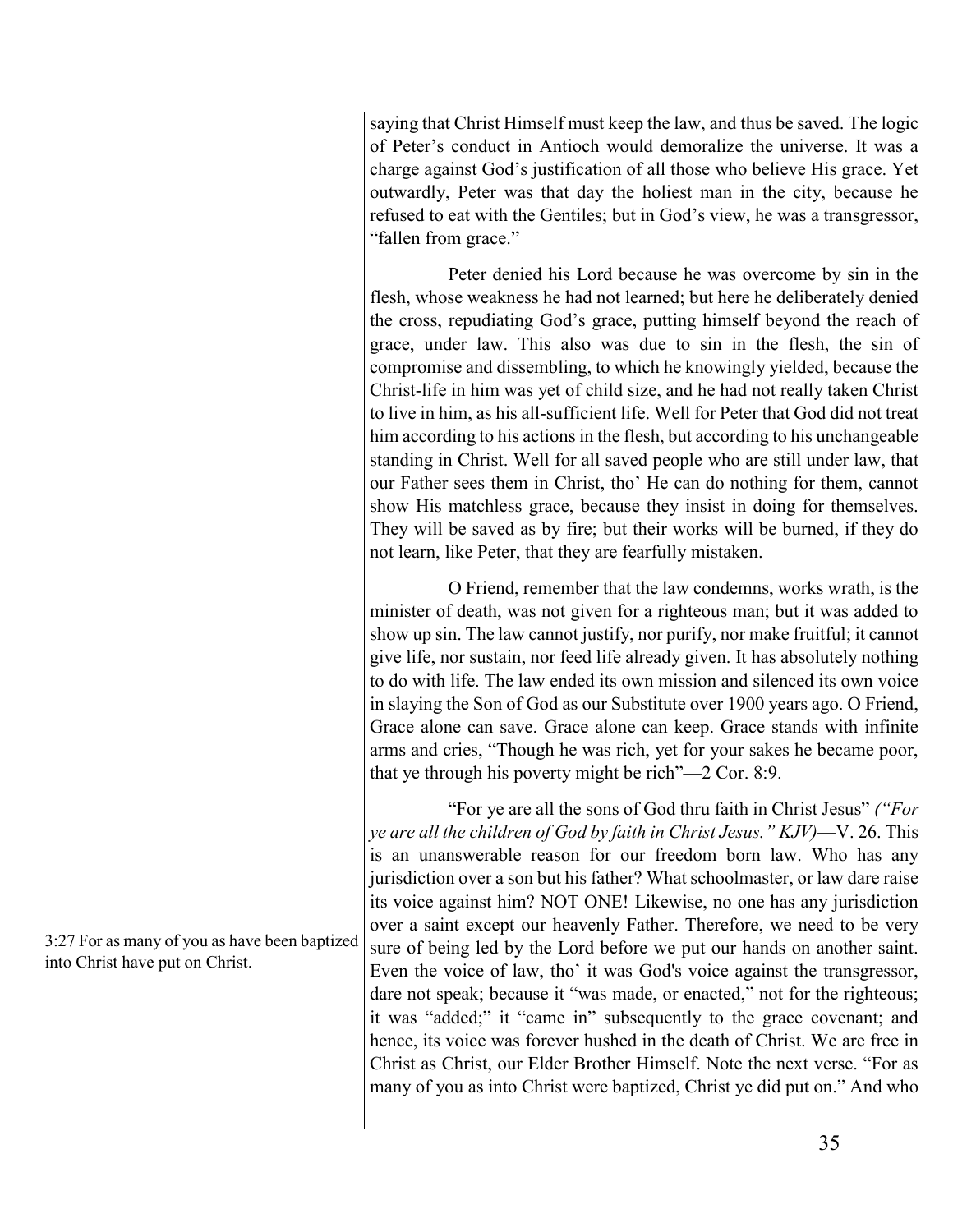3:28 There is neither Jew nor Greek, there is neither bond nor free, there is neither male nor female: for ye are all one in Christ Jesus.

3:29 And if ye *be* Christ's, then are ye Abraham's seed, and heirs according to the promise.

is Christ? Whose son is He? Ah! He is the doubly-worthy victorious Son of God. He grappled with the law, which exclaimed, "The soul that sinneth, it shall die,"

And death by dying slew; Brought up a vast creation, new, Which law can never more pursue. By faith we put on this free, victorious Christ when we are saved. In Him, "there is neither Jew nor Greek, there is neither bond nor free, there is neither male and female; for ye are all one in Christ Jesus." All caste is broken; all nationality is put away; we are a heavenly race—"Our citizenship is in heaven" *("For our citizenship is in heaven," KJV)*—Philip. 3:20. See the folly of organization, and of trying to make harmony and unity by human devices. Rather let us declare what God says—"YE ARE ALL ONE in Christ Jesus." Hallelujah! And this is GRACE. And oh, the restful place in experience that faith in these facts brings to the one who actually and practically believes them.

"And if ye be Christ's, then are ye Abraham's seed and heirs according to the promise." Finally, lest we do not yet quite understand our place by God's grace, the Holy Spirit once more takes us back to the starting point, where God made an oath-bound covenant, absolutely of grace, with Abraham. In that covenant, He declared, "In thy seed" shall the nations be blessed. Verse 16 shows that the promised Seed is one— "He saith not, and to seeds, as of many; but as of one, and to thy seed, which is Christ." How wonderful! These two verses together announce the "oneness of Christ." Compare \*1 Cor. 1:13 and \*\*12:12. Our Father leaves no stone unturned that might have hiding under it a sneaking principle of lawkeeping. Every vestige is exposed.

<sup>\*1</sup> Corinthians 1:13 "Is Christ divided? was Paul crucified for you? or were ye baptized in the name of Paul?"

<sup>\*\*1</sup> Corinthians 12:12 "For as the body is one, and hath many members, and all the members of that one body, being many, are one body: also *is* Christ.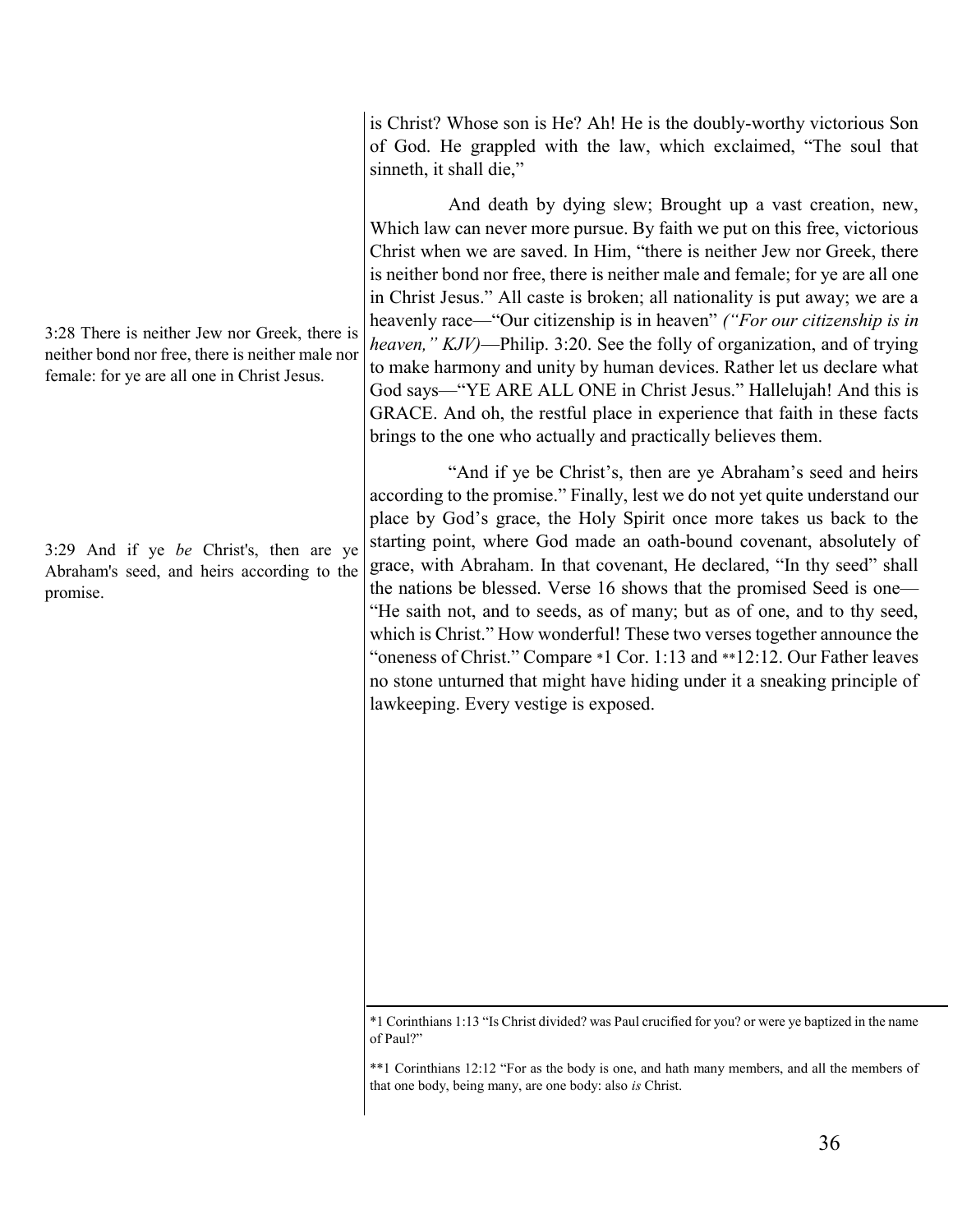|                                                                                                                   | The Exalted Relationship                                                                                                                                                                                                                                                                                                                                                                                                                                                                                                                                                                                                                                                                                                                                                                                                                                                                            |
|-------------------------------------------------------------------------------------------------------------------|-----------------------------------------------------------------------------------------------------------------------------------------------------------------------------------------------------------------------------------------------------------------------------------------------------------------------------------------------------------------------------------------------------------------------------------------------------------------------------------------------------------------------------------------------------------------------------------------------------------------------------------------------------------------------------------------------------------------------------------------------------------------------------------------------------------------------------------------------------------------------------------------------------|
|                                                                                                                   | <b>Chapter Four</b>                                                                                                                                                                                                                                                                                                                                                                                                                                                                                                                                                                                                                                                                                                                                                                                                                                                                                 |
| 4:1 Now I say, <i>That</i> the heir, as long as he is a<br>child, differeth nothing from a servant, though        | "Now, I say, that as long as the heir is an infant, he differeth<br>nothing from a bondman, though being Lord of all; but is under guardians<br>and stewards until the time before appointed of the father"—Chapter 4:1.<br>Here the apostle is employing natural and family relationships<br>to illustrate spiritual relationships. How wise is our God. How simple He<br>has put the truth for us. Your child in fact is heir of all that you possess,<br>tho' in actual experience he possesses nothing: instead he must be nursed,<br>taught and governed, tho' by right he is governor of all. Hence, applying<br>this principle, the Apostle continues:                                                                                                                                                                                                                                       |
| he be lord of all;<br>4:2 But is under tutors and governors until the<br>time appointed of the father.            |                                                                                                                                                                                                                                                                                                                                                                                                                                                                                                                                                                                                                                                                                                                                                                                                                                                                                                     |
| 4:3 Even so we, when we were children, were<br>in bondage under the elements of the world:                        | "So also we, when we were infants, were in bondage under the<br>elements of the world; but when the fulness of the time came, God sent<br>forth His Son, become of a woman, become under law, that He might<br>redeem those who were under law, that we might receive the sonship."<br>Who were under law? The children of Israel, of course: not the Gentiles;<br>for the law was never given to them. If any Gentiles are under law today,<br>it is because they have voluntarily put themselves under it, a proof that the<br>natural man, the old man, wants to earn the favor of God by doing right,                                                                                                                                                                                                                                                                                           |
| 4:4 But when the fulness of the time was<br>come, God sent forth his Son, made of a<br>woman, made under the law, |                                                                                                                                                                                                                                                                                                                                                                                                                                                                                                                                                                                                                                                                                                                                                                                                                                                                                                     |
| 4:5 To redeem them that were under the law,<br>that we might receive the adoption of sons.                        | by observing some rules of rectitude, as he supposes. The covenant of<br>Grace was given to Israel thru Abraham. They should have believed God<br>and received that grace-covenant with delight, and been satisfied<br>therewith. Because they did not believe, but wanted to merit His grace—<br>*Ex. 19:8, therefore, the Lord gave them a fiery law. "It was added for the<br>sake of (to show up) transgressions" ("It was added because of<br>transgressions," KJV) (chap. 3:19). "The law entered that the offence<br>might abound"—Rom. 5:20. Therefore, Paul says elsewhere, "Knowing<br>this, that the law was not made for a righteous man, but for the lawless and<br>disobedient, etc," ("Knowing this, that the law is not made for a righteous<br>man, but for the lawless and disobedient, $"-1$ Tim. 1:9 KJV) among the<br>ancient Israel of God, and not for Gentiles at any time. |
|                                                                                                                   | God's purpose was to beget sons. Christ came to "bring many"<br>sons unto glory"—Heb. 2. But He must first redeem those under law from<br>its slavery. To do this, Christ was born of a woman—"God manifest in the<br>flesh." ("God was manifest in the flesh, " $-1$ Tim. 3:16 KJV) "He became<br>under law;" that is, He took the place where the people were by their<br>ignorant choice, that He might bring them where Grace designed they                                                                                                                                                                                                                                                                                                                                                                                                                                                     |

<sup>\*</sup>Exodus 19:8 "And all the people answered together, and said, All that the Lord hath spoken we will do. And Moses returned the words of the people unto the Lord."

should be. Christ voluntarily surrendered Himself to the law in order to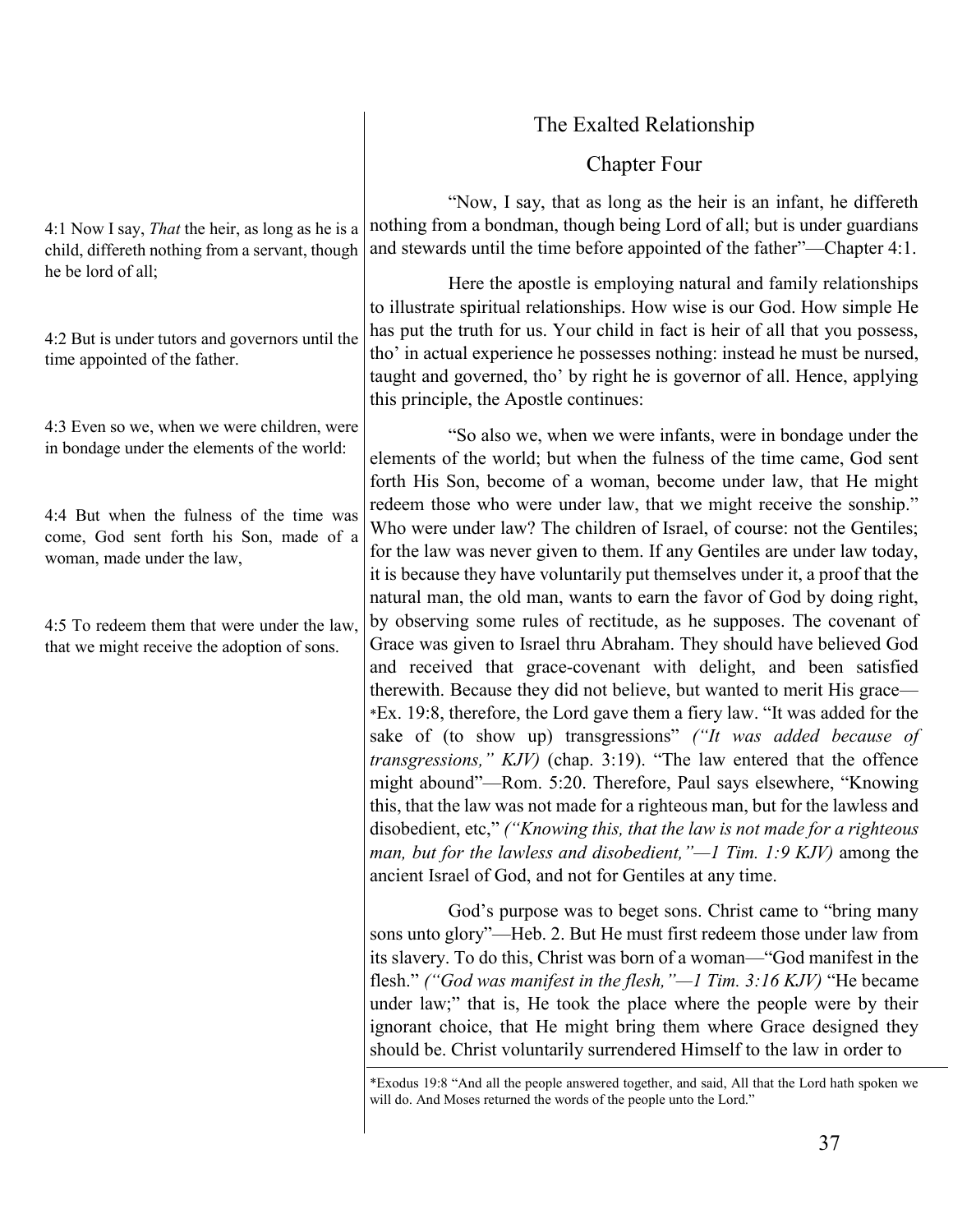release its captives forever. Did He succeed? Yes, verily; He prevailed gloriously. He "redeemed them;" now "we"—Jews and Gentiles of this age—can receive our sonship. Thank God! "They" had to be freed from law before "we" could be freed from sin.

## The Spirit of Sonship

"And because ye are sons, God hath sent forth the Spirit of His Son into your hearts, crying, Abba Father"—V. 6. This is a most glorious truth. Its fulness is not generally understood. Most people suppose that salvation only puts us back to the first Adam before his fall, that is, that we are saved from sin and restored to innocence; thus the result of sin is simply counteracted, and nothing more. That falls far short of the truth. That would be an eternal blight on the wisdom and power of God. Nay! verily. We were only creatures in the first Adam; but we are sons in the Last Adam, Christ. We were sinless in the first Adam; but we are "holy in Christ" *("sanctified in Christ Jesus", KJV)*—l Cor. 1:2. We were "of the earth earthy" in the first, but we are "heavenly" in Christ. We were "natural" in the first; but we are "spiritual" in the Last. We were "servants" in the first; but we are "lords of all" in the Last. We are not only as the first Adam without sin; but we are "partakers of Christ, partakers of the divine nature," *("ye might be partakers of the divine nature,"—2 Peter 1:4 KJV)* repulsers of sin.

"The Spirit of His Son." What spirit is that? It is exceedingly important to know. Ignorance at this point is a dangerous inlet for much error today. Is that spirit the Holy Spirit, called "the Comforter, or Spirit of truth," whom Jesus promised to send?—\*John 14:16, 17. No indeed. Bear in mind that Christ is both human and divine. He has His own Spirit as a distinct personality—a divine human Spirit, for He was "God manifest in the flesh." *("God was manifest in the flesh,"—1 Tim. 3:16 KJV)* Did He not possess His own distinct Spirit when He stood upon the bank of Jordan and received the Holy Spirit coming upon Him in a bodily shape as a dove?—\*\*Luke 3:22. John 15:26 is significant here—"When the Comforter is come, whom I will send unto you from the Father, even the Spirit of truth, which proceedeth from the Father; He shall testify of me." Here are mentioned three personalities, as plainly and distinctly as can be. The Comforter "proceeds from" the Father, not from the Son; but He is sent by the Son. And now while the Son is seated with sent by the Son. And now sent by the Son. And now while the Son is seated with the Father

\*John 14:16, 17 "And I will pray the Father, and he shall give you another Comforter, that he may abide with you for ever; *Even* the Spirit of truth; whom the world cannot receive, because it seeth him not, neither knoweth him: but ye know him; for he dwelleth with you, and shall be in you."

\*\*Luke 3:22 "And the Holy Ghost descended in a bodily shape like a dove upon him, and a voice came from heaven, which said, Thou art my beloved Son; in thee I am well pleased."

4:6 And because ye are sons, God hath sent forth the Spirit of his Son into your hearts, crying, Abba, Father.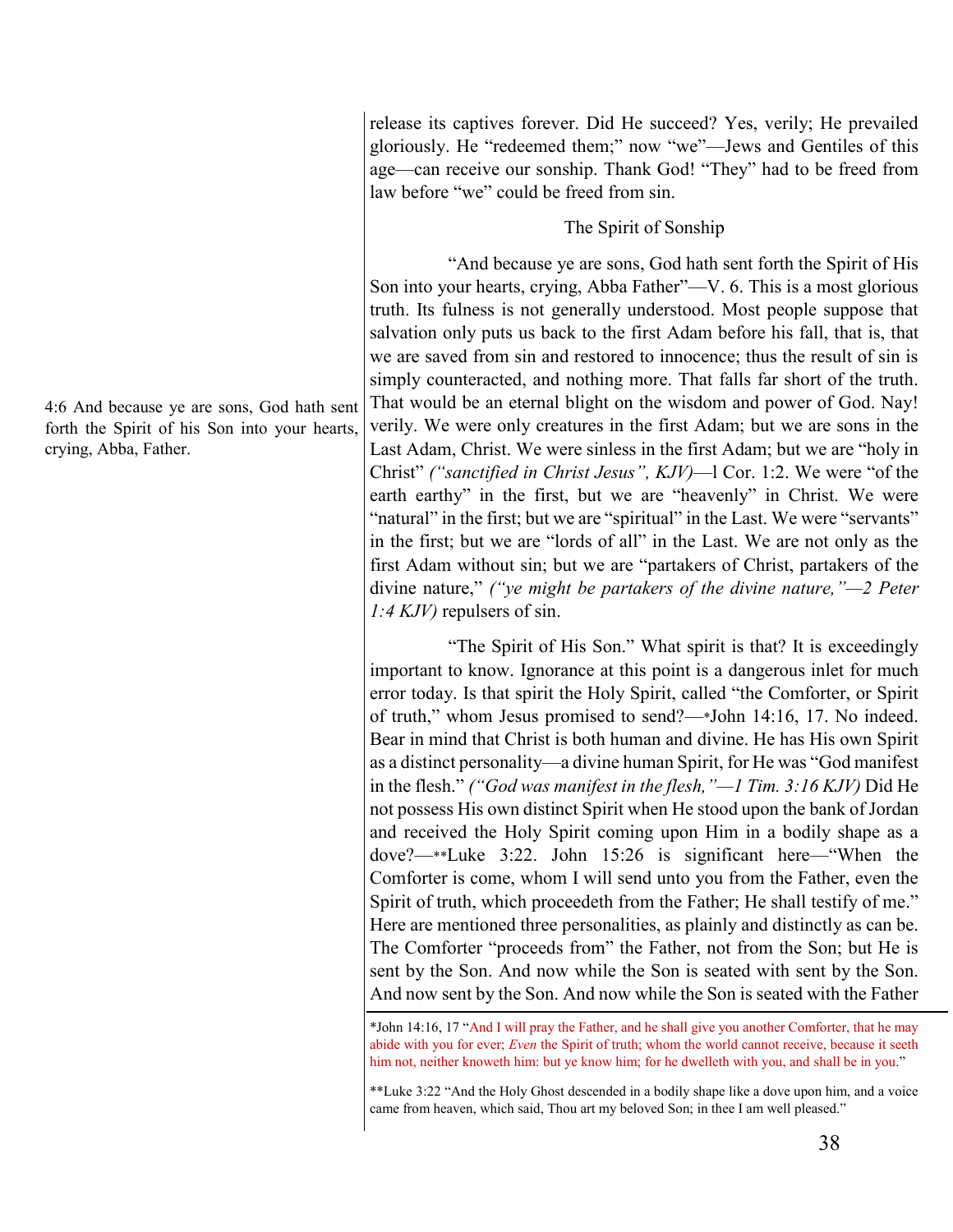sent by the Son. And now while the Son is seated with the Father on His throne in heaven (\*Rev. 3:21) the Holy Spirit testifies of Jesus. The Spirit of Christ and the Holy Spirit, or Comforter, are clearly distinguished in Rom. 8:9-16—"Ye have received the Spirit of sonship (or "the Spirit of God's Son"), whereby we cry Abba, Father." *("ye have received the Spirit of adoption, whereby we cry, Abba, Father." KJV)* Then the following verse states, that "the Spirit Himself (that is, the Holy Spirit, or Comforter) beareth witness with our spirit that we are the children of God." *("The Spirit itself beareth witness with our spirit, that we are the children of God:" KJV)* In verse 9, we read of "the Spirit of God" in distinction from "the Spirit of Christ," which latter is called "Christ" in verse 10. "If Christ (the Spirit of Christ, the Spirit of sonship) be in you, the body is dead because of sin; but the spirit (our own spirit, the spirit of Christ in us) is life because of righteousness." In God's facts, we are sons, being begotten of His Spirit who witnesses with us that we are children. Then when we learn to be led by the Spirit, we are sons in actual experience—\*\*Rom. 8:14. The Spirit of Christ was guarded and guided by the Holy Spirit. In the power of the latter, not in the power of His own Spirit, Jesus Christ taught and wrought miracles. Likewise, believers walk and work and war in the power of the Holy Spirit, if their Christian life is scriptural and normal. Otherwise, they would move as men, even in the flesh.

"Abba, the Father." What is the meaning of this phrase? Keep in mind the pre-eminent teaching of the chapter, viz; that believers are sons of God rather than servants. It is not an accident that these same words occur in Mark 14:36. In the garden, Jesus prayed thus: "Abba, the Father, all things are possible unto thee: take away this cup from me: nevertheless not what I will, but what thou wilt." Mark records the biography of Jesus as the Servant of God and as the sin-offering, being made sin for all men, Jews and Gentiles. "Ab" is the Hebrew word for father; for example, "Abram." means high father, "Abraham," means father of a multitude. "Pater," is the Greek word for father. Evidently "abba," is the Greek transliteration of the Hebrew. Hence, when Jesus addressed His Father in Gethsemane, He emphasized His Sonship, tho' He was in the place of a servant; and being the sin-offering, He addressed His Father prophetically as the Father of all that should believe on Him, whether Jews or Gentiles. Now, when we believe on Jesus Christ, we obtain the same spirit of free sonship, and likewise acknowledge God to be our Father, or the Father. We do not "receive a spirit of bondage again unto fear" *("For ye have not received the spirit of bondage again to fear,"* 

<sup>\*</sup>Revelation 3:21 "To him that overcometh will I grant to sit with me in my throne, even as I also overcame, and am set down with my Father in his throne."

<sup>\*\*</sup>Romans 8:14 "For as many as are led by the Spirit of God, they are the sons of God."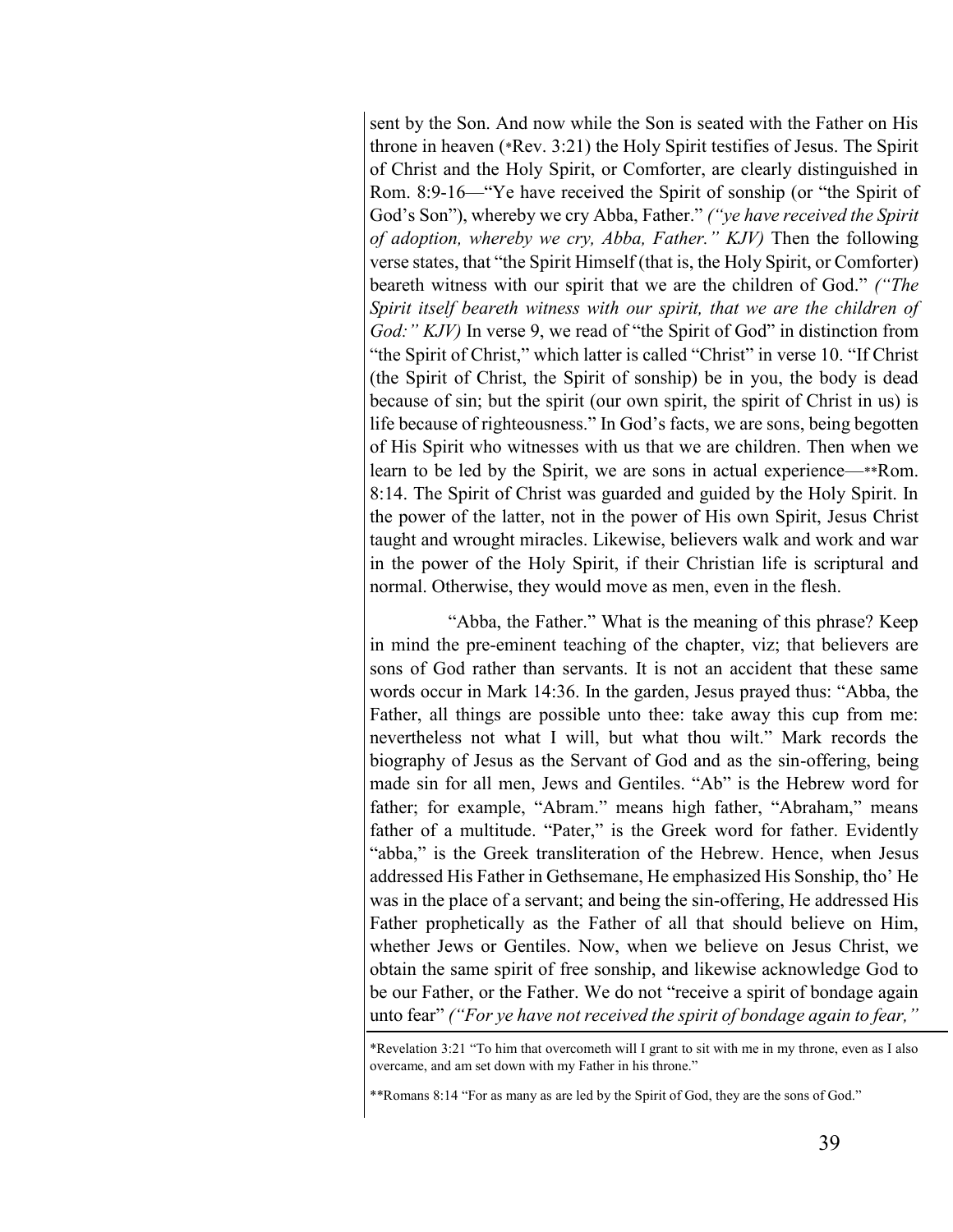*KJV)* (Rom. 8:15); "thou art no more a servant, but a son"—V. 7. The new born Hebrew, realizing by the Holy Spirit his relation to God and his liberty in Christ, exclaims; "Abba;" the Greek exclaims; "Pater;" and the Englishman exclaims, "Father." When saints invariably address our God as God, or the Lord, and seldom, or never as Father, it is evident that they have never received the real spirit of sonship, or having received it, they lost it thru legality, or they are ignorant of their real relationship. Therefore, note the climacteric conclusion.

"Wherefore thou are no longer a bondman, but a son; and if a son, also an heir of God thru Christ"—V. 7, Servants cannot know their masters as sons know their fathers. Servants cannot have the fellowship of sons. Jesus said to the twelve, "Henceforth I call you not servants; for the servant knoweth not what his Lord doeth"—John 15:15*.* Only sons can know a father's movements, Servants receive only a reward for their labor, Sons inherit their father's possessions. Servants only serve. Sons are "lords of all," having others to serve them. Most Christians vainly suppose that they must serve God in order to keep saved, tho' they were saved by grate at first. They imagine that God is a hard Master and demands nothing but work, work, WORK. They do not look upon God as their Father, who desires their fellowship and companionship, who longs to keep and guide and instruct them and reveal to them all His blessed will. Hence, their lives are labored, sad and discontented. And like Martha, they complain when, with Mary, others sit down at the feet of our Elder Brother and learn of Him. They never find out the freedom and wealth and enjoyment of sons in this life, nor the eternal fellowship and heirship of sons with the Father in the coming glory. Dear Reader, will you not look into this subject for your own profit and for God's high honor?

# Idolatry, Legality, Slavery

"Howbeit then, when ye knew not God, ye did service unto them which by nature are no gods." Bondage to law is compared to the slavery of idol-worship. If I trust to my own efforts, I make a god of myself. If I attempt to crucify and perfect myself, I am guilty of idolatry, because in that measure God is set aside. The pharisee said, "God, I thank thee (he did not address Him as Father), that I am not as other men are; I fast twice in the week; I give tithes of all that I possess." He was his own god. The pronoun "I" occurs five times in his prayer. He adored himself. The publican, needy and helpless, exclaimed, "God, be merciful unto me the sinner." *("God be merciful to me a sinner."—Luke 18:13 KJV)* Many of God's children are guilty of this shameful crime—this pharisaical, idolatrous self-effort, trying to keep and perfect themselves by observing the law, trying to please their heavenly Father by leaving home and

4:7 Wherefore thou art no more a servant, but a son; and if a son, then an heir of God through Christ.

4:8 Howbeit then, when ye knew not God, ye did service unto them which by nature are no gods.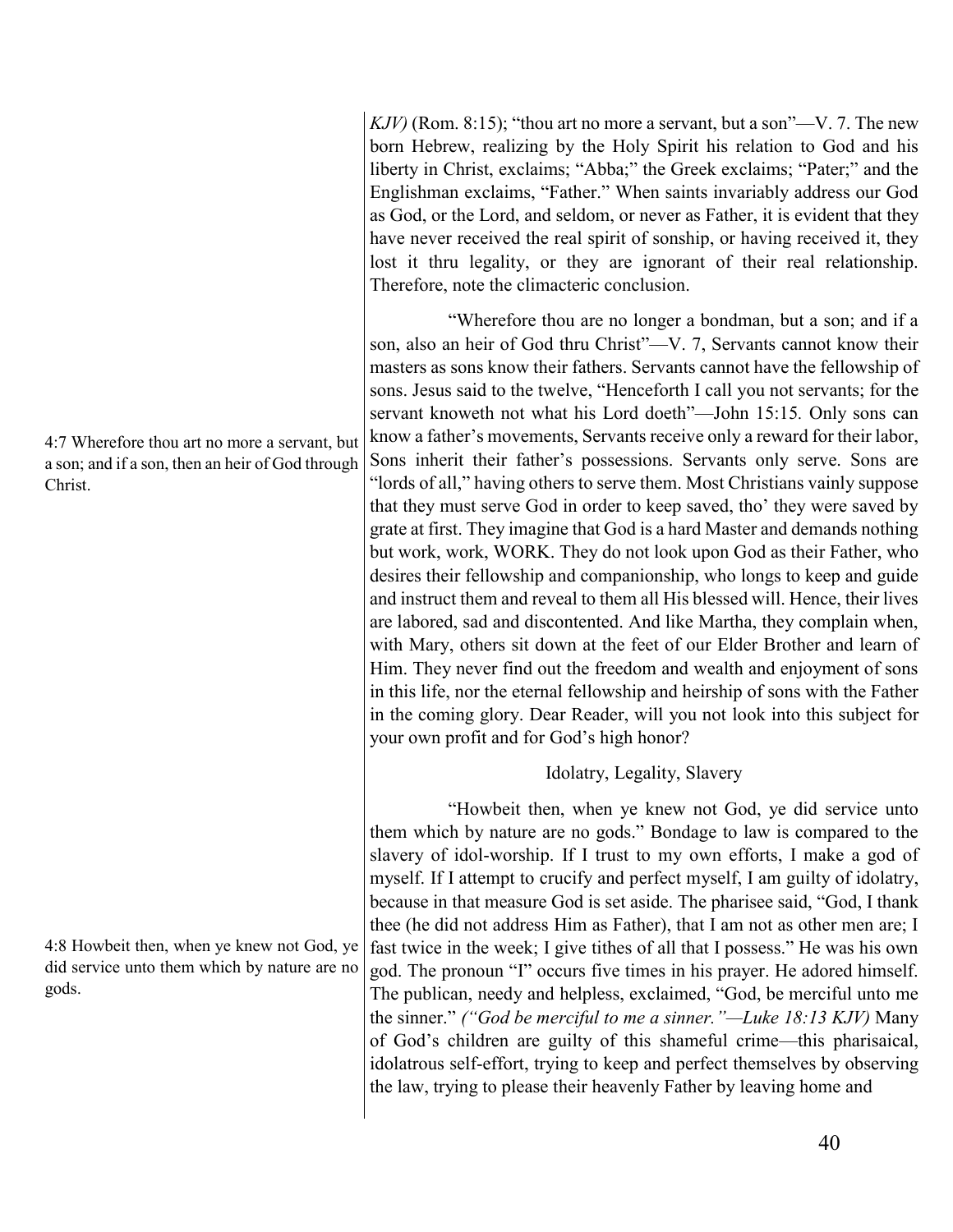surroundings to the school-master, which was dismissed from duty by the cross of Christ. Hence, the following plaintive query of the Holy Spirit, the Teacher.

"But now after that ye have known God, or rather are known of God, how turn ye again to the weak and beggarly elements, whereunto ye desire anew to be in bondage?"—V. 9. In the margin these elements are called, "Rudiments," and in \*Col. 2:17 they are termed, "Shadows," and there we learn that the shadows were displaced by the Substance, which is Christ Himself. The rudiments, or shadows were nailed to the cross. "Ye died with Christ from the rudiments of the world. Why as tho' living in the world are ye subject to ordinances?" *("ye be dead with Christ from the rudiments of the world, why, as though living in the world, are ye subject to ordinances,"—Col. 2:20 KJV)* Why return to shadows when the Substance is here? Why be again in bondage to "observing days months and seasons and years?" (V. 10)—here called weak and beggarly elements, or rudiments, or shadows. Why be enslaved by weak rudiments while the mighty fulness and completeness and liberty of sons are here? Reader, are you in any measure subject to these things, or to "eating and drinking," or shadows of good things which have come in Christ?—\*\*Col. 2:16. Therefore, the Apostle adds in Col. 3, "Seek those things which are above, where Christ sitteth at the right hand of God; set your mind on things above, not on things on the earth." *("seek those things which are above, where Christ sitteth on the right hand of God. Set your affection on things above, not on things on the earth."—Col. 3:1 KJV)* That is, set your mind on the substantial things in Christ, not on the shadows. Live as a new creation, as alive from the dead, as born from above, as seated in the heavenlies with Christ, as drawing your strength from on high, and not "as living on earth," measuring your piety by dieting yourself and by keeping the sabbath day holy, etc. Avoid "a show of wisdom in will worship and humility" *("a shew of wisdom in will worship, and humility," KJV)* (Col. 2:23); but take Christ for your wisdom and humility. Count yourself "complete in Him"—Col. 2:10.

"I am alarmed about you, lest I have labored in vain in your behalf." (V. 11) Was Paul fearful lest those Galatians might yet be lost, notwithstanding all his teaching and toil? Nothing of the kind. But he knew if they did not go on in grace, they could not grow out of babyhood into fully developed saints. No one can grow by self-effort and law-keeping, which they were vainly attempting to do. The notion that the Christian life means simply to get saved from sin and go to heaven when you die, is the

4:9 But now, after that ye have known God, or rather are known of God, how turn ye again to the weak and beggarly elements, whereunto ye desire again to be in bondage?

4:10 Ye observe days, and months, and times, and years.

4:11 I am afraid of you, lest I have bestowed upon you labour in vain.

<sup>\*</sup>Colossians 2:17 "Which are a shadow of things to come; but the body *is* of Christ."

<sup>\*\*</sup>Colossians 2:16 "Let no man therefore judge you in meat, or in drink, or in respect of an holyday, or of the new moon, or of the sabbath *days*:"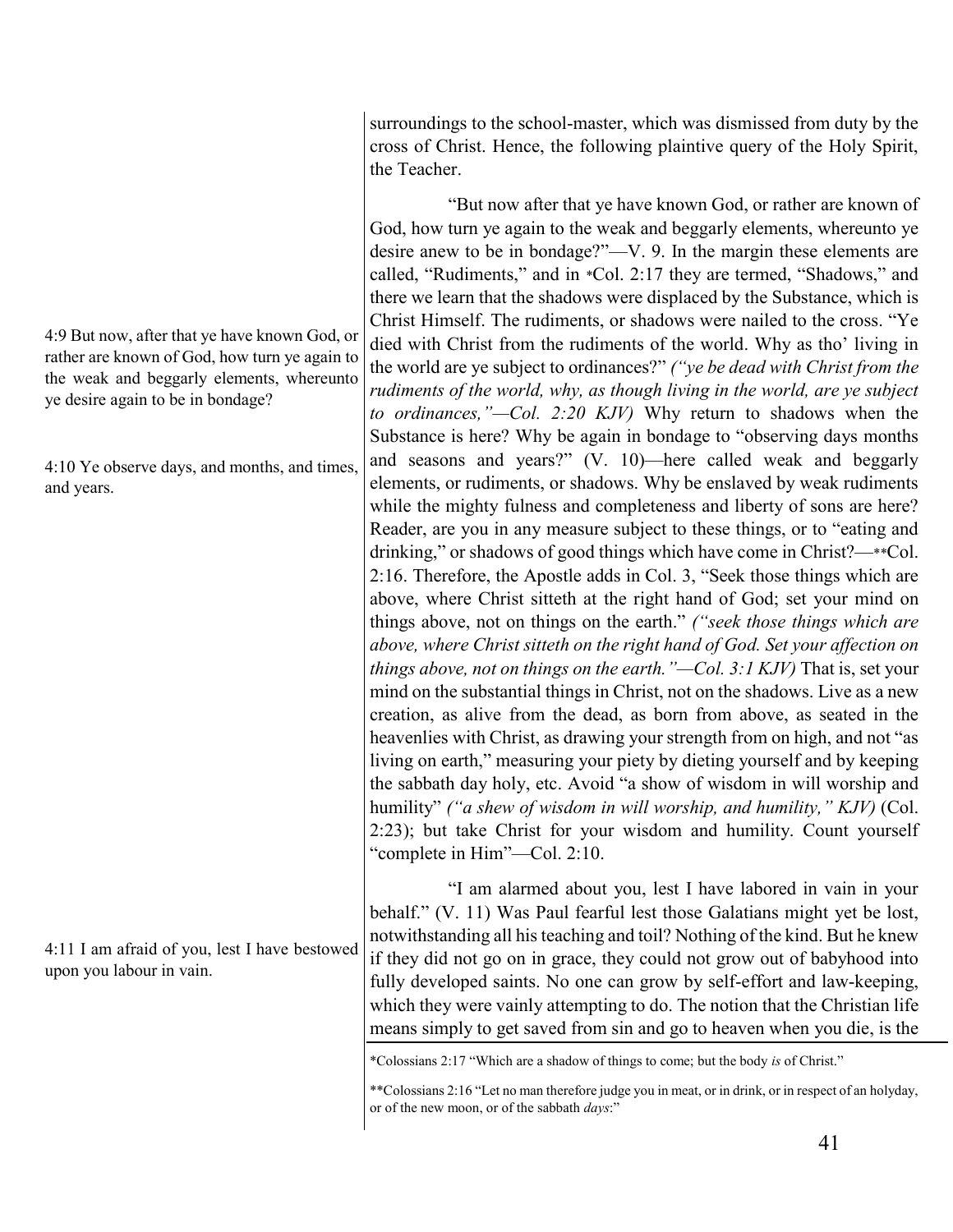smallest part of salvation. God never intended for us to remain babies, and then go to heaven as babies. Babies are to grow into youth, and youth into manhood in Christ. Read in the first epistle of John, of "children," "young men" and "fathers." Paul feared that his Galatian children would fail to grow into manhood. Therefore, he declares that he is in "travail in birth again until Christ be formed in them" *("travail in birth again until Christ be formed in you," KJV)*—V. 19. As yet, Christ in them was only infantile. See verses 1, 3. To the extent that they remained infants in Christ, his labor would have been in vain. They would not be to him "a joy" (because they were saved from sin), "and a crown" (because they grew to perfection), *("my joy and crown" KJV)* as the Philippians—4:1.

"Brethren, I beeseech you, be as I am, for I was as ye are; ye have not injured me at all." (Chap. 4:12) How were the Galatians when Paul wrote? They were under law. How had he been before? Under law— Chap. 1:14 and \*Phil. 3:5, 6. But having learned that he was "made dead to the law by the body of Christ," *("ye also are become dead to the law by the body of Christ;"—Rom. 7:4 KJV)* he announces his freedom and refuses to be under law any more. Hence, he says to those under bondage, "Be as I am; be free. Be no longer slaves to legality, or to ordinances. Ye are sons; enjoy the liberty of sons." Then he assures them that they have not hurt him personally by yielding to legality; but they have injured themselves. He who attempts to save himself, or perfect himself by works of law, only destroys himself, because thus he falls from grace (chap. 5:4) and departs from divine help.

In verses 13 to 18, the Apostle appeals to their waning devotion to him, for at first they did not despise his infirmity—his weak eyes, but received him as God's messenger, even as Christ Jesus. What a great grief it is to have saints laud one to the skies and speak in most flattering terms of the Word taught, and write letters of the highest commendation, and then suddenly turn away from the real saving and edifying truth, or spend their means in scattering doctrines directly contrary to what they claimed was scriptural, wonderful and indispensable. Why do they do so? They are yet babes. They are not built up in the truth. Christ is not yet formed in them. They have not yet grown to be "trees of righteousness." Saplings bend and break; but trees stand and withstand. Children are more likely to yield to pious performers (?) who "zealously affect them," because carnal zeal is more manifest and brazen-faced than spiritual zeal. The devil resists the latter, but helps on the former, which is untiring in its efforts. What is the purpose of these zealots? Answer, "They would exclude you," that is,

\*Philippians 3:5, 6 "Circumcised the eighth day, of the stock of Israel, *of* the tribe of Benjamin, an Hebrew of the Hebrews; as touching the law, a Pharisee; Concerning zeal, persecuting the church; touching the righteousness which is in the law, blameless."

4:12 Brethren, I beseech you, be as I *am*; for I *am* as ye *are*: ye have not injured me at all.

4:13 Ye know how through infirmity of the flesh I preached the gospel unto you at the first.

4:14 And my temptation which was in my flesh ye despised not, nor rejected; but received me as an angel of God, *even* as Christ Jesus.

4:15 Where is then the blessedness ye spake of? for I bear you record, that, *if it had been* possible, ye would have plucked out your own eyes, and have given them to me.

4:16 Am I therefore become your enemy, because I tell you the truth?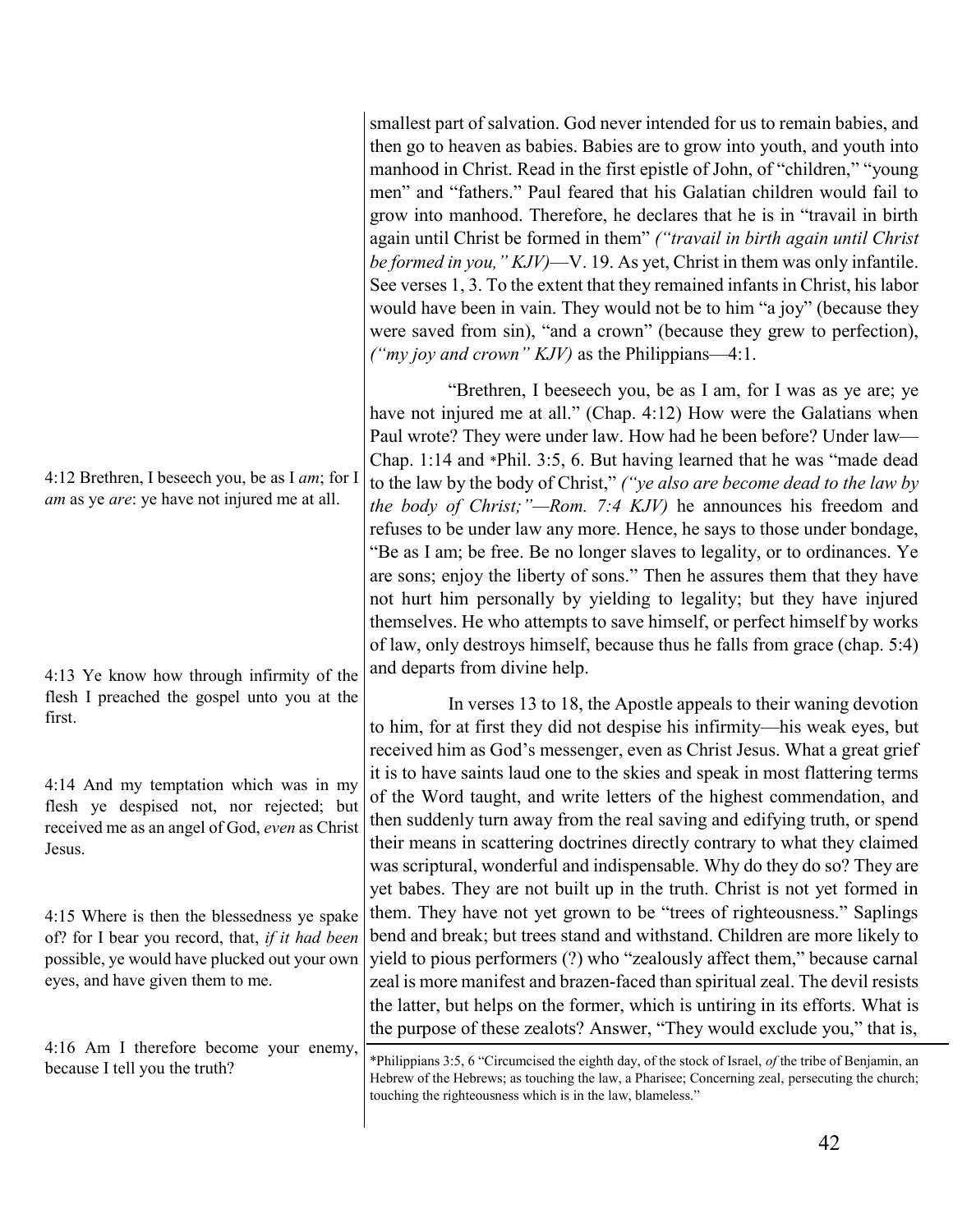| 4:17 They zealously affect you, <i>but</i> not well;<br>from the fellowship of the real truth and grace of God. The revised version<br>yea, they would exclude you, that ye might<br>exclaims, "Nay, they desire to shut you out that ye may seek them." (V.<br>17) O the deep-seated selfishness of law-keeping and self-perfection.                                                                                                                                                                                                                                                                                                                 |
|-------------------------------------------------------------------------------------------------------------------------------------------------------------------------------------------------------------------------------------------------------------------------------------------------------------------------------------------------------------------------------------------------------------------------------------------------------------------------------------------------------------------------------------------------------------------------------------------------------------------------------------------------------|
| The Remedy for Babes                                                                                                                                                                                                                                                                                                                                                                                                                                                                                                                                                                                                                                  |
| 4:18 But <i>it is</i> good to be zealously affected<br>"My little children, of whom again I travail until Christ shall<br>always in a good <i>thing</i> , and not only when I<br>have been formed in you, I was wishing indeed to be present with you<br>now, and to change my voice, for I am perplexed about you."—Vs. 19-20                                                                                                                                                                                                                                                                                                                        |
| Behold the tender loving address of an unselfish father—"My<br>little children." Paul had begotten them in Christ by preaching the Gospel<br>of grace. He had before travailed in soul for their salvation. Immediately<br>after they were born of the Spirit, he began to travail again, not that they                                                                                                                                                                                                                                                                                                                                               |
| might never be lost but that the Christ-life in them might take shape and<br>4:20 I desire to be present with you now, and<br>grow up in them. We are all sons in fact by birth, tho' only children in<br>to change my voice; for I stand in doubt of<br>experience; but the Holy Spirit seeks to nurture that new, heavenly life<br>that we may become sons indeed in experience. And as we were saved by<br>grace, so only can we be enabled to "grow in grace, by the word of grace."<br>Babes in Christ need the "pure milk of the Word." ("the sincere milk of<br><i>the word"—I Peter 2:2 KJV)</i> But his travail had not yet proved effectual |
|                                                                                                                                                                                                                                                                                                                                                                                                                                                                                                                                                                                                                                                       |

next verse—"TELL ME!"

O My Friend, this is no small matter. The painful need of the children of God generally is that they see this truth, and truly have Christ formed in them. Is it of small concern to us that here only (and verse 27), the word "travail" is used in Paul's writings? His travail for their salvation is only implied by the word "again." Even in his seven other great petitions to God, which saints fail to see because they do not come by this growthroute, the word travail is not used. This is the vital thing, But who is in soul-travail that Christ be formed in believers? Who sees the need of it? We seldom hear, or read of such a doctrine. Frequently it has been said: "We are only a lot of children yet;" but then these very parties go right on neglecting the only one means of growth out of childhood. All earnest Christians seem to be concerned for the conversion of sinners, the healing of the sick and the anointing of believers with the Spirit; but how very few are concerned about the real scriptural growth of the children. This neglect is criminal.

with them. Christ was not formed in them, else they could not have been moved away from the truth. Therefore, the Apostle was at a loss to know what to do for them. If he were present with them, he would change his tender, wooing voice to a sound of alarm, even as he breaks forth in the

What would we think of a woman who went on begetting children with no concern for their nourishment and development and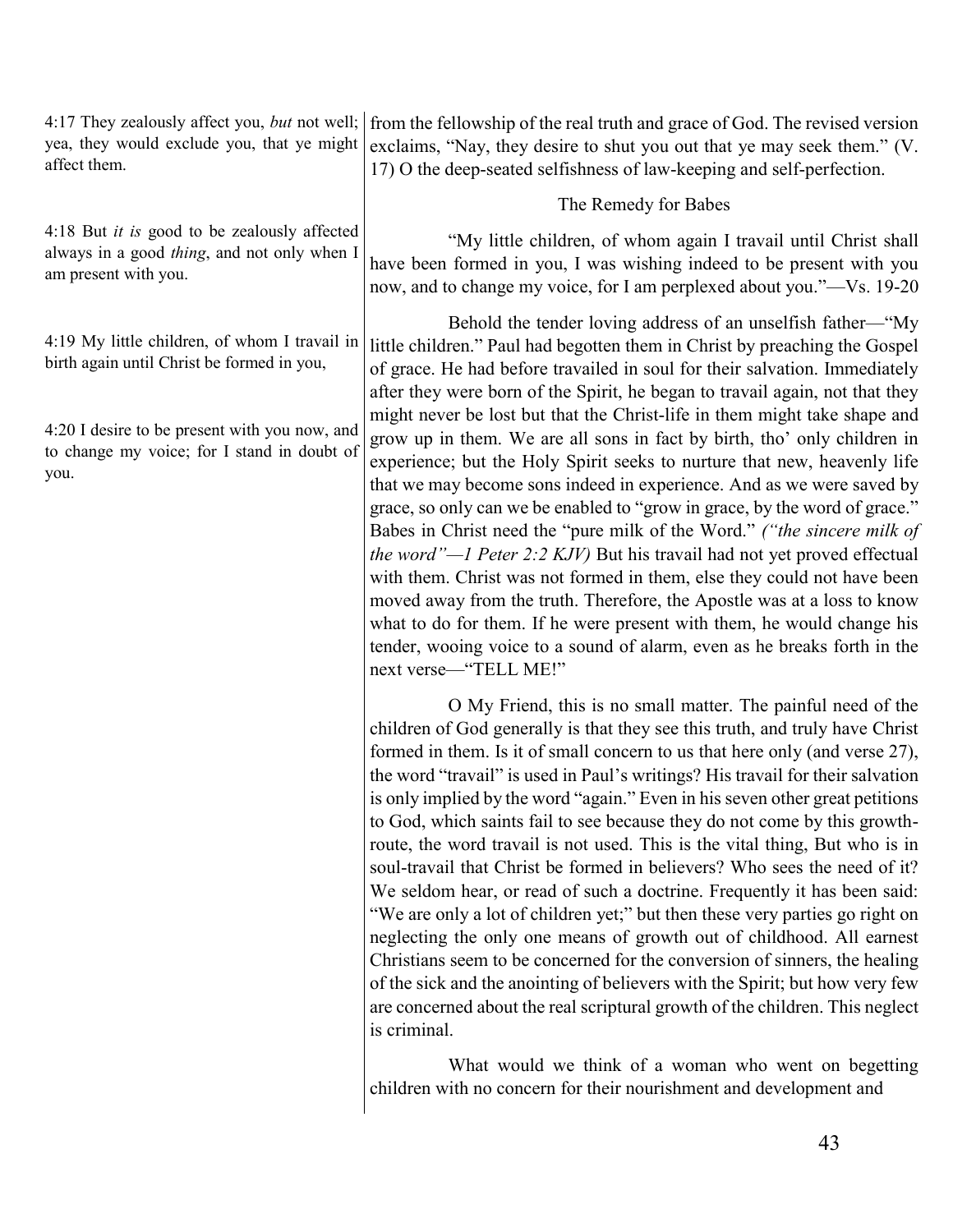education? But is that not what most of us are doing? Pray tell how shall any of us become adults in Christ? surely not by begetting more children and casting them out on the commons. Nor will human circumscriptions supply this need. If Christ is not formed in them by feeding on the word of divine grace, they will only be children still, tho' in a religious correll. Beloved, is Christ forming in you? Are you truly feeding on Him thru His Word and growing up into Him in all things? And have you a deep cry that He be formed in others? Are you joining Paul in his "travail again?" Or are you content to be one of the innumerable company who always close their letters by saying, "Yours in His service, or Yours for lost souls?" The Lord Jesus has a choice ministry for you—even nursing and training children in grace—if you will apply at His "employment bureau," The government found plenty of nurses for service in the late war (1914- 18), even from believers; but how very few care to toil to build up the holy ones. Let us give ourselves to prayer for a revival of Pauline "growth in grace." *("grow in grace," KJV)* Let us start a crusade of hearty "partakers of Christ." Let us vie with one another in feeding on Christ, and then in feeding others on the "pure milk of the Word." *("the sincere milk of the word"—1 Peter 2:2 KJV)* Young motherhood in the natural is unfortunate. Why is this not true in the spiritual? A healthy, hearty, robust mother gives birth to robust children. Hannah was barren and cried and waited long for a son; but when Samuel was born, he proved to be a choice child. Hannah was abundantly repaid for her many days of waiting and vexed patience and hot scalding tears. Oh, how she held him before the Lord in constant prayer for his growth into manhood for God's glory, for "she had lent him to the Lord." *("I have lent him to the Lord;"—1 Sam. 1:28 KJV)* And what was the sequel? "He grew before the Lord. Samuel grew on and was in favor both with the Lord and also with men. Samuel grew and the Lord was with him. The Lord revealed Himself to Samuel." Oh, Hallelujah! It is always so—development results from proper teaching; favor follows growth; and revelation comes to those who accept divine favor.

#### A Marvelous Allegory

"Tell me, ye that desire to be under the law; do ye not hear the law? For it is written, that Abraham had two sons—one from the bondmaid and one from the free-woman"—Chap 4:21, 22.

If anyone doubts the shadowy and typical purpose of the law and the prophets, or the Old Testament, and their great value in these particulars, this allegory should disabuse his mind. Do you not hear by the voice of the law, by its own teaching, that it cannot save, but that salvation is by grace alone? That is the meaning of the above words.

First, notice that in this narrative, two women of different

4:21 Tell me, ye that desire to be under the law, do ye not hear the law?

4:22 For it is written, that Abraham had two sons, the one by a bondmaid, the other by a freewoman.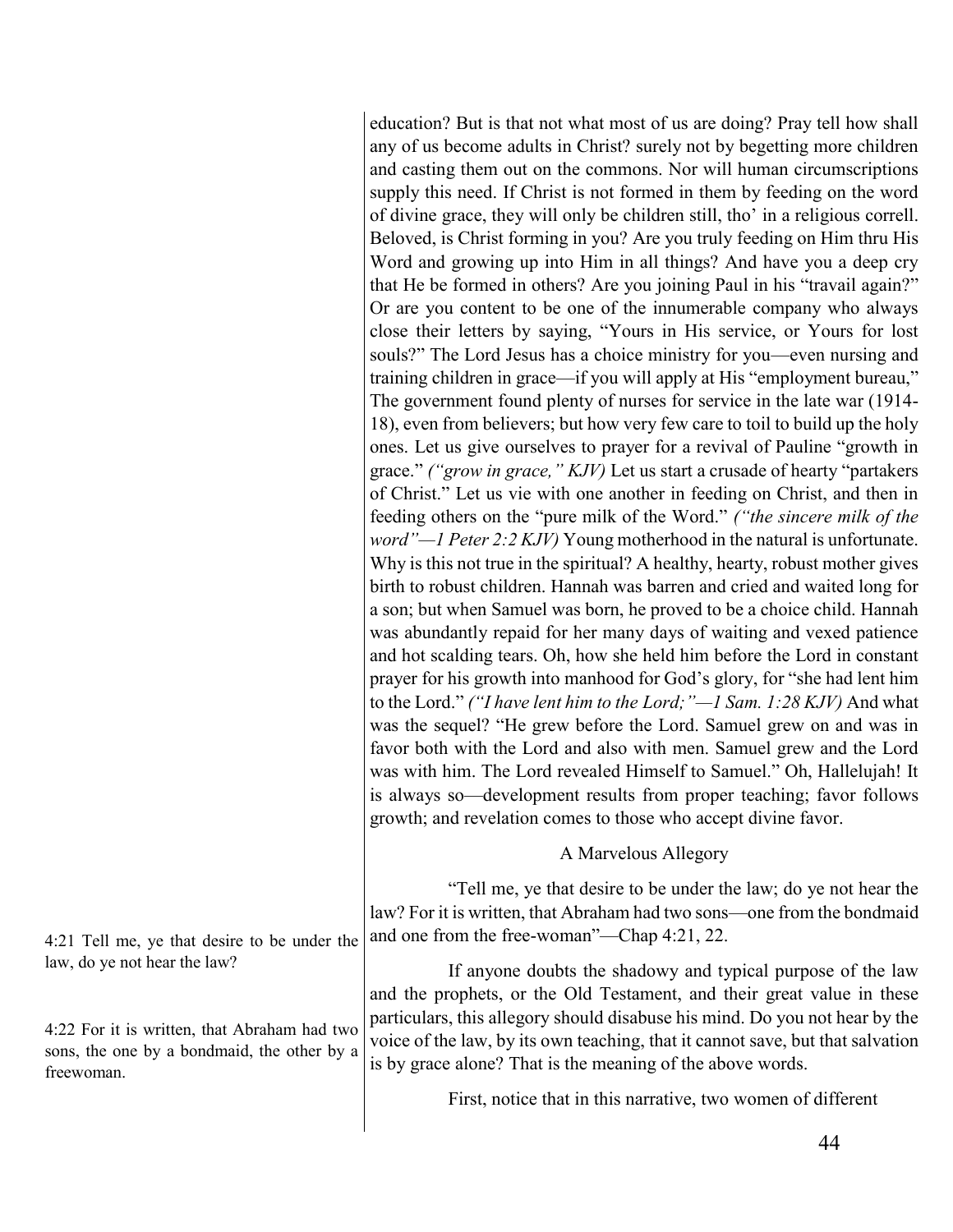4:23 But he *who was* of the bondwoman *was* born after the flesh; but he of the freewoman was by promise.

4:24 Which things are an allegory: for these are the two covenants; the one from the mount Sinai, which gendereth to bondage, which is Agar.

4:25 For this Agar is mount Sinai in Arabia, and answereth to Jerusalem which now is, and is in bondage with her children.

4:26 But Jerusalem which is above is free, which is the mother of us all.

nationalities are named as types of opposite truths. The one was an Egyptian, a maid, a bondmaid; the other was a Hebrew, a woman, a freewoman, a mistress, a princess. The word "bondmaid," should be so rendered every time in this narrative, not "bond-woman," as in verse 30. Hagar was the one who "hath an husband" (V. 27), for Abraham took her; Sarah was the one truly married to Abraham. Hagar means "stranger, one that fears;" Sarah means "princess." "But he from the bondmaid according to flesh has been born; but he from the free-woman thru promise." (V. 23) God had promised a son to Abraham, thru whom "all nations shall be blessed." *("all the nations of the earth be blessed;"—Gen. 22:18 KJV)* The fulfillment of this promise was delayed many years, until Abraham and Sarah learned to depend absolutely upon God. Having grown tired of waiting God's time and method, at Sarah's suggestion Abraham took Hagar, his wife's handmaid, and to them Ishmael was born (Gen. 16). Hence, he is here said to be "born after the flesh." Thirteen years later, when Abraham, by his own experience had learned his weakness, God renewed the promise of a son; and when both Abraham and his wife were past age, Isaac was born to them (Gen. 17). This birth was "by promise;" that is, his strength to beget and hers to conceive were both supernatural. Therefore, Sarah "laughed;" and she called her babe "Isaac," which means "laughter," Behold the vast difference between the offspring of the flesh and that by divine promise.

"Which things are an allegory; for there are the two covenants," viz; the covenant of law, given on mount Sinai, and the covenant of grace, announced to Abraham 430 years before the law-covenant, "which is Hagar, for this Hagar is mount Sinai in Arabia, and corresponds to the Jerusalem which now is and is in bondage with her children," (V. 25) being then subject to the Roman government. "But Jerusalem which is above," of which Sarah is a type, "is free, which is the mother of us all;" that is, saints are born from above, born of the Spirit. The heavenly Jerusalem, the city of Grace, from which the promise came, is indeed the mother of all who believe on Jesus Christ, And since she "is free," all her children are free also, "free born," born independently of any law.

Four hundred and thirty years after the Lord gave a promise, or covenant of grace to Abraham, He gave a covenant of law (mingled with, or moderated by grace) to Israel, Abraham's descendants, in order that they might learn their inability to do right of themselves and thus learn the absolute need of divine grace. Hagar was not Abraham's wife; likewise, faith and law are an illicit union. Their progeny is termed "flesh." Hager could not bring forth "Isaac, or laughter;" neither can law. Hagar was not mistress; but she was the slave of Sarah the true mistress. Grace is mistress; and law could only be tolerated as her bond-slave. As Hagar was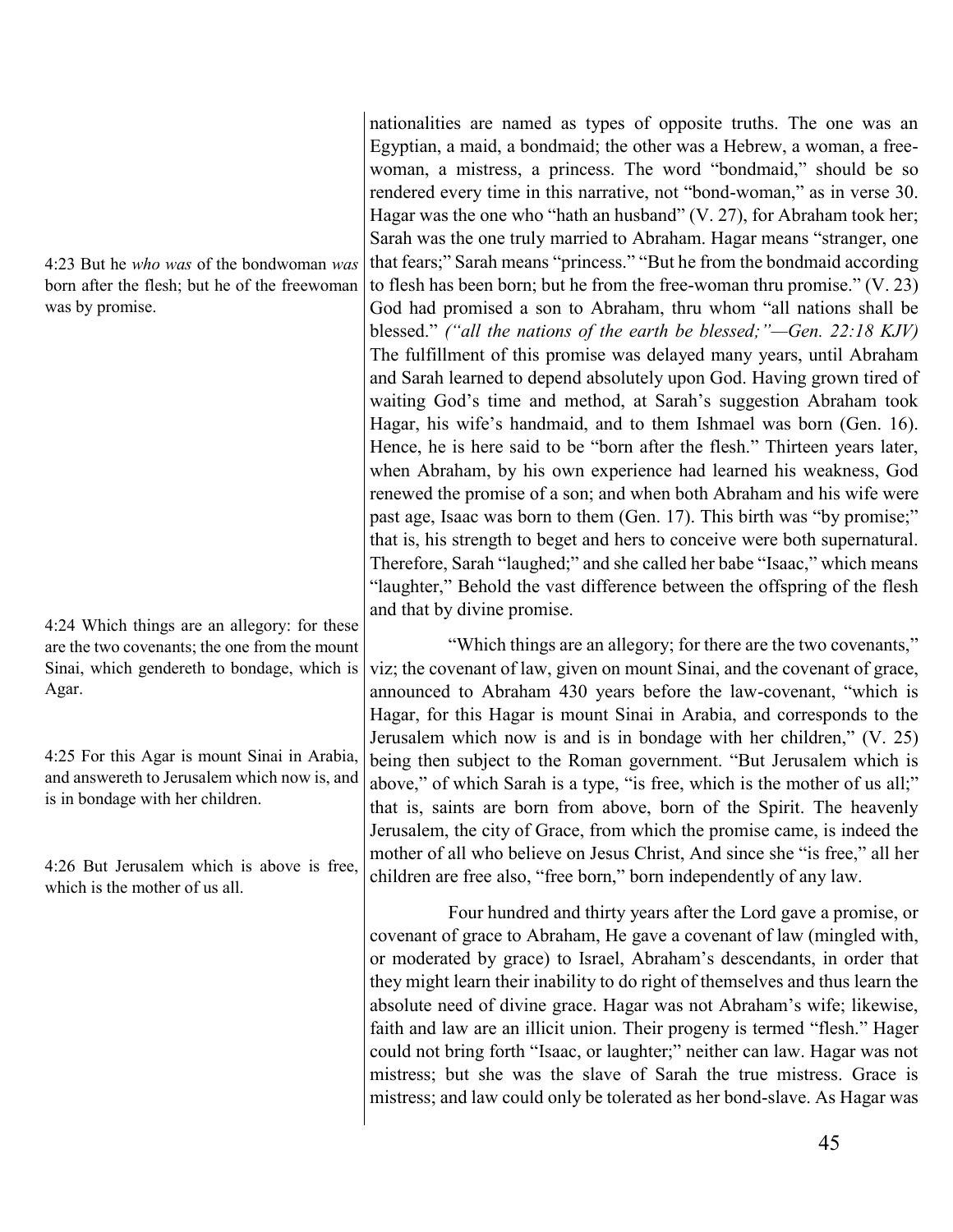4:27 For it is written, Rejoice, *thou* barren that bearest not; break forth and cry, thou that travailest not: for the desolate hath many more children than she which hath an husband. 4:28 Now we, brethren, as Isaac was, are the children of promise. 4:29 But as then he that was born after the flesh persecuted him *that was born* after the Spirit, even so *it is* now. forth and cry, thou that travailest not; for the desolate hath many more children than she which hath the husband." This is quoted from Isa. 54:1. Who was barren? Sarah of course; for Hagar became mother 14 years before she did. Sarah was the desolate one. Hagar had the husband. Through Ishmael, Hagar's son, was blessed with "twelve princes, and becomes a great nation" *("twelve princes shall he beget, and I will make him a great nation." KJV)* (Gen. 17:20), yet Sarah's progeny numbers vastly more. God had before said to Abraham that his descendants should be as "the stars of heaven and as the sands of the sea for multitude." *("the stars of the sky in multitude, and as the sand which is by the sea shore innumerable."—Heb. 11:12 KJV)* Ishmael's seed was wholly natural, or fleshly; Isaac's seed is both earthly and heavenly. Some spiritual Ishmaelites, that is, people who are under law, are really children of Isaac, because they were born of the Spirit, or saved by grace. Sarah, the Jerusalem above, is their mother. Tho' legality boasts of its numbers, even as Peninnah did against Hannah (\*1 Sam. 1:2), yet grace will have the far greater number, because if men are saved at all they are saved by grace, tho' legal methods be mixed with the truth in dealing with souls. This also indicates how legality will be disappointed in the end, and how workers will be surprised when they learn at last that their carnal schemes have proven fruitless, that most of their results were only "turning over a new (?) leaf," a "do better" kind, reforming the old man, "cleansing the outside of the platter." "Their works will be burned." Not only SO, many workers themselves will be "weighed in the balance and found wanting." We are warned against "false apostles, deceitful workers, transforming themselves into the apostles of Christ; and no marvel, for Satan himself is transformed into an angel of light"—2 Cor. 11:13,14. A Blessed Conclusion. "Now we, Brethren, as Isaac was, are the children of promise. But as then he that was born after the flesh persecuted him that was born after the Spirit, even so it is now"—Vs. 28, 29. \*1 Samuel 1:2 "And he had two wives; the name of the one *was* Hannah, and the name of the other Peninnah: and Peninnah had children, but Hannah had no children."

commanded to return and be subject to Sarah (Gen. 16:9), so the law was with Israel in the hand of a mediator (that is, it was subject to grace) until Jesus met its claims at Calvary. Now the word comes forth to "cast out the bond-maid and her son." *("Cast out the bondwoman and her son:" KJV)* (V. 30) For Ishmael shall not share in Isaac's inheritance. Law shall not

Barren, Yet Fruitful.

"For it is written, Rejoice thou barren that bearest not; break

even be tolerated any longer as a servant of Grace.

# 46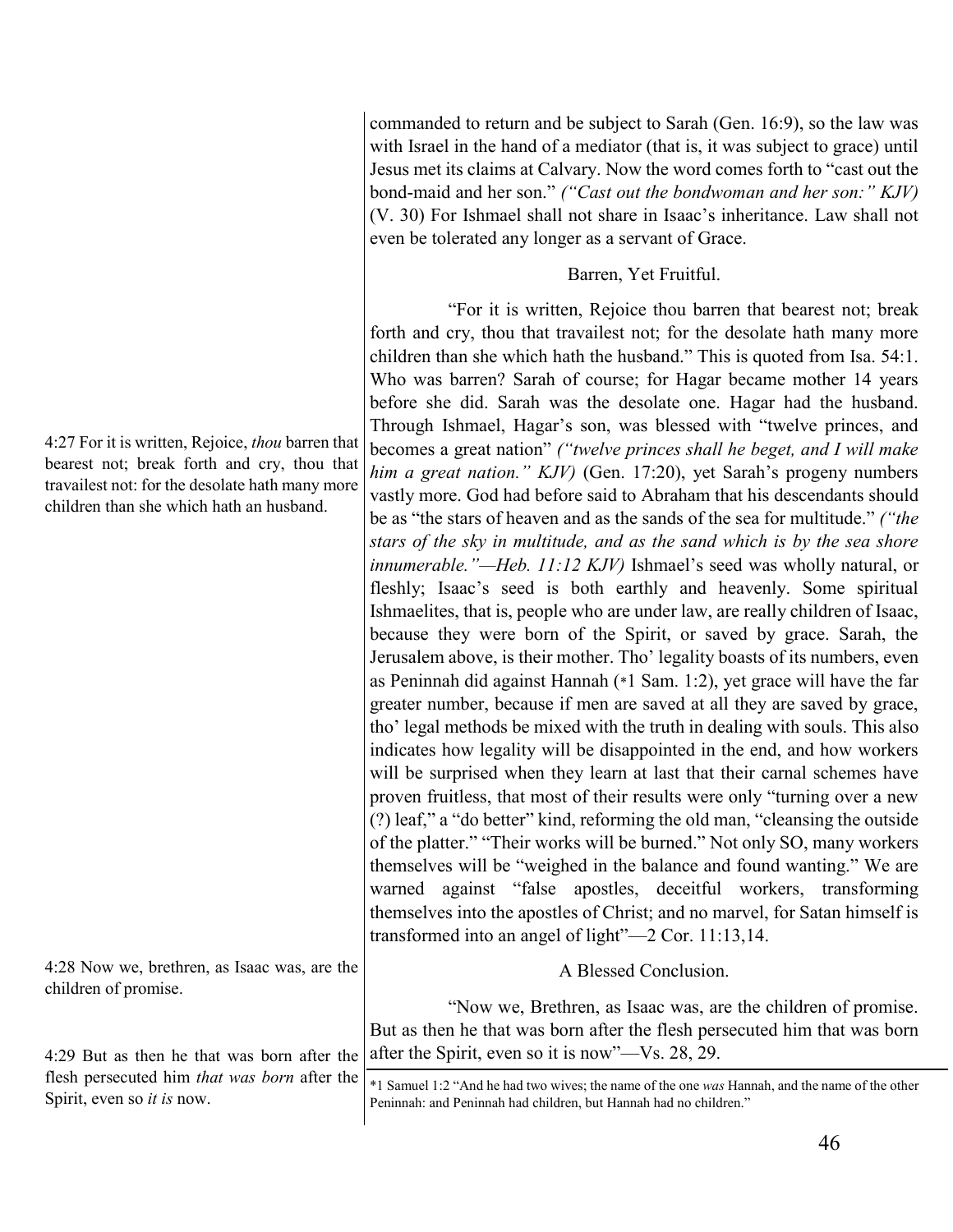Beloved, do you see all the truth here? Do you note that "by promise," and "after the Spirit," mean the same? Tho' Isaac's conception and birth were natural, yet they were absolutely dependent upon supernatural intervention, Abraham and Sarah both being past age. They were "after, or according to the Spirit," Likewise, everyone who is saved, is a child of promise, born according to the Spirit, born of the Spirit, the offspring of grace thru faith. "Not of works, lest any mall should boast." "Where is boasting then? It is excluded. By what law? Of works? Nay: but by the law of faith"—Rom. 3:27*.* Abraham made a great feast for Isaac the day he was weaned. Ishmael, who was now fifteen years old, mocked Isaac. (\*Gen. 21:9). The Holy Spirit calls that "mock," "persecution" here. The taunts of the offspring of the flesh, the boasting, critical mock of selfperfectionists, of law-keepers, against believers in absolute grace, is here termed "persecution."

These two sons, Ishmael and Isaac, are types respectively and surely of the offspring of legality and grace. The following prophecy of Ishmael is very true of his religious descendants. "And he shall be a wildass among men; his hand against every man and every man's hand against him; and he shall dwell in the presence of his brethren", R.V *("And he will be a wild man; his hand will be against every man, and every man's hand against him; and he shall dwell in the presence of all his brethren." KJV)*—Gen. 16:12. "And he died in the presence of all his brethren" (Gen. 25:18), and yet he lives on, mocking, dissatisfied, critical, cynical, uncharitable, cold, self-righteous.

But Isaac, laughing, innocent Isaac. Who would not much rather be an Isaac? If you think that faith in the absolute sovereign Grace of God makes people careless, reckless, wanton, lawless, or "do as you please," I pray you, take a look at Isaac. Study his character and career. He was happy and free. He was obedient to his father, even yielding to death by his father's hand, if God had not intervened. And God said of him, "In Isaac shall thy seed be called." The Isaac-life is the only really independent life, because it is wholly dependent upon God. It is most happy and contented because it is not self-conscious, not self-supporting, not self-seeking. It is occupied with Another and for that Other, even Christ. It is delighted and satisfied with Him. And it spontaneously flows out in warm streams of tender blessing to others, even as the very heart of Jesus. It is the offspring of Grace, and it dispenses grace. Hallelujah! Hozannah to the Highest!

"Nevertheless, what saith the Scriptures?" Behold what a

<sup>\*</sup>Genesis 21:9 "And Sarah saw the son of Hagar the Egyptian, which she had born unto Abraham, mocking."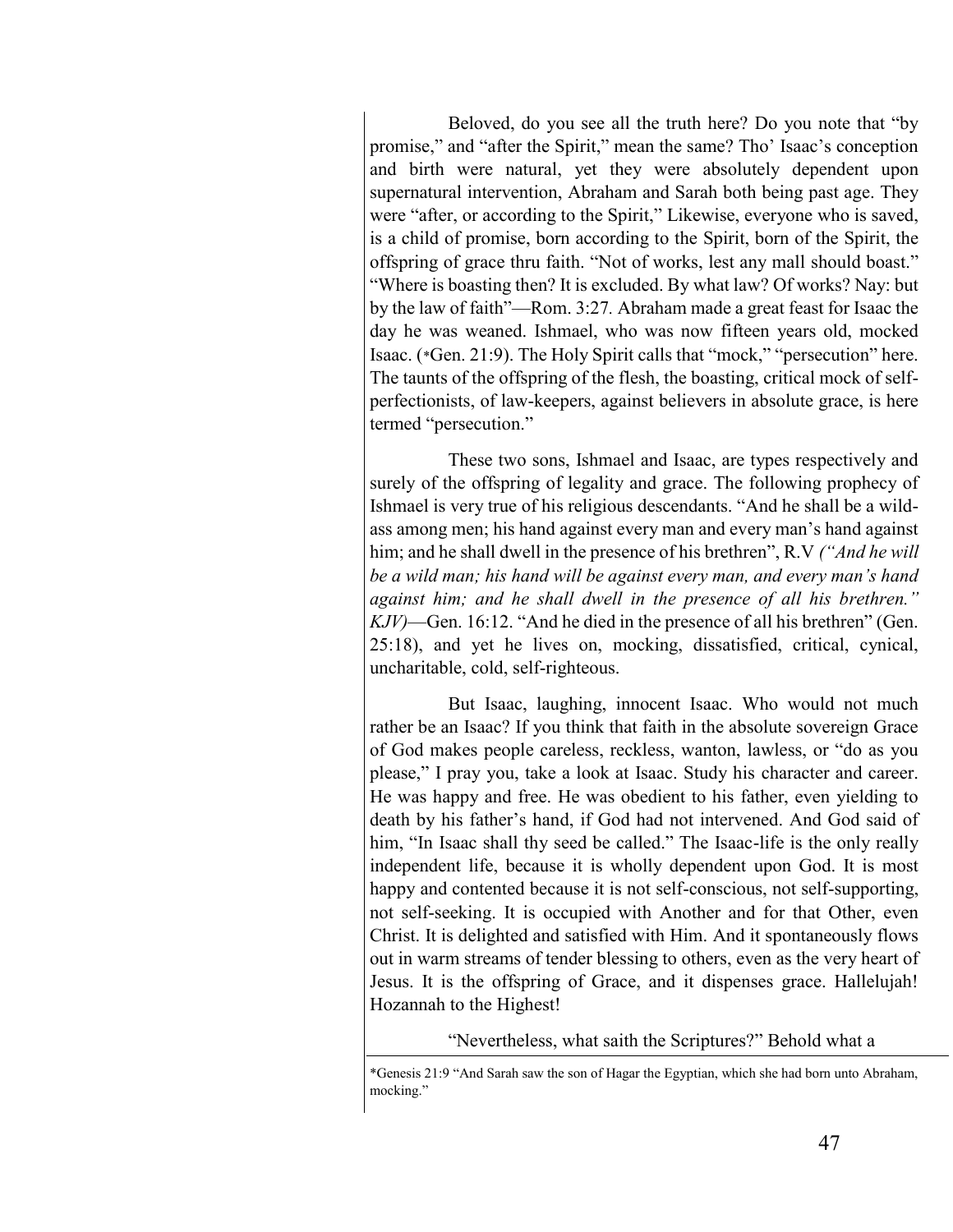4:30 Nevertheless what saith the scripture? Cast out the bondwoman and her son: for the son of the bondwoman shall not be heir with the son of the freewoman.

serious and important question. Observe the like important answer. "Cast out the bond-maid and her son; for the son of the bond-maid shall not be heir with the son of the free-woman." (V. 30)

Legality demands of us to live a pinched life, enjoying nothing except the carnal satisfaction of self-suppression, and self-improvement (?), self-stripping, self-righteousness, designedly "neglecting the body" and glorying in it. But Grace has richly provided all things for our comfort and usefulness. Faith is here instructed to take the full liberty from law and its fruits, which Grace offers. Faith should richly appropriate and enjoy all the provisions of Grace, that we may "do good, be rich in good works, ready to distribute, willing to communicate." *("do good, that they be rich in good works, ready to distribute, willing to communicate;"—1 Tim. 6:18 KJV)* Our faith must rise and throw off the "yoke of bondage, which neither our fathers, nor we were able to bear" *("to put a yoke upon the neck of the disciples, which neither our fathers nor we were able to bear," KJV)* (Acts 15:10); turn from the "weak and beggarly elements, or rudiments," viz; the observance of days and months and seasons and years (Vs. 9,10), from eating and drinking and new moons and sabbath-keeping, from a voluntary humility and worshiping of (Gospel) messengers, all of which proceeds from a "fleshly mind...and is after the commandments and doctrines of men"—Col. 2:16-23. All these carnal doctrines, however pious they may seem to be, are signs of real weakness—\*Rom. 14:1, 2. Faith turns from them all and rests solely and wholly upon the "Word of Grace;" for in grace, God has "given us richly all things for enjoyment" *("giveth us richly all things to enjoy," KJV)*—l Tim. 6:17.

The reason for the casting out the law and its fruit is evident. The fruit of law, or the results of self-effort, shall not inherit with the fruit of the Spirit. They cannot agreeably mingle here. There is always unavoidable friction between the legal and spiritual; for law-keepers cannot be spiritual. The legal cannot inherit the blessings, the joy, the victory and the glory which the spiritual actually enjoy here. They do not understand us, but are envious of our riches, even as Ishmael did not know Isaac's real spirit and place; but was envious of his being at the head of the table. Neither will the legal obtain the hereafter inheritance, the reward of love-service, the gracious joint-reign with Christ, because they do not reign here. "Much more they which receive abundance of grace and the gift of righteousness, shall reign in life (this present life) by One, Jesus Christ." *("much more they which receive abundance of grace and of the gift of righteousness shall reign in life by one, Jesus Christ."—Rom. 5:17 KJV)* How much more shall their reign in the glory be absolutely as a result

<sup>\*</sup>Romans 14:1, 2 "Him that is weak in the faith receive ye, *but* not to doubtful disputations. For one believeth that he may eat all things: another, who is weak, eateth herbs."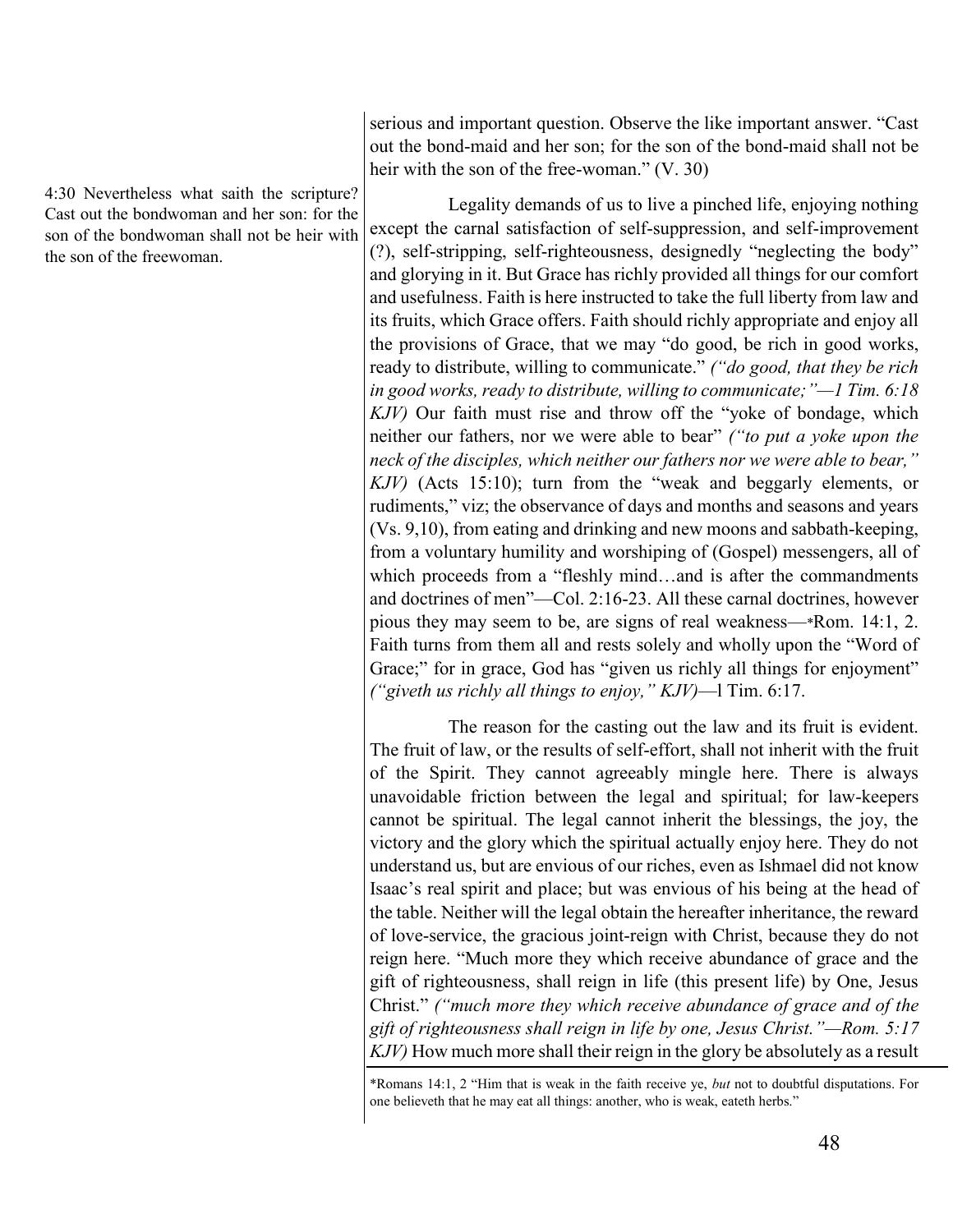of having appropriated God's grace on earth. "That as sin hath reigned unto death, even so might grace reign through righteousness unto eternal life by Jesus Christ our Lord"—Rom. 5:17, 21.

Hear the sweet finale—"So then, Brethren, we are not children of the bond-maid; but of the free-woman." (V. 31) From every point of the compass of study, we arrive at the same destination—the law has no claim upon us; its voice is silenced forever. "We are not under law, but under grace." *("for ye are not under the law, but under grace."—Rom. 6:14 KJV)* We are not saved, or kept, or improved, or made more pleasing to the Lord by our own carnal law-keeping. "The just shall live by faith," not by works. "My ways which be in Christ" (1 Cor. 4:17), are so, because "Christ liveth in me" (chap. 2:20), and not by any unbelieving struggle of my own. The lily grows by drinking; it speaks by abiding; it is arrayed by receiving; it shouts by shining. Jesus declared that its glory surpassed that of the king.

## Positives About Grace-People

1. Children of Grace are "Children of God." 2. Children of Grace are born a second time, "born of the Spirit." 3. Children of Grace are heavenly, "born from above." 4. Children of Grace are "called sons, not servants." 5. They are "born free." 6. They are born happy—Isaac means, "Laughter." 7. They are "heirs of God" 8. Children of Grace outnumber those of Law—even "as the sand of the sea, and as the stars of heaven." *("as the stars of the heaven, and as the sand which is upon the sea shore;"—Gen. 22:17 KJV)* 9. They have no "rudiments, or shadows of the world" to observe. 10. They are "born according to promise, not after the flesh." 11. They never persecute; but they are persecuted by legalists. 12. Children of Grace are "lord of all." Hallelujah! "They rejoice evermore, pray without ceasing and in everything give thanks." *("Rejoice evermore. Pray without ceasing. In every thing give thanks:"—1 Thess. 5:18 KJV)*

"And now, Brethren, I commend you to God and to the Word of His Grace, which is able to build you up and to give you an inheritance among all them which are sanctified"—Acts 20:32.

4:31 So then, brethren, we are not children of the bondwoman, but of the free.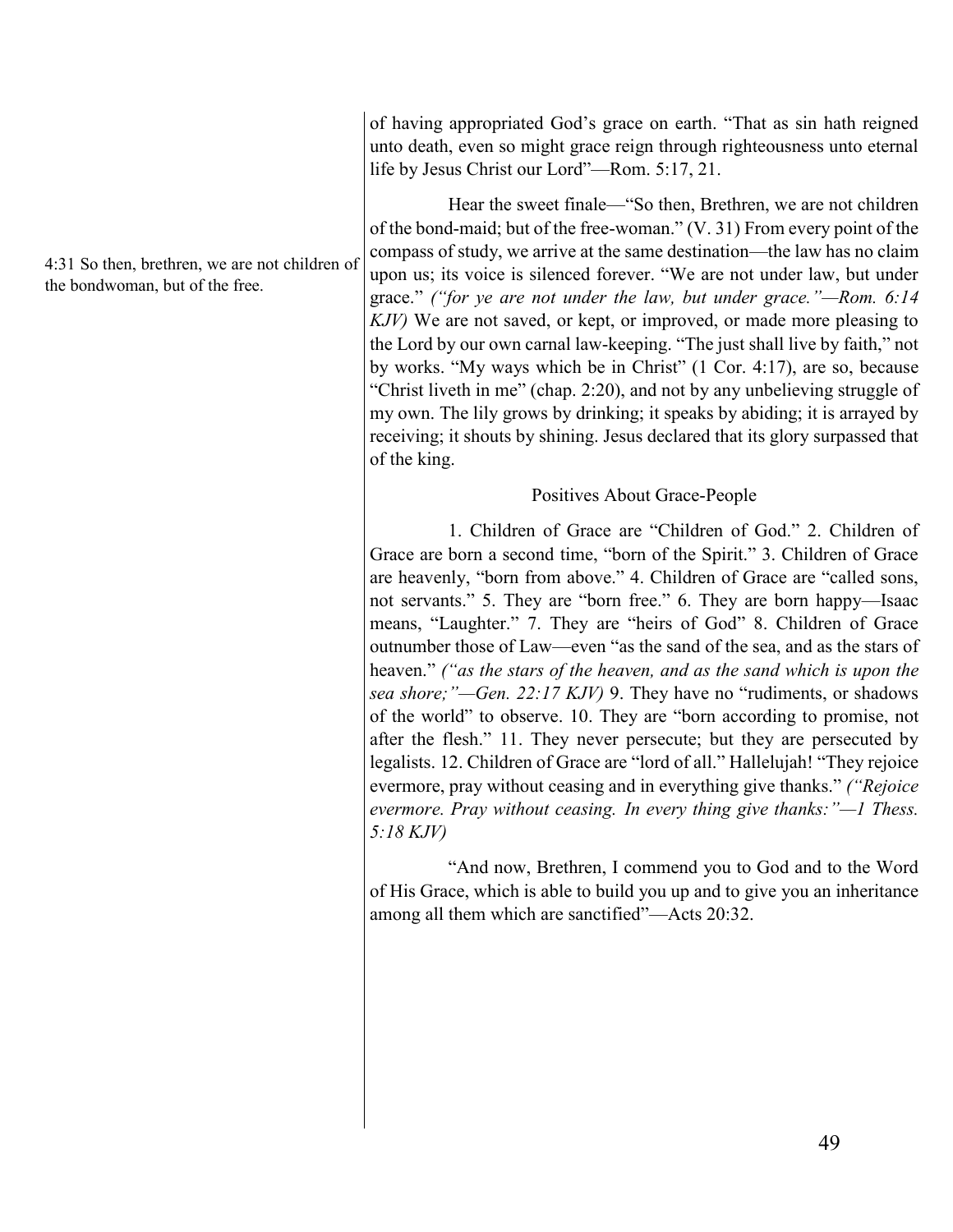# The Life In The Spirit

# Chapter Five

"In the freedom, therefore, wherewith Christ made us free, stand fast, and be not again held in a yoke of bondage. Lo! I Paul say unto you, that if ye be circumcised, Christ shall profit you nothing"—Chap. 5:1-2.

By carefully reading the Word, we find that God never gives an exhortation without previously announcing some ground for that exhortation. That ground is always some wise and full divine provision by which we are enabled to keep the charge. Hence, the word "therefore," in the above verse, points back to the divine arguments and provisions of the four preceding chapters. In those chapters we have observed at least twelve reasons for standing fast in the freedom of grace.

- 1. "Called in the grace of Christ" *("called you into the grace of Christ," KJV)*—Chap. 1:6.
- 2. Paul's twelve powerful proofs that he preached the "Gospel of Christ"—Chaps. 2, 3
- 3. "Christ set forth crucified among us" *("Jesus Christ hath been evidently set forth, crucified among you," KJV)*—Chap. 3:1. Then there is no need of self-crucifixion.
- 4. "Received the Spirit by faith?" *("Received ye the Spirit by the works of the law, or by the hearing of faith," KJV)*—Chap. 3:2.
- 5. Miracles wrought by faith, not by works of law—Chap. 3:5.
- 6. "Christ hath redeemed us from the curse of the law, being made a curse for us"—Chap. 3:13.
- 7. "As many as are of the works of the law, are under the curse"— Chap. 3:10. What a solemn statement! Do you wonder why they are not happy?
- 8. God's Grace-covenant with Abraham, received by faith alone, signified, signed and sealed by circumcision, 430 years before the law was given—Chap. 3:6-9 and 16-18 and Rom. 4:11.
- 9. "The law was our schoolmaster until Christ," but not our savior *("Wherefore the law was our schoolmaster to bring us unto Christ," KJV)*—Chap. 3:24.
- 10. "No more servants, but sons" *("thou art no more a servant, but a son," KJV)*—Chap. 4:7.

5:1 Stand fast therefore in the liberty wherewith Christ hath made us free, and be not entangled again with the yoke of bondage.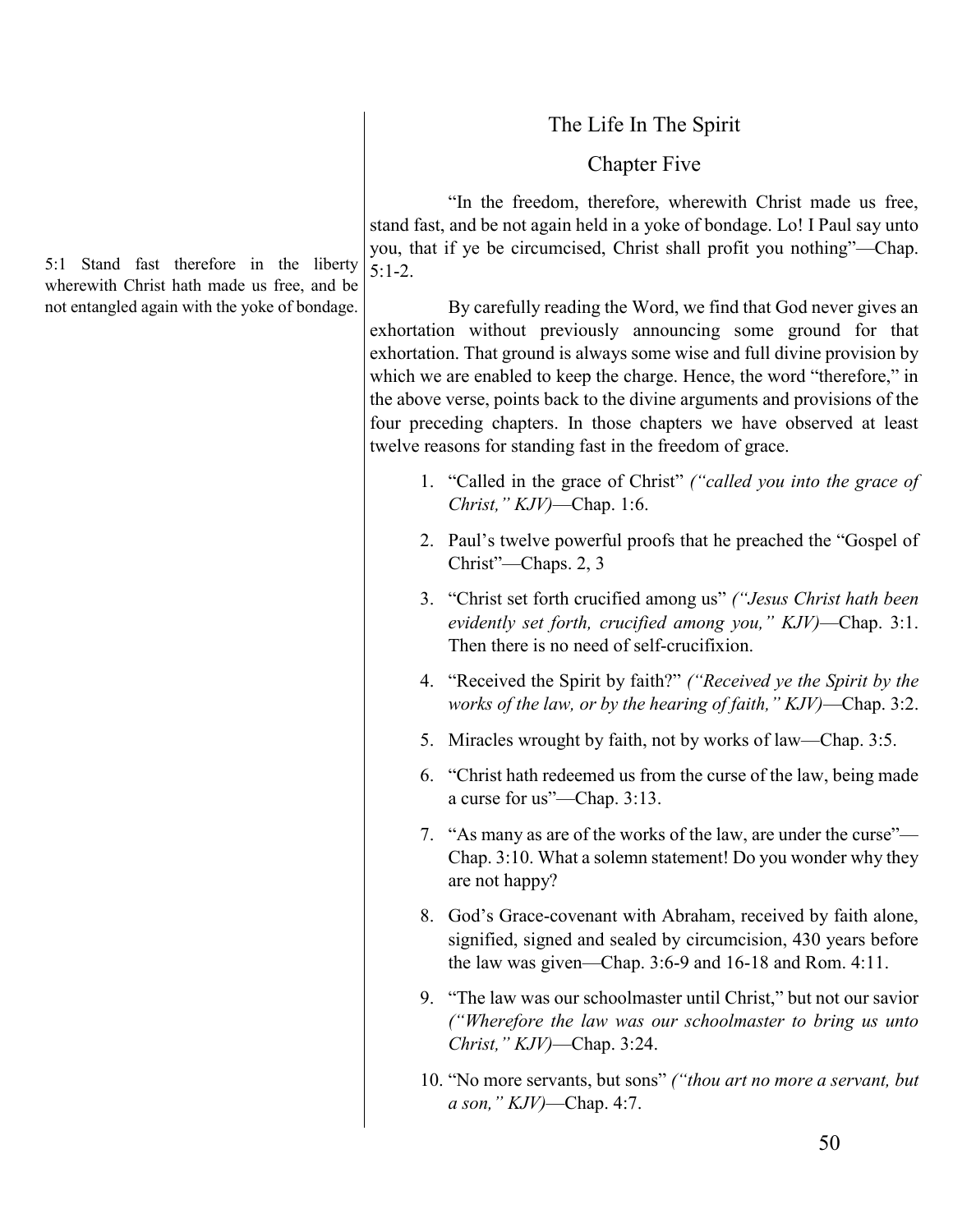5:2 Behold, I Paul say unto you, that if ye be circumcised, Christ shall profit you nothing.

5:3 For I testify again to every man that is circumcised, that he is a debtor to do the whole law.

5:4 Christ is become of no effect unto you, whosoever of you are justified by the law; ye are fallen from grace.

11. "The heavenly Jerusalem, our mother Sarah, is free;" *("But Jerusalem which is above is free, which is the mother of us all." KJV)* hence, we too are free, being "born according to promise, born after the Spirit" *("the children of promise…born after the Spirit," KJV)*—Chap. 4:22-29.

12. Finally, admonished to "cast out the bondmaid and her son" *("Cast out the bondwoman and her son:" KJV)*—Chap. 4:30.

Why shall Christ profit us nothing if we be circumcised? In the first place, circumcision was never required as a mean of salvation. It was only "a token" of God's covenant of grace and "a sign and seal of faith" *("the sign of circumcision, a seal of the righteousness of the faith"—Rom. 4:11 KJV)* on Abraham's part. Then after the law was given, Israel's legal heart made it a law; classed it with Moses' law, and demanded its observance in order to be saved. Now since circumcision was but a symbol of death, which was wrought "by the circumcision of Christ" in His death on Calvary (Col. 2:11); its observance today is counted with "the works of the flesh, the works of the law." It puts us in the Cain-class, which God condemned at the beginning—\*Gen. 4:3-7. God's way of salvation is for our comfort and usefulness. Faith thru the death of His Son, as typified by Abel's accepted offering; that is, by the shed-blood of another, and not by shedding one's own blood by circumcision. The one plan of salvation offsets the other. If by work, then Christ's salvation is useless. Self-effort, especially expressed here by circumcision, is a blasphemous blow at the redemption of Christ. It argues that His plan is not sufficient. Hence, the stern declaration—If you be circumcised; if you attempt to save yourself by water baptism, or by catechism, or by the Lord's supper, or by keeping the sabbath, or by any means other than faith in the finished and sufficient work of Calvary; "Christ shall profit you nothing." Then the Apostle repeats what he declared before, that the law-keeper "is a debtor to keep the whole law."  $(V, 3)$  (See notes on chap. 3:10-12).

"Christ is become of no effect unto you whosoever of you are justified by law: ye are fallen from grace." If we claim to be justified by law, we are no longer justified by grace. Accepting another as your mother, is renouncing your real mother. Here we have the correct definition of that, to so many, mysterious phrase, "fallen from grace". If a believer gets drunk, fights with his neighbor, commits adultery, or such

\*Genesis 4:3-7 "And Abel, he also brought of the firstlings of his flock and of the fat thereof. And the Lord had respect unto Abel and to his offering: But unto Cain and to his offering he had not respect. And Cain was very wroth, and his countenance fell. And the Lord said unto Cain, Why art thou wroth? and why is thy countenance fallen? If thou doest well, shalt thou not be accepted? and if thou doest not well, sin lieth at the door. And unto thee *shall be* his desire, and thou shalt rule over him."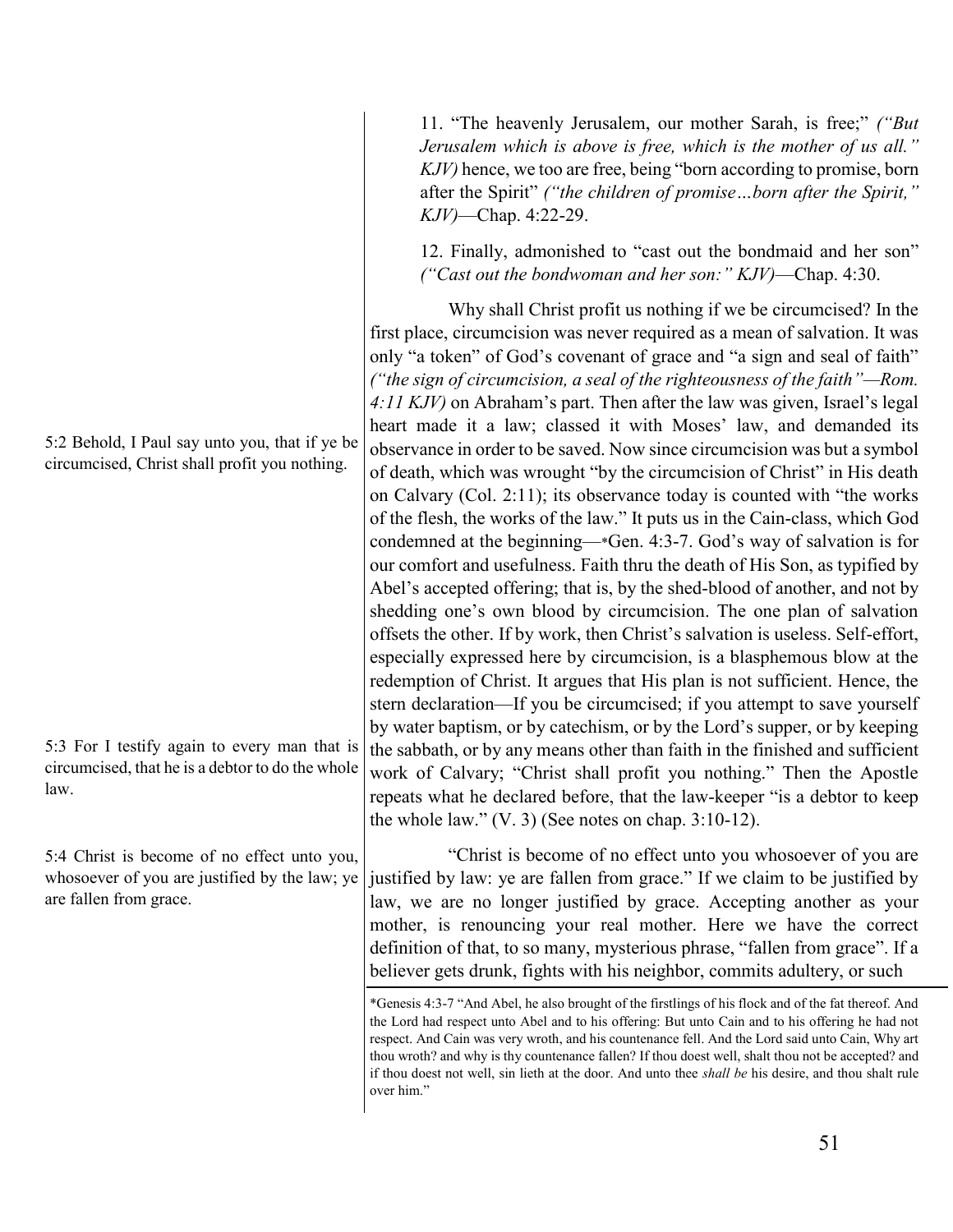like; he is said to have "fallen from grace." Certainly that is not the teaching here. Those Galatians were doing just the opposite. They were endeavoring to perfect themselves by not doing these wicked things, but by killing themselves by inches—observing circumcision and days, etc. Thus turned from dependence upon God to their own works of law; they fell from grace. They put themselves where grace could not reach them; viz, under law.

When saints are overcome by their own weakness, it is because of "sin in the flesh." This domestic foe they have not yet discovered, or if they have, they have not exactly located him, or they have not learned the divine way of victory over him. These do not boast in their own strength; but they deplore their weaknesses and failures. They are not fallen from grace when they fail God; they are just the ones whom grace can help. And grace does help them when they cry to her. Praise God! Those who have learned the sinfulness of sin and the utter weakness of the flesh and are glad for such knowledge, and put all the responsibility of their victory and keeping on the Lord; those are eternally safe.

"For we, in spirit, by faith wait for a hope of righteousness; for in Christ Jesus neither circumcision is of any force, nor uncircumcision, but faith working thru love." "We," that is, all who are counted righteous because of accepting God's grace, are not fallen from grace, even tho' at times there may appear signs of weakness. By faith, "we have received the spirit of sonship;" *("ye have received the Spirit of adoption,"—Rom. 8:15 KJV)* and our standing as sons is perfect, because God accepts us in Christ (\*Eph. 1:6): but we are also "waiting for our sonship, viz; the redemption of our body, for we are saved by hope" *("waiting for the adoption, to wit, the redemption of our body. For we are saved by hope:" KJV)*—Rom. 8:23, 24. As to our heart, or spirit, we are saved by faith. We have "a new heart, a new spirit." But as to our body, "we are saved by hope;" for we have not yet received our new bodies; but still tabernacle in "a body of humiliation," *("vile body,"—Philip. 3:21 KJV)* "a mortal body," "an earthen vessel." And tho' we are counted righteous because we "put on Christ" by faith; yet our full-orbed righteousness cannot be realized and manifested till Jesus comes and "fashions these bodies like unto the body of His glory" *("fashioned like unto his glorious body," KJV)*—Philip. 3:21. What self-effort hopes to accomplish here and even claims to have accomplished, viz; entire perfection, immortality in this present life—this absolute perfection, we hope thru grace to enjoy after Jesus comes. Then to eternity our triumphant song will be, "Salvation is of the Lord."

5:5 For we through the Spirit wait for the hope of righteousness by faith.

5:6 For in Jesus Christ neither circumcision availeth any thing, nor uncircumcision; but faith which worketh by love.

<sup>\*</sup>Ephesians 1:6 "To the praise of the glory of his grace, wherein he hath made us accepted in the beloved."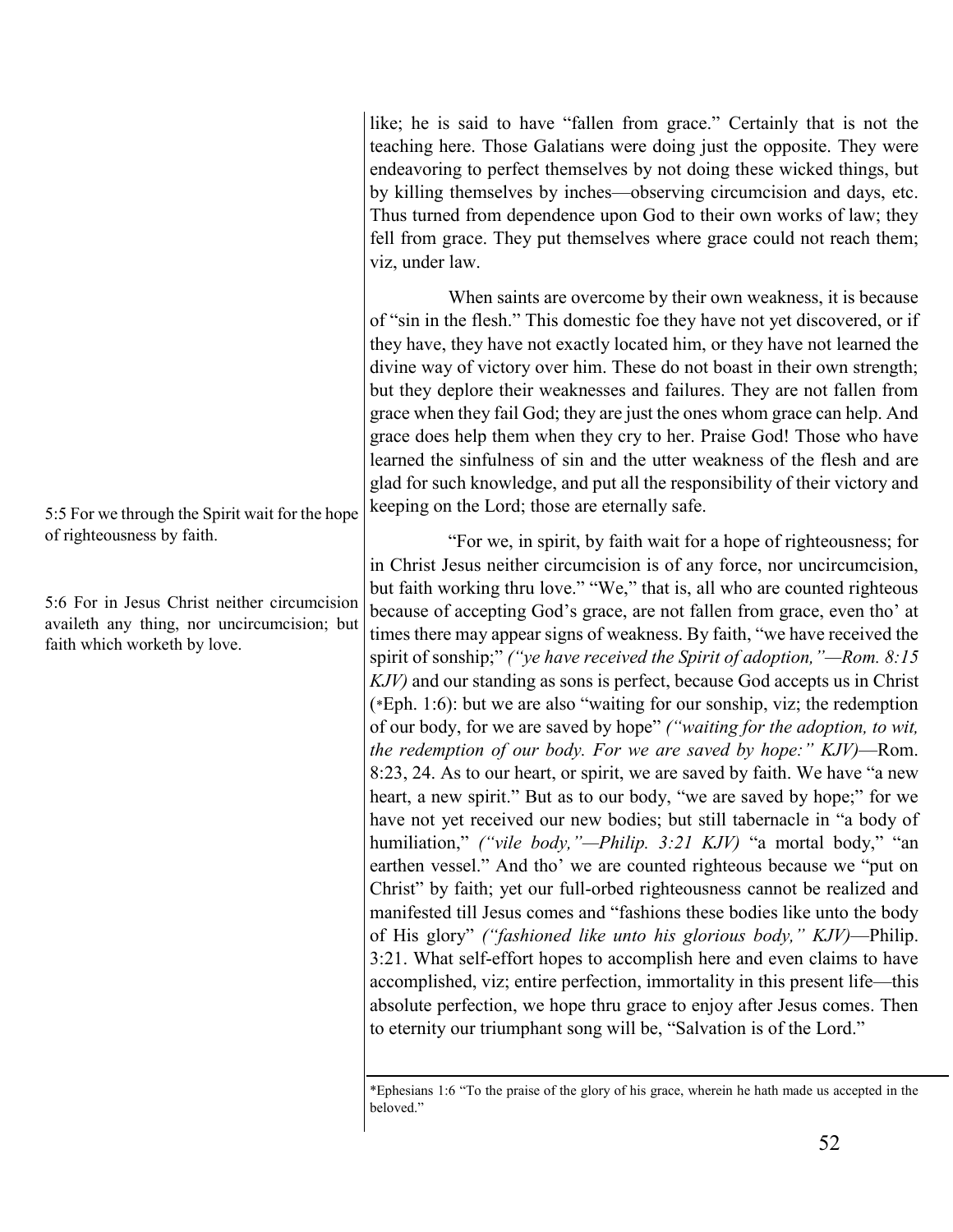#### Circumcision Defined

What were the meaning and purpose of circumcision? Like everything which God has ordered, it had its place and relative importance. When the lord confirmed His promise to Abraham that a son should be born to him, He required him and all his servants to be circumcised as a "token of the covenant." Abraham obeyed. After this, Isaac was born. Because "Abraham believed God, He counted his faith to him for righteousness." *("Even as Abraham believed God, and it was accounted to him for righteousness."—Chap. 3:6 KJV)* But the Holy Spirit declares boldly that his faith was counted for righteousness before he was circumcised. That is, he was righteous because he believed God, not because he became circumcised. He observed the rite of circumcision because he was counted righteous for believing God, and as an expression of his faith. "He received (from God) the sign of circumcision, a seal of the righteousness of the faith which he had, yet being uncircumcised, that he might be the father of all them that believe"—Rom. 4:9-12. Mark it well then, that circumcision was never intended to be a mean of salvation, not even a shadowy mean. It was only "a token, a sign, a seal."

Consider Col. 2:9-14, where we learn that circumcision literally means to cut off, hence, to put to death. "In whom ye were circumcised with the circumcision not made by hands, in putting off the body of the sins of the flesh, in the circumcision of the Christ." *("In whom also ye are circumcised with the circumcision made without hands, in putting off the body of the sins of the flesh by the circumcision of Christ:"—Col. 2:11 KJV)* Jesus was circumcised at the age of eight days to fulfill the covenanttoken required by Abraham; but that was a plain prefiguring of His actual cutting off by "tasting death for every man" *("taste death for every man."—Heb. 2:9 KJV)* on Calvary. This actual cutting off is here called, "The circumcision of Christ." When Abraham observed that rite, he thereby acknowledged God's just judgment upon the flesh, that He was forever done with it, and thru the "Son of promise," the supernatural gift of grace, God would bring in a new line, a faith-progeny. The figurative rite was by human hand: but the real circumcision was by divine power. Our burial with Christ in baptism is here mentioned in the past perfect tense—"having been buried with Him" *("Buried with him in baptism,"— Col. 2:12 KJV)* because that too was first figurative. Jesus went beneath the crest of Jordan, thus in symbol identifying Himself with us in death, for we too, in figure, went down into the baptismal font with Him.

Circumcision was "a token, a sign, a seal" until the cross, even as water baptism is a token, a sign, a symbol from the cross. The first pointed forward; the last points backward. The former said, "Death to all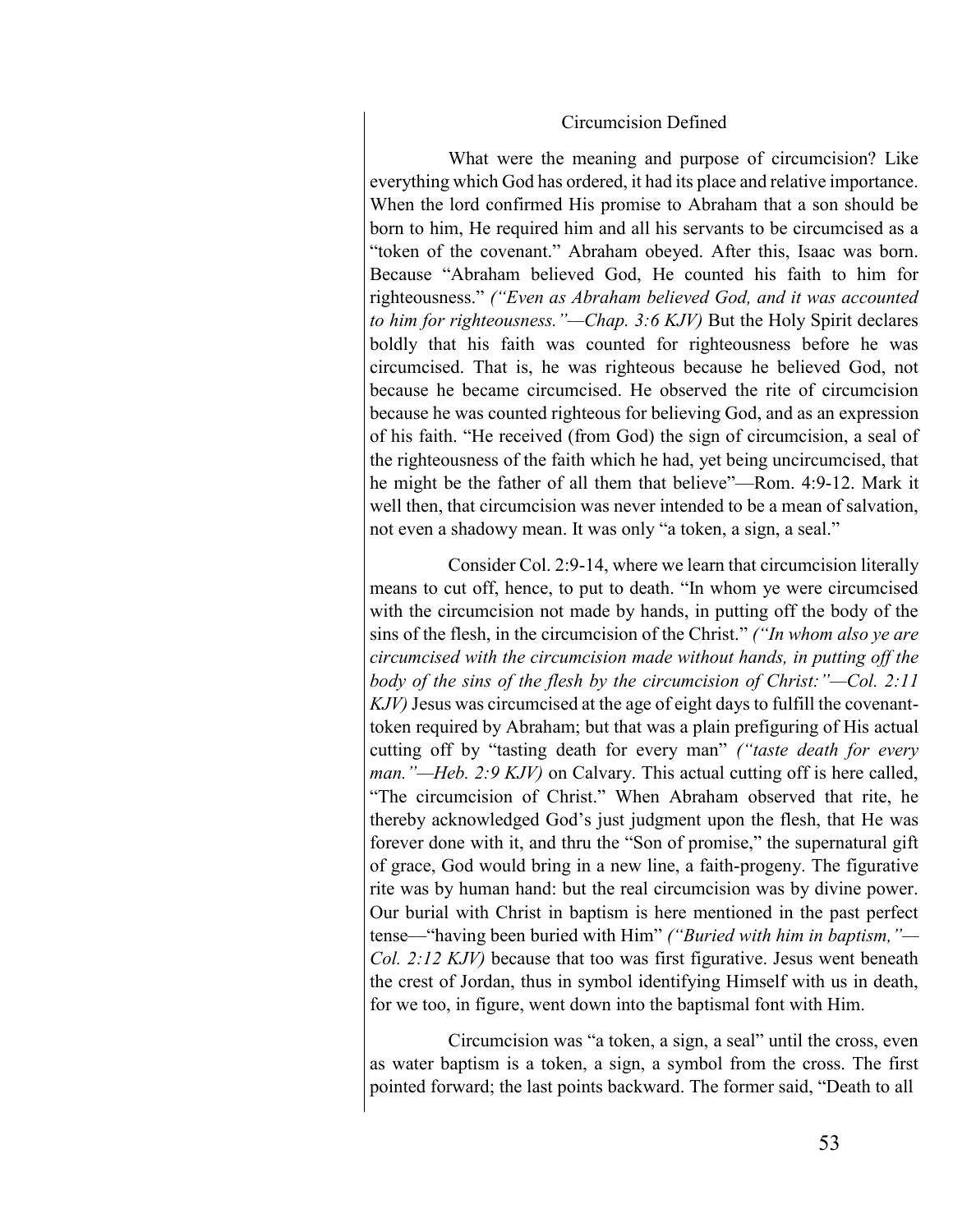flesh shall come thru the death of Christ:" baptism declares more—"Death to all flesh has come thru the death of Christ, and also resurrection to all who believe, to walk in newness of life to die no more forever." Hallelujah! Hence (lest we behold only the shadow, the figure), sweeping words, "wherein also ye were raised with Him (not by the puny arm of the baptizer, but) through the faith of the operation of God, who raised Him up from among the dead." *("wherein also ye are risen with him through the faith of the operation of God, who hath raised him from the dead."— Col. 2:12 KJV)* How do people observe the spirit of circumcision today? By being baptized in water in order to be saved, by counting the baptismal water to be the blood of Christ, by demanding that people must speak in tongues, or they are not saved. Some taught in apostolic days that circumcision was essential to salvation—\*Acts 15:4. Men are daring enough today to teach that water baptism is essential to salvation. The former was pronounced an unbearable "yoke." And when baptism is made to serve more than as a loving symbol of our death, burial and resurrection with Christ, it also is "a yoke of bondage." Those who attempt to perfect themselves in the flesh, trying to kill themselves to sin, seeking a selfcrucifixion, or a deeper crucifixion, do in spirit circumcise themselves again. In that sense and to that extent, Christ is of no effect unto them.

"Faith working by love," *("faith which worketh by love."—V. 6 KJV)* they cannot understand. In a general way, such people have faith in God, if they are saved; but as to the specifications of a victorious life in Christ, they know nothing, and it seems they do not care to know. There is a kind of so-called faith, a legal faith, a faith working by works, a hollering faith, a long-prayer faith, a strenuous-effort faith, a boasting-inself kind of faith (if we may call that faith), which cannot see the grace of God. But pure faith shows itself by working the "good works," to which we "were created in Christ Jesus unto good works, which God hath before ordained that we should walk in them" *("For we are his workmanship, created in Christ Jesus unto good works, which God hath before ordained that we should walk in them." KJV)*—Eph. 2:10. This is the faith of the Son of God. It works by love if it works at all. This is the "faith that availeth." Hear it, my Friend. This is the faith that honors Jehovah, that engages the Holy Spirit, that complies with the Word and deeply delights the heart of the Anointed One. It rests wholly and solely and joyously upon the grace of God.

#### A Good Beginning, But.

"Ye did run well. Who did hinder you that ye should not obey

\*Acts 15:4 "And when they were come to Jerusalem, they were received of the church, and *of* the apostles and elders, and they declared all things that God had done with them."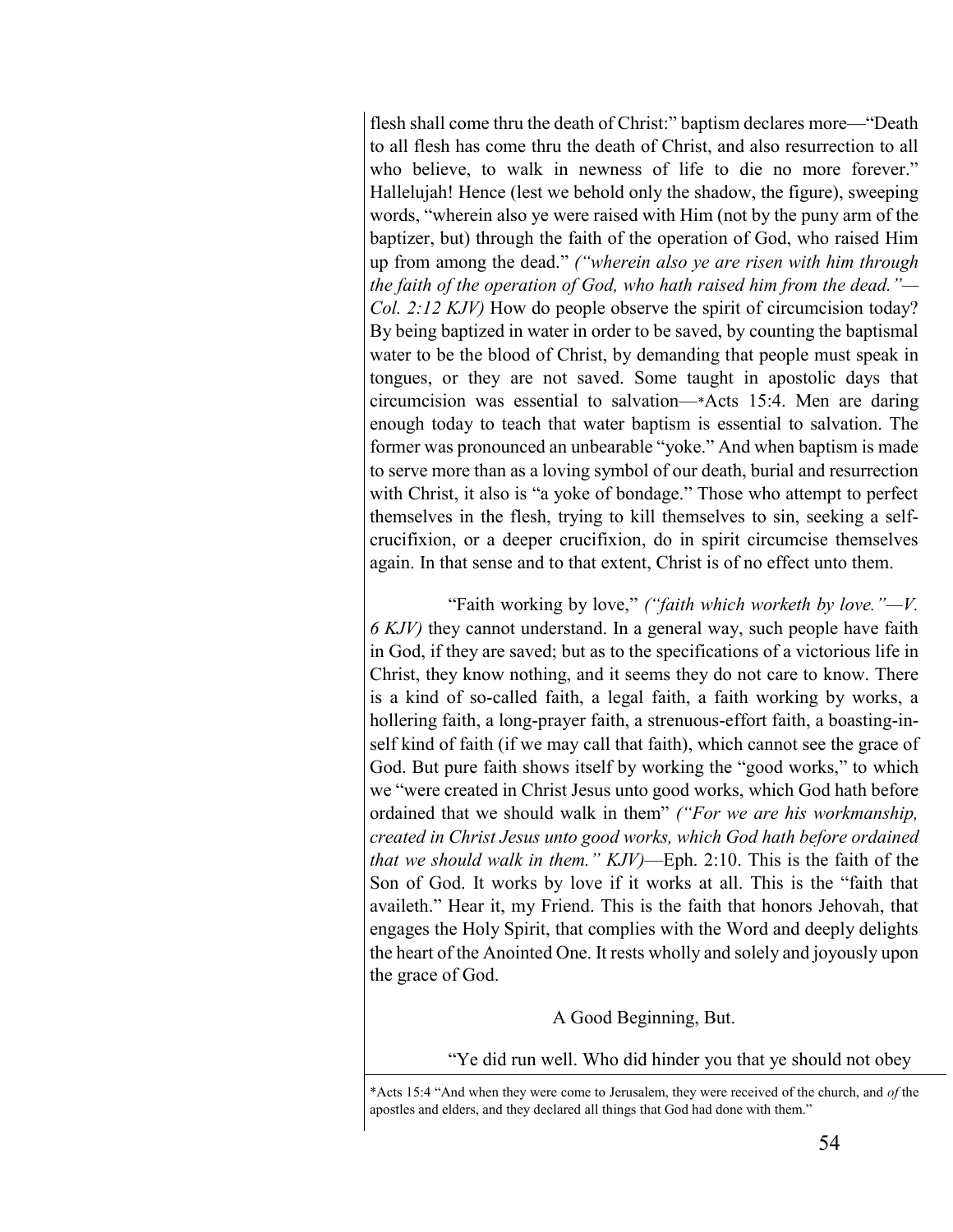5:7 Ye did run well; who did hinder you that the truth? This persuasion cometh not from of Him that calleth you. A little ye should not obey the truth? leaven leaveneth the whole lump."—Chap. 5:7-9

> Here the Apostle repeats, only in fewer words, what he said in Chap. 3. Their salvation began by believing that Christ died for the ungodly—the full expression of divine grace. They were saved by faith alone, wholly apart from works. In this faith and freedom they went on till some would-be pious fellows came and sowed leaven. Paul asks, Have you considered the real character and motives of those who "did drive you back?" They are not God-like. Their persuasion did not come from the God of grace. That persuasion is "leaven." Some think that leaven in the parables (Matt. 13) means the Gospel seed sown in men's hearts. That is far from the truth. Leaven is never used in a good sense in the Bible. Jesus called the "hypocrisy of the Pharisees" *("Pharisees, hypocrites!"—Matt. 23:13 KJV)* and the "doctrine of the Sadusees," leaven. The natural action of leaven is to puff up; it is a make-believe. Faith working by love does not puff up. "Love buildeth up." *("charity edifieth."—1 Cor. 8:1 KJV)* We are warned against the "leaven of carnal glorying and of malice and wickedness" *("leaven of malice and wickedness," KJV)*—l Cor. 5:8. Paul there exhorts us to "purge out the old leaven." *("Purge out therefore the old leaven,"—1 Cor. 5:7 KJV)* Here he shows its widespread damaging effects—"a little leaven leavens the whole lump;" that is, a little teaching of law-keeping soon defiles and poisons and puffs up the whole assembly.

> Verse 10 shows that Paul had learned to "have no confidence in the flesh," but have full confidence in the Lord touching His people. Compare also \*2 Thes. 3:4. He also rested in God's faithfulness and He would in due time deal justly with judaizers; for it is written, "Vengeance is mine: I will repay, saith the Lord." Pastors and parents, and all of us need to learn these valuable lessons; viz, that God can work in the saints by His word and Spirit, the good pleasure of His will, and that He will check evil doers and reward them for their deeds.

> "And I brethren, if I yet preach circumcision, why do I yet suffer persecution? Then is the offence of the cross ceased." Law-keeping doesn't provoke persecution. Just begin to walk dignified in your own strength, be very punctilious about your conduct, eating, dress, conversation, and your pious habits in general; then folks will leave you alone; you will have an easy time They will throw "bouquets" at you— "What a fine fellow he is; he lives above reproach, I tell you he is a saint, if there is one anywhere." Yes, but the gracious Holy Spirit takes a back seat; and over against that carnal commendation stand the blasting words

5:10 I have confidence in you through the Lord, that ye will be none otherwise minded: but he that troubleth you shall bear his judgment, whosoever he be.

5:8 This persuasion *cometh* not of him that

5:9 A little leaven leaveneth the whole lump.

calleth you.

5:11 And I, brethren, if I yet preach circumcision, why do I yet suffer persecution? then is the offence of the cross ceased.

5:12 I would they were even cut off which trouble you.

<sup>\*2</sup> Thessalonians 3:4 "And we have confidence in the Lord touching you, that ye both do and will do the things which we command you."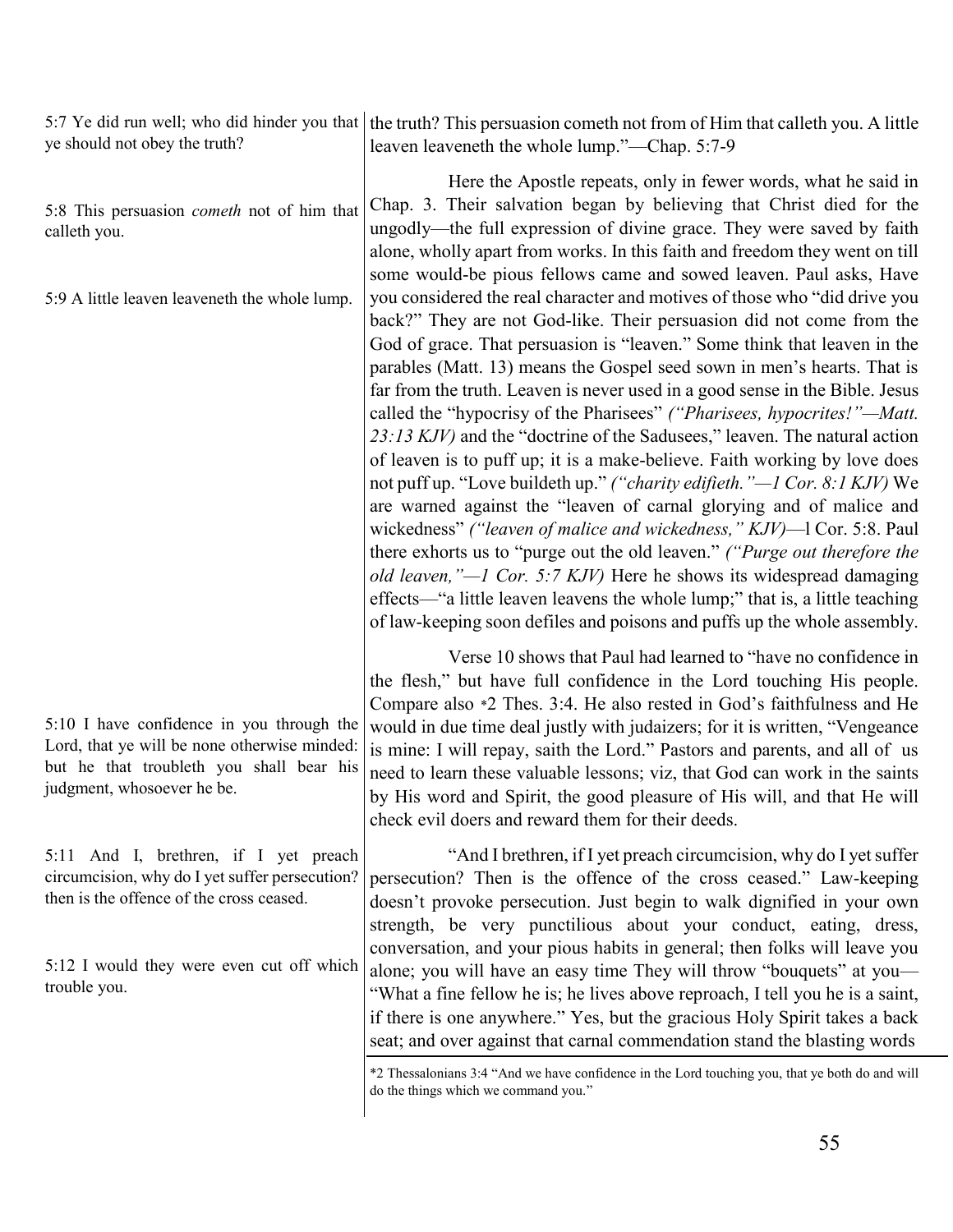of Jesus Christ—"That which is highly esteemed among men is an abomination in the sight of God." *("for that which is highly esteemed among men is abomination in the sight of God."—Luke 16:15 KJV)*

On the other hand, the preaching of the cross and the living in its victory are foolishness to the natural man. They provoke ridicule and scorn. Preaching Calvary is a stinging offence to the flesh, because it exposes its sinfulness and desert of death. The flesh, whether in believers or unbelievers, is the same. Ishmael, the fruit of self-effort "mocked Isaac," *("And Sarah saw the son of Hagar the Egyptian, which she had born unto Abraham, mocking."—Gen. 21:9 KJV)* the fruit of faith. It is a very solemn fact that the spirit of murder is in law-keepers tho' most of them do not know it. Instance Cain. He was religious. "Cain brought of the fruit of the ground an offering unto the Lord." But God could not accept his offering, because there was no blood shed, no expression that he felt guilty, no atonement for his past sins. His offering was the result of his own carnal effort, not that of another. And because the Lord rejected him, but accepted Abel, he enviously slew his brother, whose blood crieth unto God from the ground against every self-savior and self-perfectionist ever since. The offence of preaching Christ crucified never ends.

Perfect Law of Liberty.

"For ye have been called into liberty, brethren; only use not the liberty for an occasion to the flesh: but thru the love serve one another; for the law is fulfilled in one word, even this, Thou shalt love thy neighbor as thyself."*—*Chap. 5:13-14

What a limitless largeness we are brought into by being "called you into the grace of Christ"—Chap. 1:6 and 2:4. We are drawn on by "the liberty of the glory" *("the glorious liberty of the children of God." KJV)* (Rom. 8:21), while governed by "the perfect law of liberty"—James 1:25 Hence, also what a sure safeguard to that liberty. Critics exclaim; "Well then, you can do as you please." Statements like that only show that such people do not knew the Gospel. They know that they have an incorrigible old man, which if not curbed, will run riot. But they fail to see that believers have a new, sinless, heavenly life, and therefore are a new creation. They do not understand that the same grace that grants this new life boundless liberty, has once for all executed that old incorrigible fellow in the death of Christ; and when we count with God, He assumes the control of the uncontrollable, while the new life enjoys its freedom in Christ, walks "as risen from the dead, even in newness of life." *("raised up from the dead by the glory of the Father, even so we also should walk in newness of life."—Rom. 6:4 KJV)* This new creation never pleases the flesh, hence it never pleases law-keepers. It seeks only to please God; it

5:13 For, brethren, ye have been called unto liberty; only *use* not liberty for an occasion to the flesh, but by love serve one another.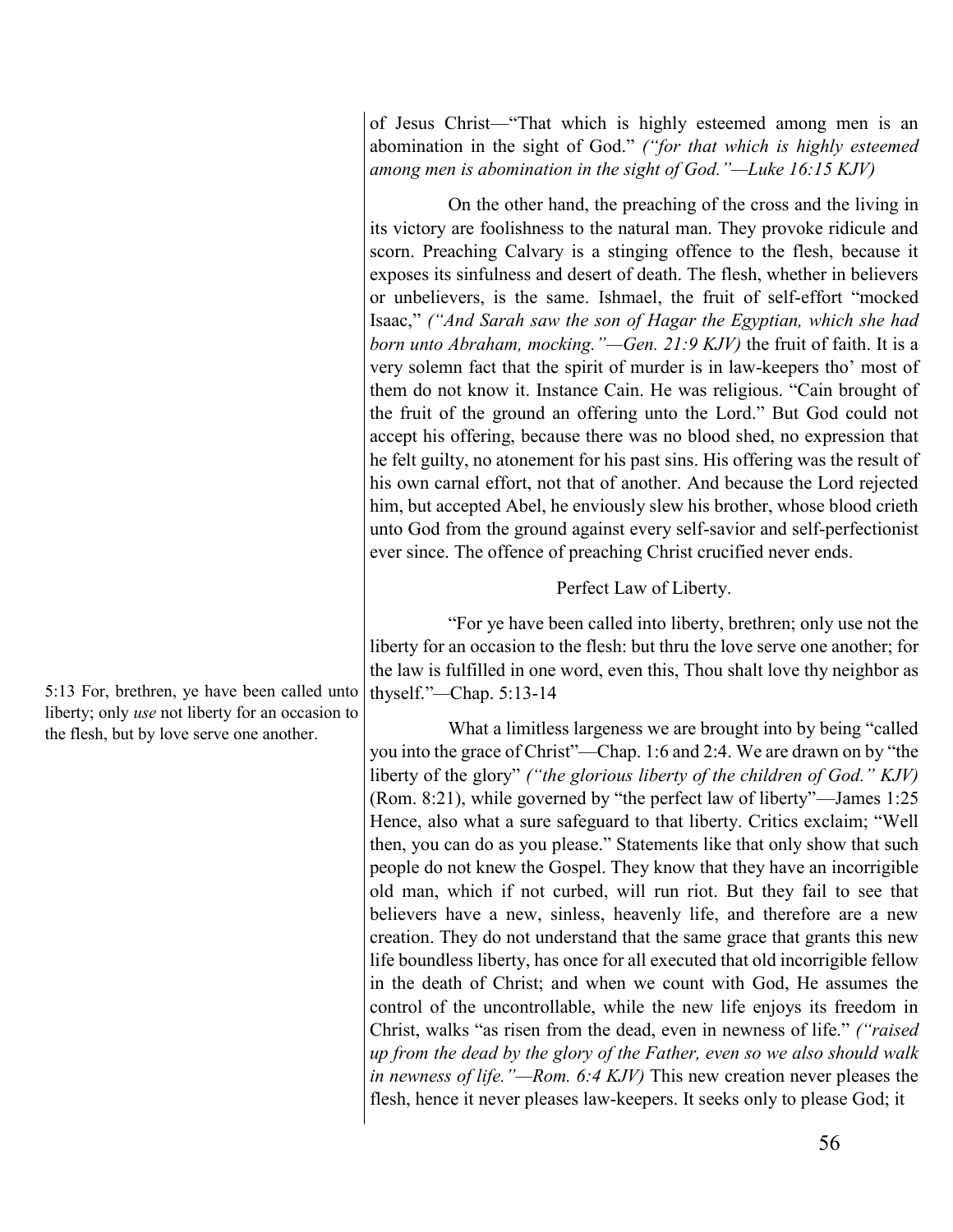seeks to know the will of God.

But being still in a weak body because sin is not actually taken out of us, there will arise clamorings of the old life, when God wisely allows them that we may learn by experience what is in the old creation. Then we are not to yield to those clamorings; but yield to God—\*Rom. 6:13. We are not to seek the comfort of the old man, but the comfort of other people. Our freedom in grace has no bounds save the WILL of God himself—not man's reason, not man's standard of righteousness, not any fixed rule of rectitude, not human sympathy even for the nearest earthly friend, and not even God's written law, which "is holy, just and good." *("is holy, and the commandment holy, and just, and good."—Rom. 7:12 KJV)* Jesus broke the law of sabbath-keeping when He "plucked the ears of corn and fed the disciples;" *("his disciples were an hungred, and began to pluck the ears of corn and to eat."—Matt. 12:1 KJV)* but He was doing His Father's perfect will in doing so, because His grace-will was before His law-will by four-hundred years.

Consider the law. The ten commandments are a code of cold negations. Eleven times we read, "Thou shalt not." There are only three positive requirements. Therefore, a life in grace is far more than simply "NOT" doing. It is a spontaneous, joyous, fruitful life flowing out from God upon others, and returning back to Him for His glory. Truly, "all the law is fulfilled in one word, in this, Thou shalt love thy neighbor as thyself," (V. 14) The natural man can never do that; neither can the lawkeeper. Jesus sums up the whole law by saying, "Thou shalt love the Lord thy God with all thy heart, etc." How can that be done? Here is the answer—"The love of God is poured out in our hearts by the Holy Spirit who is given unto us" *("the love of God is shed abroad in our hearts by the Holy Ghost which is given unto us." KJV)*—Rom. 5:5. "It is no longer I that live; but Christ liveth in me" *(yet not I, but Christ liveth in me," KJV)*—Chap. 2:20. Wonderful provision! Wonderful freedom!

The Flesh, the Law, the Spirit.

"But I say, Walk in the Spirit and a desire of flesh ye should not fulfill; for the flesh desires against the Spirit and the Spirit against the flesh, and these to each other are opposed, so that ye may not do the things that ye would wish: but if by the Spirit ye are led, ye are not under law."— Chap. 5:16-18

The flesh is our element, our home in the natural—"That which is born of the flesh, is flesh." "They that are in the flesh cannot please

5:14 For all the law is fulfilled in one word, *even* in this; Thou shalt love thy neighbour as thyself.

5:15 But if ye bite and devour one another, take heed that ye be not consumed one of another.

5:16 *This* I say then, Walk in the Spirit, and ye shall not fulfil the lust of the flesh.

<sup>\*</sup>Romans 6:13 "Neither yield ye your members *as* instruments of unrighteousness unto sin: but yield yourselves unto God, as those that are alive from the dead, and your members *as* instruments of righteousness unto God."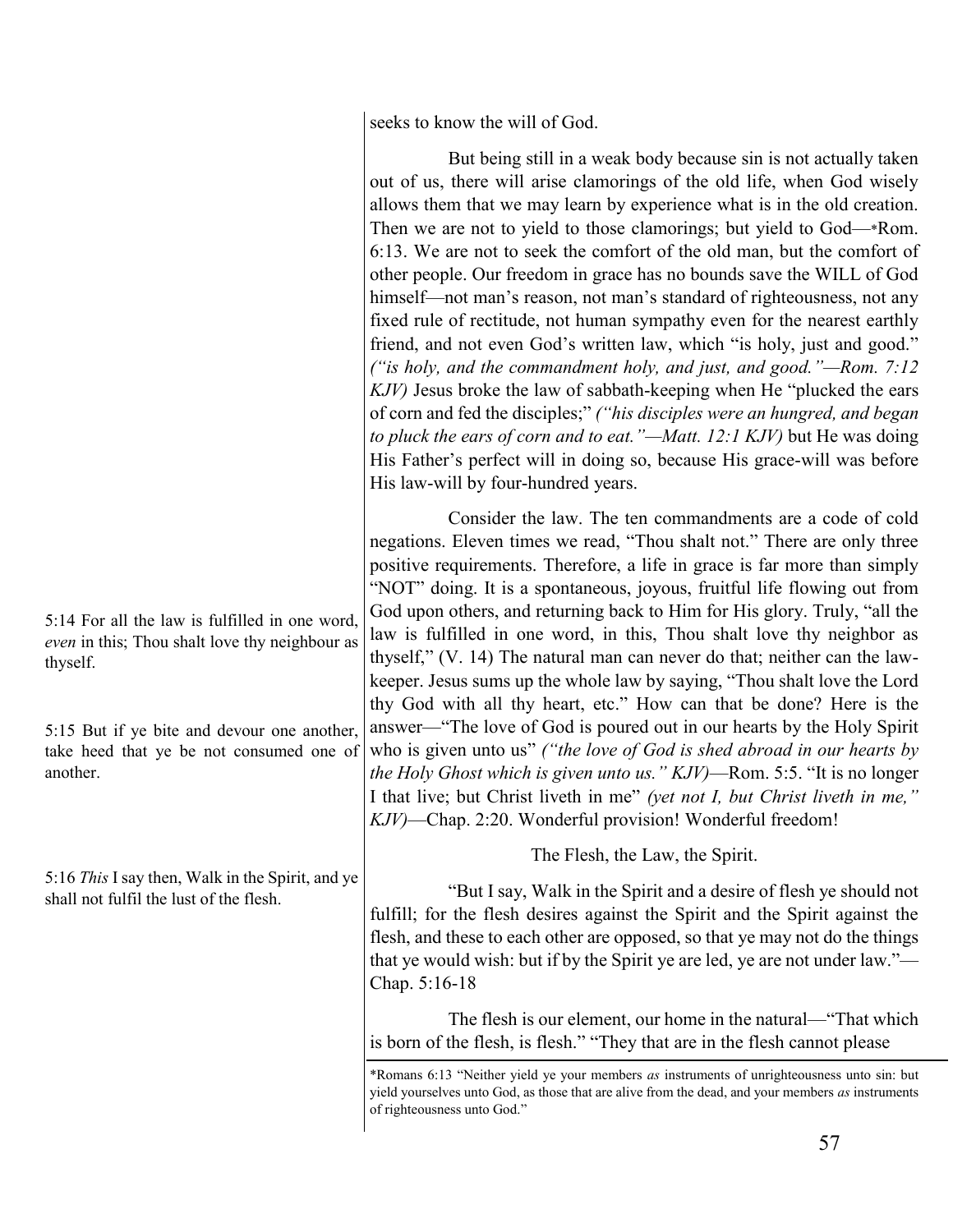| 5:17 For the flesh lusteth against the Spirit,<br>and the Spirit against the flesh: and these are<br>contrary the one to the other: so that ye cannot<br>do the things that ye would.<br>5:18 But if ye be led of the Spirit, ye are not<br>under the law. | God." The Holy Spirit is our element, our home as new creatures in Christ<br>Jesus—"That which is born of the Spirit is spirit." "But ye are not in flesh,<br>but in spirit, if indeed the Spirit of God dwells in you." ("But ye are not<br>in the flesh, but in the Spirit, if so be that the Spirit of God dwell in you."—<br>Rom. 8:9 KJV) See John 3 and Rom. 8:8, 9 and 1 Cor. 15:45-49. Likewise<br>verse 25 teaches that the Spirit is our home—"We live in the Spirit." Now<br>tho' the Holy Spirit is our home from the moment of our spiritual birth;<br>yet we learn to walk in the Spirit and be led by the Spirit. Children in grace<br>first walk in the Spirit by being subject to the instruction of adults in the<br>Lord. By thus moving on with the assembly, by and by they learn to walk<br>in the Spirit, not independent of others, but without leaning upon them, yet<br>in fellowship with them. Each for himself walks in, and is led by the Spirit;<br>hence, he is termed a son—"As many as are led by the Spirit of God, are<br>the sons of God" ("For as many as are led by the Spirit of God, they are<br><i>the sons of God." KJV</i> )—Rom. 8:14. Such become the fathers and mothers<br>in the assembly.<br>By walking in the Spirit, we keep aloof from law. "We are not<br>under law." ("for ye are not under the law, "-Rom. 6:14 KJV) We do not<br>try to keep the ten commandments. We simply move with the Spirit. We<br>do not try to not steal, nor lie. We do not try to love God and our neighbors.<br>Love cannot help loving God and all His will. "Love," not only does not<br>lie, nor steal, but "thinketh no evil." We simply trust God. To attempt to<br>do, or not do any part of the law is to step aside from the Spirit-walk, or<br>the faith-life, into the flesh-life. |
|------------------------------------------------------------------------------------------------------------------------------------------------------------------------------------------------------------------------------------------------------------|----------------------------------------------------------------------------------------------------------------------------------------------------------------------------------------------------------------------------------------------------------------------------------------------------------------------------------------------------------------------------------------------------------------------------------------------------------------------------------------------------------------------------------------------------------------------------------------------------------------------------------------------------------------------------------------------------------------------------------------------------------------------------------------------------------------------------------------------------------------------------------------------------------------------------------------------------------------------------------------------------------------------------------------------------------------------------------------------------------------------------------------------------------------------------------------------------------------------------------------------------------------------------------------------------------------------------------------------------------------------------------------------------------------------------------------------------------------------------------------------------------------------------------------------------------------------------------------------------------------------------------------------------------------------------------------------------------------------------------------------------------------------------------------------------------------------------------|
|                                                                                                                                                                                                                                                            | Why come down from the Spirit-plain,                                                                                                                                                                                                                                                                                                                                                                                                                                                                                                                                                                                                                                                                                                                                                                                                                                                                                                                                                                                                                                                                                                                                                                                                                                                                                                                                                                                                                                                                                                                                                                                                                                                                                                                                                                                             |
| 5:19 Now the works of the flesh are manifest,<br>which are <i>these</i> ; Adultery, fornication,<br>uncleanness, lasciviousness,                                                                                                                           | (Where the law can ne'er obtain),                                                                                                                                                                                                                                                                                                                                                                                                                                                                                                                                                                                                                                                                                                                                                                                                                                                                                                                                                                                                                                                                                                                                                                                                                                                                                                                                                                                                                                                                                                                                                                                                                                                                                                                                                                                                |
|                                                                                                                                                                                                                                                            | To the plain of flesh and sin,                                                                                                                                                                                                                                                                                                                                                                                                                                                                                                                                                                                                                                                                                                                                                                                                                                                                                                                                                                                                                                                                                                                                                                                                                                                                                                                                                                                                                                                                                                                                                                                                                                                                                                                                                                                                   |
|                                                                                                                                                                                                                                                            | Where the law doth victory win?                                                                                                                                                                                                                                                                                                                                                                                                                                                                                                                                                                                                                                                                                                                                                                                                                                                                                                                                                                                                                                                                                                                                                                                                                                                                                                                                                                                                                                                                                                                                                                                                                                                                                                                                                                                                  |
|                                                                                                                                                                                                                                                            | Works of Flesh.                                                                                                                                                                                                                                                                                                                                                                                                                                                                                                                                                                                                                                                                                                                                                                                                                                                                                                                                                                                                                                                                                                                                                                                                                                                                                                                                                                                                                                                                                                                                                                                                                                                                                                                                                                                                                  |
| 5:20 Idolatry, witchcraft, hatred, variance,<br>emulations, wrath, strife, seditions, heresies,                                                                                                                                                            | "Now the works of the flesh are manifest, which are these:<br>Adultery, fornication, uncleanness, etc., and such like." The "such like,"<br>unmentioned here, are recorded in Rom. 1, the darkest catalogue of man's<br>deeds. Observe that over against these 17 works of the flesh are set the<br>nine-fold "fruit of the Spirit"—V. 22. "Works" versus "fruit." Works of                                                                                                                                                                                                                                                                                                                                                                                                                                                                                                                                                                                                                                                                                                                                                                                                                                                                                                                                                                                                                                                                                                                                                                                                                                                                                                                                                                                                                                                      |
| Envyings,<br>murders,<br>drunkenness,<br>5:21<br>revellings, and such like: of the which I tell<br>you before, as I have also told you in time past,<br>that they which do such things shall not inherit<br>the kingdom of God.                            | flesh are unnumbered; the fruit of the Spirit is one. Saints often say, "Fruits"<br>of the Spirit" as if there were more than one. Ignorance is constantly<br>dividing what God counts one. "One Spirit" produces "one fruit." Paul's<br>uniform teaching was, "that they which practice such things shall not<br>inherit the kingdom of God." ("they which do such things shall not inherit                                                                                                                                                                                                                                                                                                                                                                                                                                                                                                                                                                                                                                                                                                                                                                                                                                                                                                                                                                                                                                                                                                                                                                                                                                                                                                                                                                                                                                     |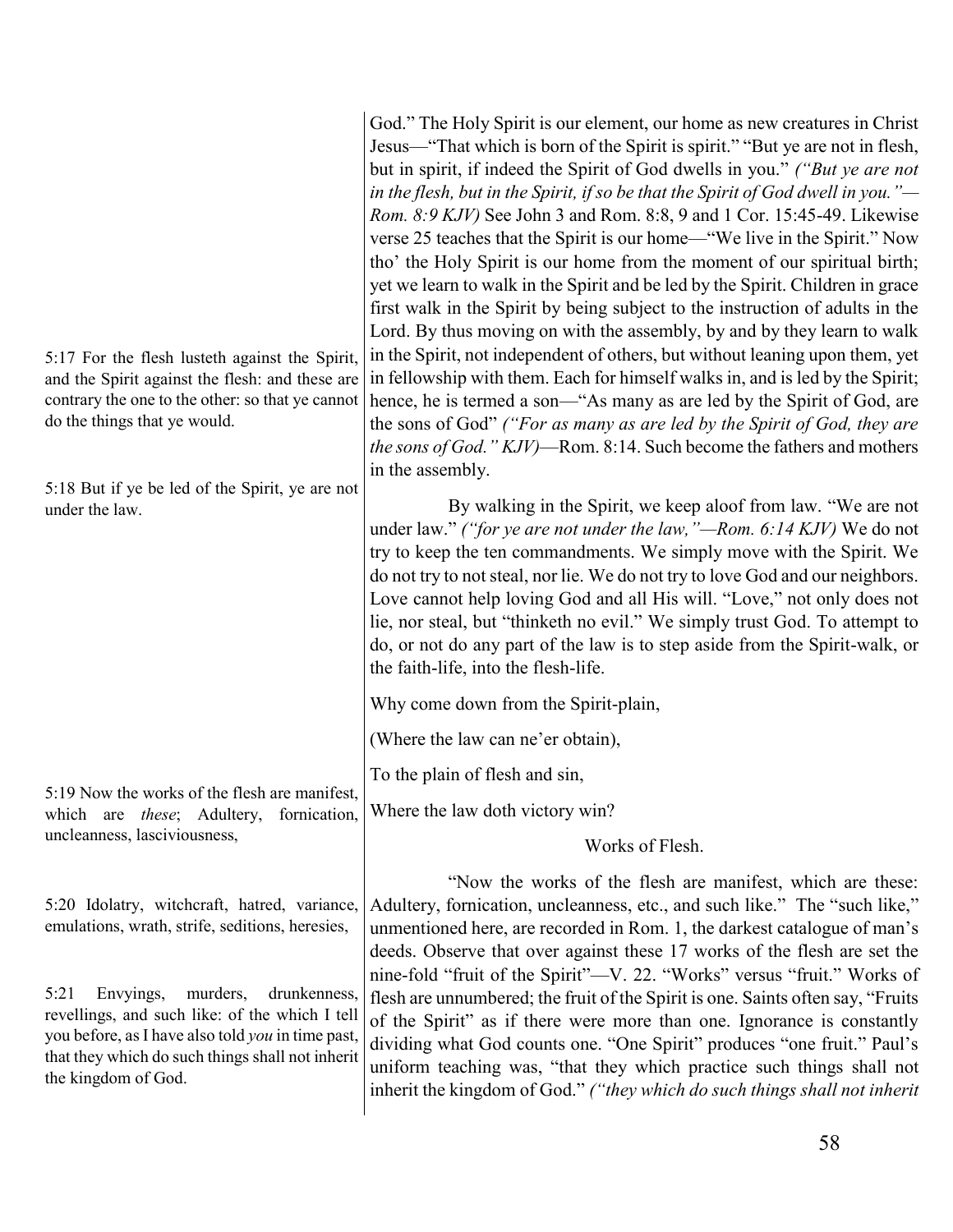5:22 But the fruit of the Spirit is love, joy, peace, longsuffering, gentleness, goodness, faith,

5:23 Meekness, temperance: against such there is no law.

5:24 And they that are Christ's have crucified the flesh with the affections and lusts.

5:25 If we live in the Spirit, let us also walk in the Spirit.

5:26 Let us not be desirous of vain glory, provoking one another, envying one another.

*the kingdom of God."—V. 21 KJV)* The unregenerate man practices what he is. By no means can he enter the kingdom by his deeds, be they ever so pious, or self-sacrificing. "Ye must be born again," said Jesus They who practice the works of the flesh are not "Christ's;" for "they that are Christ's have crucified the flesh with the affections and lusts" (or passions and desires)—V. 24. That is, they acknowledge that their flesh with its belongings was nailed to Calvary's cross. This has no reference to present, personal self-crucifixion. We did not crucify the flesh by making a consecration, nor by a daily process of religious suicide. Col. 2:11 makes this plain—"Ye were circumcised, or cut off by the circumcision of Christ," *("ye are circumcised with the circumcision made without hands, in putting off the body of the sins of the flesh by the circumcision of Christ," KJV)* and not by your own cutting off. According to God's infallible ledger, we "crucified the flesh with its passions and desires" in the "crucifixion of our old man with Christ." *("that our old man is crucified with him,"—Rom. 6:6 KJV)* Our experience of that crucifixion began when we by faith in the fact of it, "put off the old man with his deeds," and by the same act of faith, "put on the new man," in accepting Christ as Savior. At that moment, God began to count us a new creation, and we began to "live in the Spirit" of whom we were born. Hence, the Apostle says here, "If (or since) we live in the Spirit (in as much as the Spirit is our home), let us also walk in the Spirit." (V. 25) Let us be done forever with the flesh—"Let us not be desirous of vain glory, provoking one another, envying one another," by fleshly zeal and carnal righteousness.

The flesh, with all its works, is at variance with the Spirit; but we are not to enter the fray against it, save only to believe and rest in the power and faithfulness of the Holy Spirit. Then our own flesh, or another's, can never conquer us. Our attitude to the flesh is illustrated by Israel and Amalek. The latter stands for flesh. God said, "Because the hand of Amalek is against the throne of the Lord, therefore, the Lord will have war with Amalek from generation to generation" *("For he said, Because the LORD hath sworn that the LORD will have war with Amalek from generation to generation." KJV)*—Ex. 17:16. Israel had only to trust God. He did the fighting. Victory was sure to them as they believed Him. Likewise, "the mind of the flesh is enmity against God" *("Because the carnal mind is enmity against God:" KJV)*—Rom. 8:7. The Spirit desires against the flesh. We by faith hand it over to the Spirit—"Ye through the Spirit do mortify the deeds of the body"—Rom. 8:13. Then its power is broken by divine power. Then the law cannot touch us, for we are in the grace-realm. Then the devil cannot harm us, because "our life is hid with Christ in God." *("your life is hid with Christ in God."—Col. 3:3 KJV)* Glory! Glory!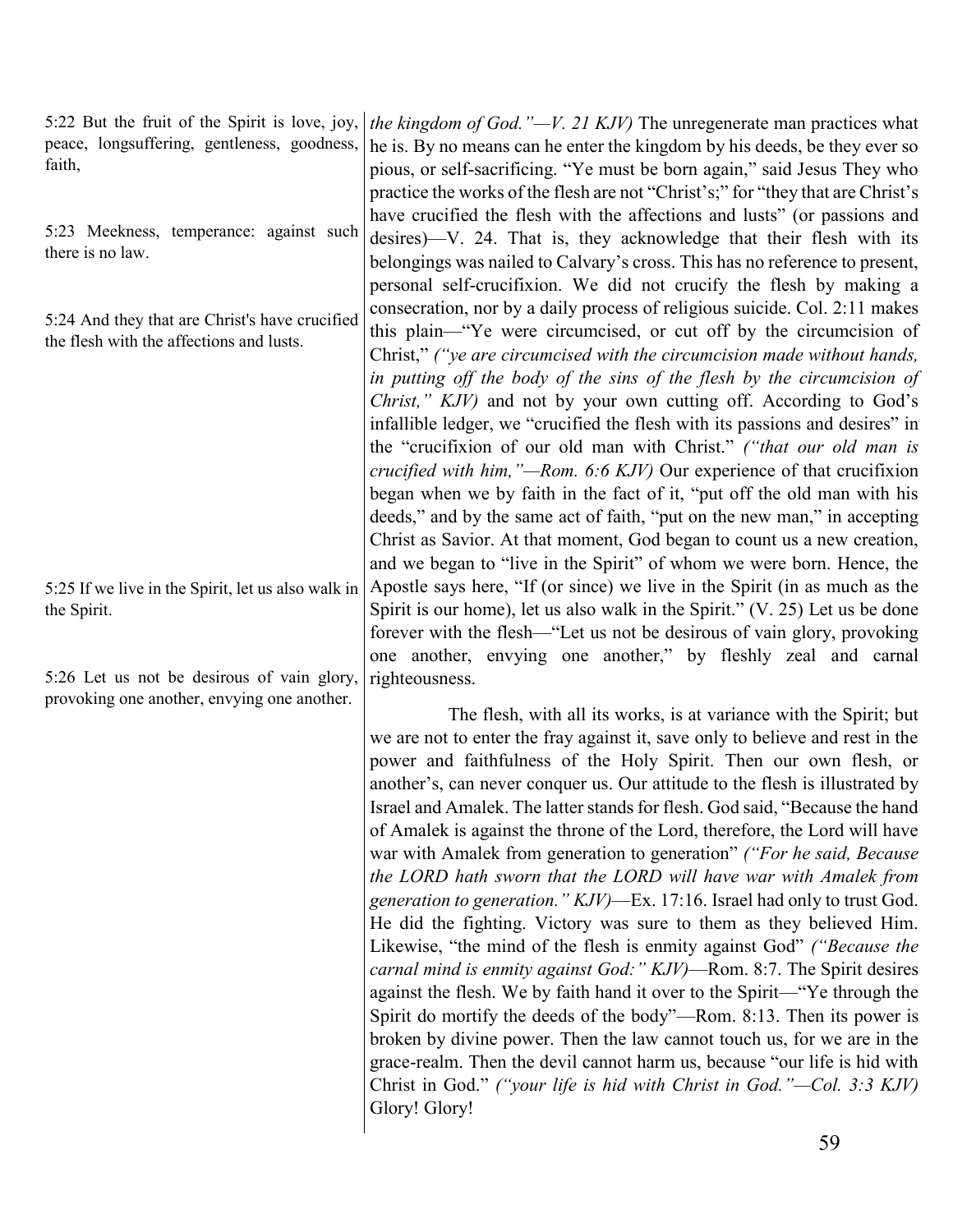Notice in the above list two kinds of flesh-works: the outward adultery, strife, drunkenness, etc., and the inward—idolatry, hatred, envying, etc. It is a sad fact that some saints do not understand the two natures in believers, and that our old nature was nailed to the Cross, and that we are new creatures in Christ; therefore, they do not see the true meaning of the works of the flesh in this connection. These same people may apparently have real victory over the outward works of the flesh, but be rampant with the inward works thereof. They throw up their hands in holy (?) horror at the appearance of fornication, drunkenness and murder, the meanwhile rankling with variance, hatred, envy, heresies and the like. They glory in their outward self-conquest, and call down judgment upon those who aim to walk in the Spirit and are learning their own weakness, being perchance overcome by "sin in the flesh." They term their emulations, "Zeal for God," and their wrath, "Holy indignation," and their self-control, "Perfection." Outwardly, they are pious; inwardly, they are furious. Outwardly, they keep the letter of the law by a painful want of love. They are punctilious about their attitude toward men; but are shamefully out of fellowship with God.

Furthermore, Beloved, there is an inward adultery which accepts another as head, rather than Christ. There is a fornication that assumes the headship which belongs only to Christ. There is an inward uncleanness that sets the affections on the creature. There is inward lasciviousness, extravagance of desire; an inward idolatry—all of whirl are carnal, tho' they may seem very pious and wise. I dare say that these are far more abominable in God's sight than the same works outwardly shown, because the former do not seem to need the grace of God, being hidden from man's eye; but the latter know their weakness and need. Only those who accept Christ alone as their only life, can understand what I mean by these reflections. Many people are constantly doing fleshly things in a religious garb, supposing to do God service. Vastly most of religious effort today is carnal, not knowing that everything a believer does out of God's will is fleshly, no matter how pious and prudent it may appear. They cannot do otherwise as long as Christ has not become by definite choice their life. "They will be saved as by fire; their works will be burned." *("If any man's work shall be burned, he shall suffer loss: but he himself shall be saved; yet so as by fire."—1 Cor. 3:15 KJV*)

#### The Fruit of the Spirit.

"But the fruit of the Spirit is love, joy, peace, long-suffering, gentleness, goodness, faith, meekness, temperance; against these there is no law" *("But the fruit of the Spirit is love, joy, peace, longsuffering, gentleness, goodness, faith, Meekness, temperance: against such there is*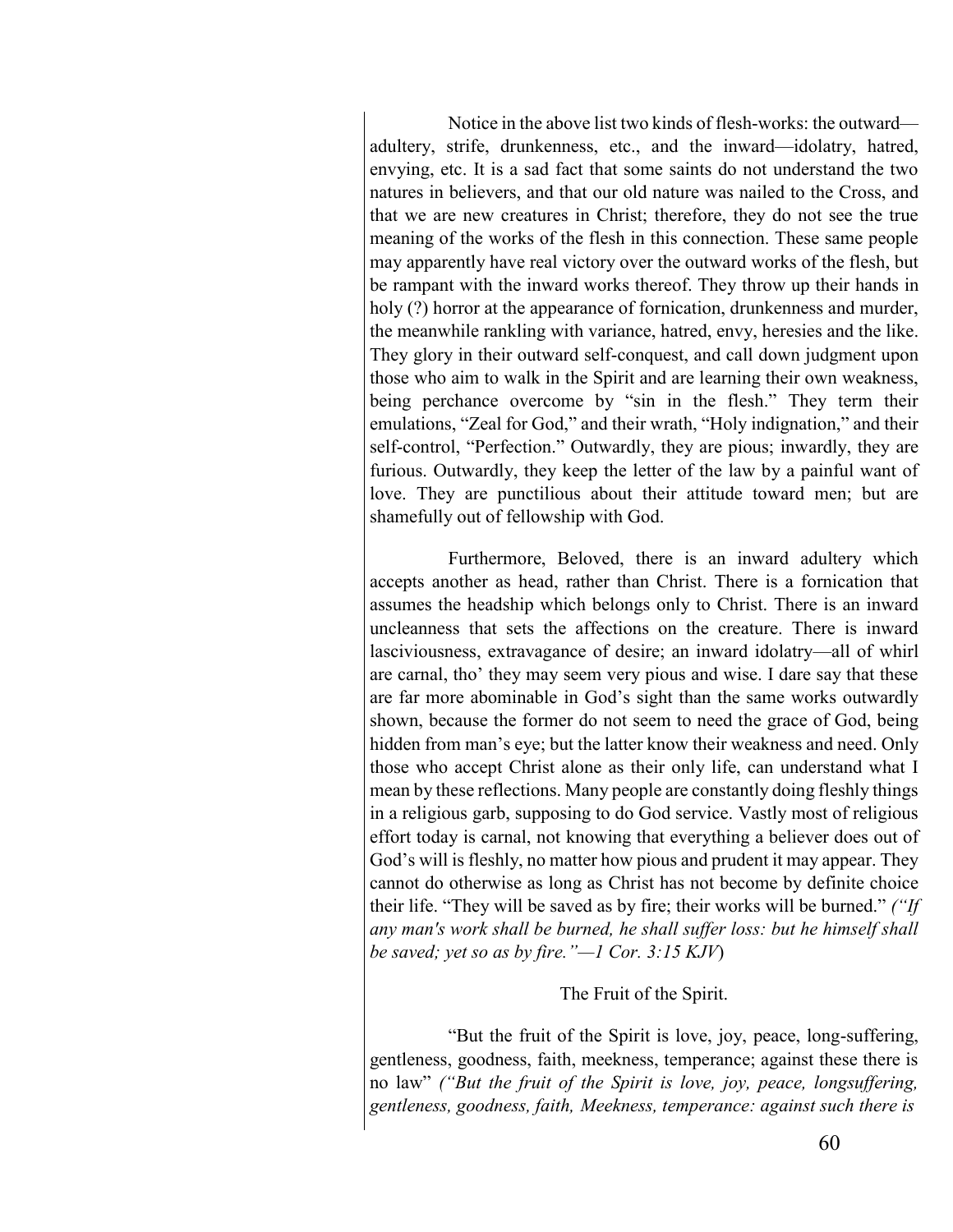*no law.") KJV)*—Chap. 5:22, 23.

What a constellation of illumination shines about the real believer; for these qualities radiate from his very inner mall. There are nine—three times three, divinity multiplied by divinity— the full effulgent exhibition of the character of the three-one "God of all grace," in a bloodwashed human life. There are not nine fruits, but nine facial expressions of one fruit, nine colors blending in one on one lobe. What only can we say? It is "T-H-E F-R-U-I-T of the S-P-I-R-I-T." These nine features are inseparable. Where one is, all the others are, tho' they may not all be manifested at the same moment. They are indeed the certain product of the Holy Spirit in us. How foolish that the natural man, or a believer should attempt by his own effort to produce such fruit. Yet, men are palming off their own human love, patience, goodness, etc., as the fruit of the Spirit.

Observe that they appear in three distinct groups. 1. Love, joy and peace express our attitudes toward God and men. 2. Long-suffering, gentleness and goodness are our attitudes toward men only. 3. Faith, meekness and temperance enable us to make the second three practical. In Isa. 61:3, saints are called, "Trees of righteousness, the planting of the Lord, that He might be glorified." And these trees bring forth fruit because of the fruit-bringing life within them. "Jesus came and sought fruit on the figtree," *("a fig tree planted in his vineyard; and he came and sought fruit thereon,"—Luke 13:6 KJV)* that is the Jewish nation (which stands for the very best the old creation can produce); but He found none. Now He seeks fruit only from the new creation. Shall we not feed Him? The heavenly "Husbandman must first be partaker of the fruit." *("The husbandman that laboureth must be first partaker of the fruits."—2 Tim. 2:6 KJV)* We feed on Christ. The Father feeds on the Christ in us. Shall we not most gladly refresh and rejoice His loving heart? Shall He not henceforth see only Christ in us? How? Following is the answer.

"Cease from your own works as God did from His." *("ceased from his own works, as God did from his."—Heb. 4:10 KJV)* Count your old life dead. Count Christ only to be your life, and that very Christ-life continually dependent upon the Father, even as Jesus was—"I am not able from myself to do anything; but as I hear I judge" *("I can of mine own self do nothing: as I hear, I judge," KJV)*—John 5:30. Let the Holy Spirit reveal Christ in you more and more, causing you to grow up into Him in all things. "Let the Word of Christ dwell in you richly;" and you will constantly and unconsciously "bring forth much fruit, even the fruit of the Spirit."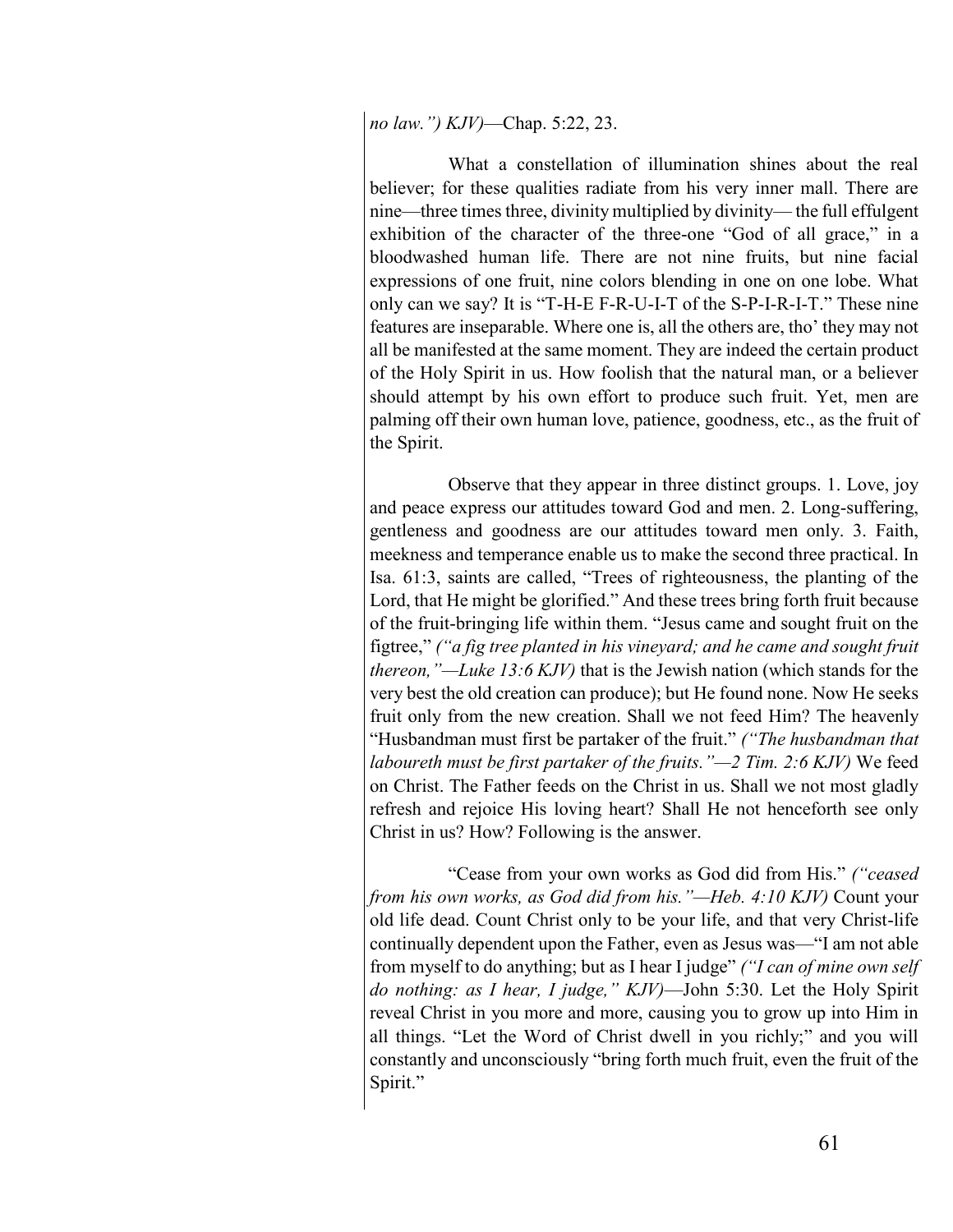Positives about the Spirit. 1. Christ crucified is the ground for receiving the Spirit thru faith— Chap. 3:13, 14. 2. The Spirit is ministered by the word of faith—Chap. 3:5. 3. The Galatians began in the Spirit–Chap. 3:3. 4. The Galatians received the Spirit by the hearing of faith—Chap.  $3:2.$ 5. Grace-believers are born after the Spirit—Chap. 4:29. 6. Believers live in the Spirit. He is their home—Chap. 5:25. Comp. Rom. 8:9. 7. Walking in the Spirit gives victory over the flesh—Chap. 5:16. 8. If we are led by the Spirit, law has no jurisdiction over us—Chap. 5:18 and Rom. 8:14. 9. The fruit of the Spirit is nine-fold—Chap. 5:22, 23. 10. The fruit of the Spirit is not subject to law—Above. 11. The flesh and the Spirit are diametrically opposed—Chap. 5:17. 12. Finally and gloriously, "he that soweth to the Spirit shall of the Spirit reap life everlasting"—Chap. 6:8.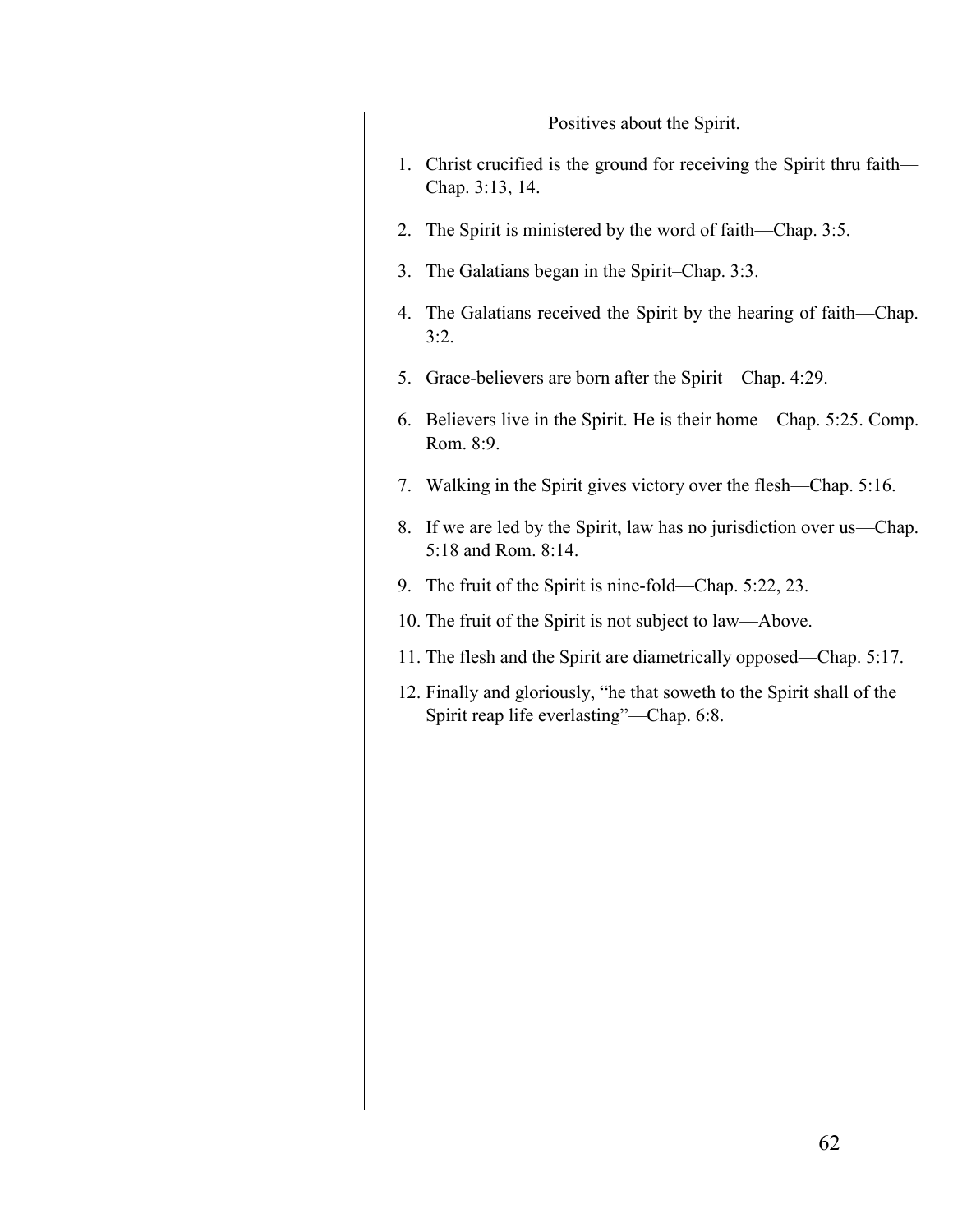# Concluding Counsels

# Chapter Six

"Brethren, if a man be overtaken in a fault, ye which are spiritual, restore such an one in the spirit of meekness, considering thyself, lest thou also be tempted."

This implies that some of those Galatian Christians were spiritual. They were not all under law. They were to do their part in recovering the legal from legality, or from any offence by which they might be overcome. The spiritual dare not boast of their spirituality. "What hast thou that thou hast not received?" *("what hast thou that thou didst not receive?"—1 Cor. 4:7 KJV)* They too may be tempted; for they still dwell in a mortal body. No matter how spiritual we may become, we can glory in the cross only—V. 14.

"Bear ye one another's burdens, and so fulfill the law of Christ," The law of Christ is to "love thy neighbor as thyself." A man's fault becomes to him a burden, a pressure, a grief; especially when he discovers that he is wrong. Satan, of course, is the original cause of that offense. Therefore, the oppressed one needs the help of the spiritual, who are to get under the burden and lift it off. "For if any man think himself to be something, being nothing; he deceiveth himself." The root cause of being overtaken is one's own self-conceit. Law-keepers are invariably conceit; for the old man always thinks more highly of himself than he ought. And if the spiritual yield to the conceit of their own flesh, they are also overtaken by a fault. Self-sufficiency is sure to have a tumble. "But let each man prove his own work." If he is a self-effort man, let him prove by the outcome of his effort that it is acceptable to God. If he is a grace-man, that is, spiritual, let him also prove the acceptance of his work by its outcome. The latter cannot be faulty, cannot depreciate the work of redemption, because he is depending upon the Lord alone. He finds his God sufficient. Hence, "he shall have his glorying in regard to himself alone," because he trusts Christ only. Let the other do likewise if he can. But how can he, since he is his own God?

"For each man shall bear his own load." This does not contradict verse 2. The Greek words translated "burden," in these two verses, are not the same. In the former, the word means pressure, grief, or misery arising from defeat, or failure. In this verse, it means a load, or freight. Each is to help the other bear his grief; but each is to carry his own load, do the work assigned to him. God gives ability for service to him who trusts Him; but He cannot give help to him who trusts in his own

6:1 Brethren, if a man be overtaken in a fault, ye which are spiritual, restore such an one in the spirit of meekness; considering thyself, lest thou also be tempted.

6:2 Bear ye one another's burdens, and so fulfil the law of Christ.

6:3 For if a man think himself to be something, when he is nothing, he deceiveth himself.

6:4 But let every man prove his own work, and then shall he have rejoicing in himself alone, and not in another.

6:5 For every man shall bear his own burden.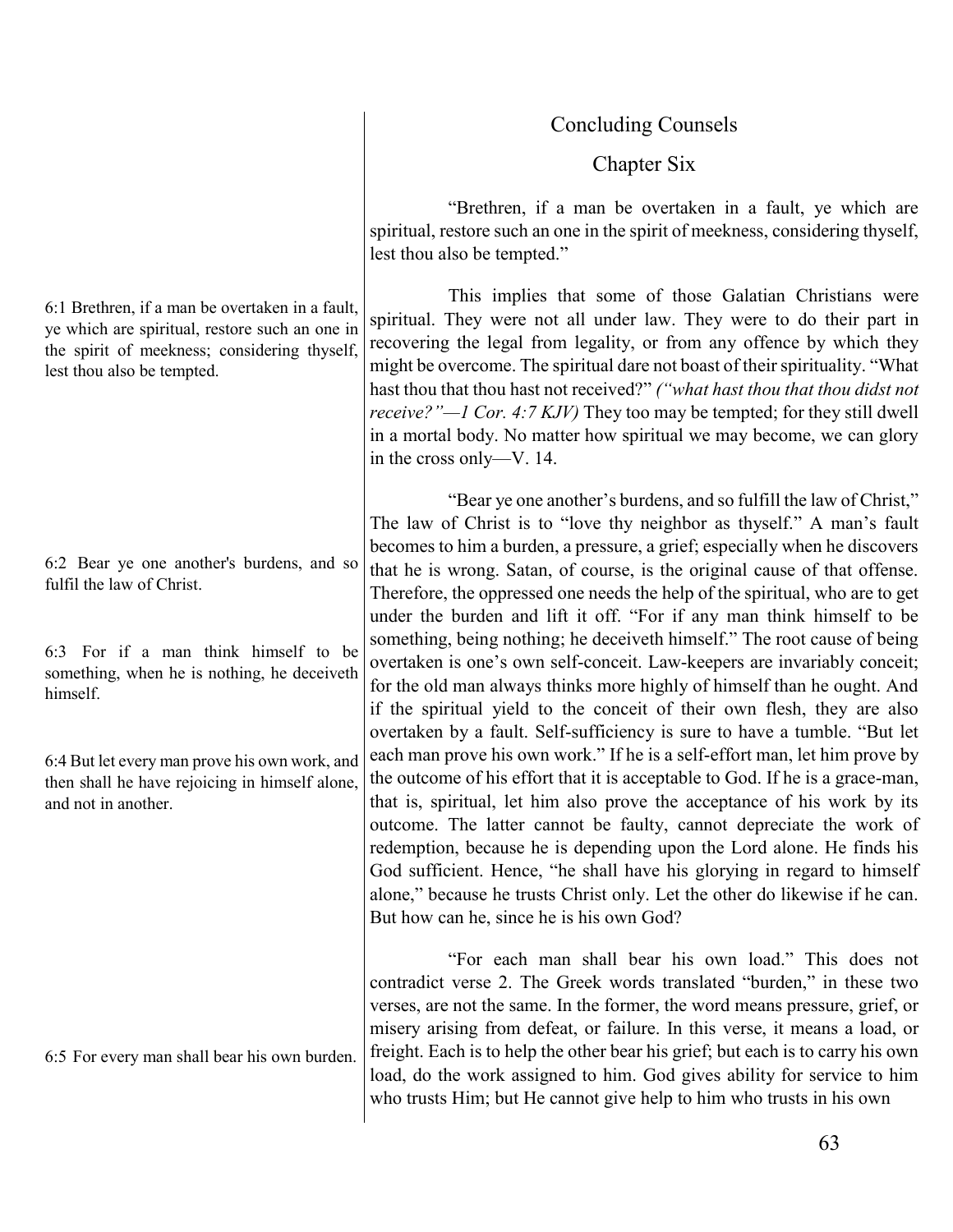6:6 Let him that is taught in the word communicate unto him that teacheth in all good things.

6:7 Be not deceived; God is not mocked: for whatsoever a man soweth, that shall he also reap.

wisdom, or strength. It is not true that "God helps those who help themselves." He helps the helpless. He is strength to the weak.

Each Saint a Free Dispensary

"Let him that is taught in the Word, communicate unto him that teacheth in all good things. Be not deceived. God is not mocked; for whatsoever a man soweth that shall he also reap."

Not every teacher really teaches "in all good things." To teach law-keeping or self-improvement, is not good at all. If your teacher instructs you by "the word of divine grace," you should support him with your substance as a thank-offering to the God of grace. Is giving a duty? Yes, verily. See \*Rom. 15:27. Jesus said, "Freely ye have received; freely give." But it is also a blessed co-operative privilege—"If we have sown unto you spiritual things, is it a great thing if we shall reap your carnal (material) things?" —l Cor. 9:11. There is scarcely a stronger test of loyalty to truth than giving. "If therefore ye have not been faithful in the unrighteous mammon who will commit to your trust the true riches?"— Luke 16:11. He that withholds his money from God's service does not love God's truth, no matter how tall his testimony may be.

"Be not deceived." Not every religious enterprise is God's cause. Not all that seems pious is really so. Not every preacher and teacher is God-sent. Of course, those judaizers received abundant support from the dear Galatians whom they deceived. Carnal workers always receive more financial aid than spiritual workers. And why? Because their hearers are only babes. They do not know what is truth. Fleshly efforts are pompously pious, spectacular, big, showy, swelled out—"Leaven puffs up." Such workers also work their hearers for support. The flesh-life being in preponderance in them, they freely respond to the fleshly labors and demands of the workers. But spiritual workers trust Him whom they serve. They receive their appointment and equipment from God; and He is their "Paymaster." A-many a-man has told me that he would help me if I would tell him my needs. But it is written, "Thou shalt have no other gods before ME." Those who trust God only, always get what they need, but not what their flesh may want. "God is not mocked." You cannot expect a reward from Him for helping to propagate error. Many of God's people are giving thousands of dollars for which they will receive no recompense save the deceived satisfaction of having given something.

\*Romans 15:27 "It hath pleased them verily; and their debtors they are. For if the Gentiles have been made partakers of their spiritual things, their duty is also to minister unto them in carnal things."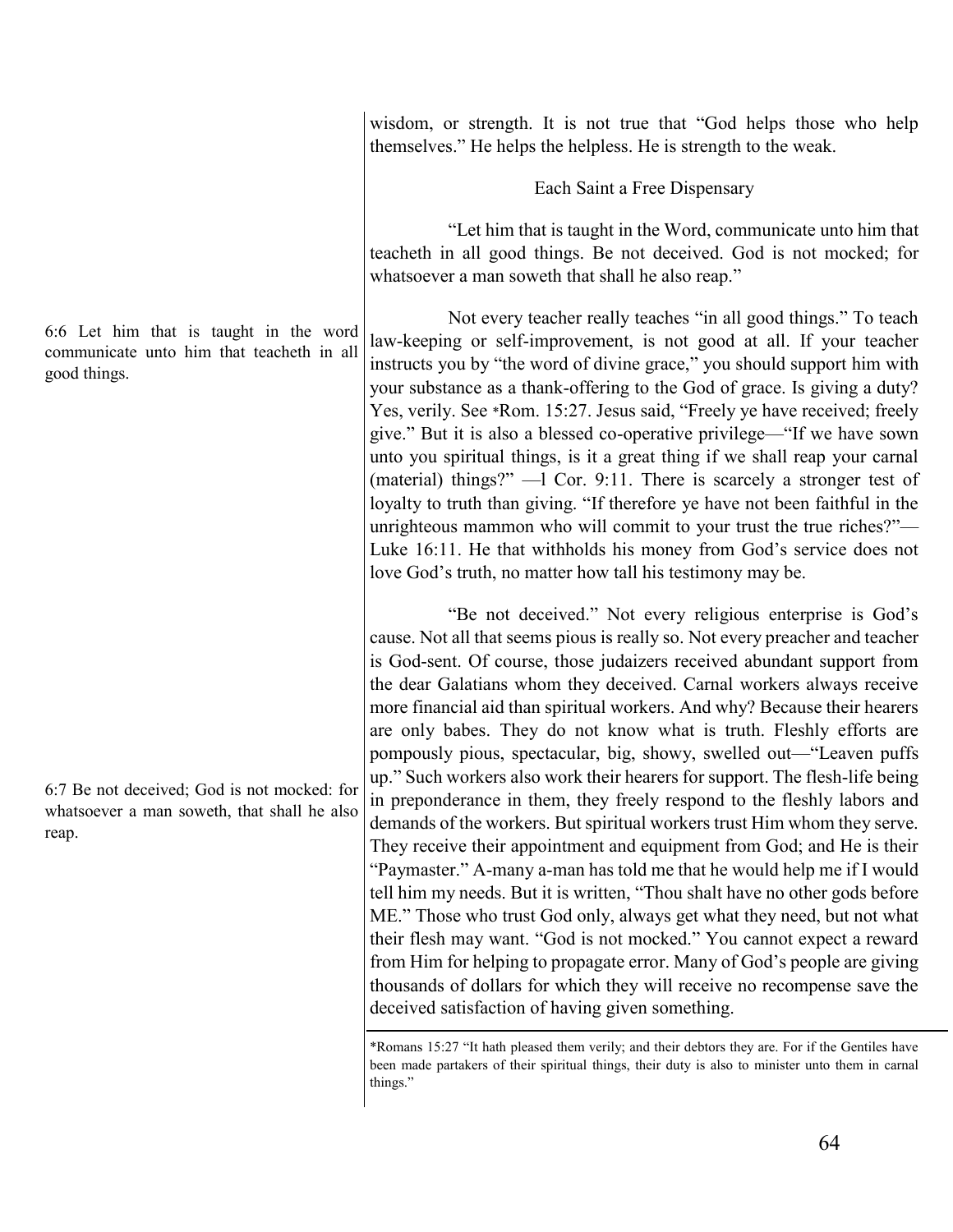## 6:8 For he that soweth to his flesh shall of the flesh reap corruption; but he that soweth to the Spirit shall of the Spirit reap life everlasting.

6:9 And let us not be weary in well doing: for in due season we shall reap, if we faint not.

"Whatsoever a man soweth, that shall he also reap: for he that soweth to his flesh, shall of the flesh reap corruption; but he that soweth to the Spirit, shall of the Spirit reap life everlasting." This is an unchangeable law. Sow wheat, and you reap wheat; sow chess, and you reap chess. Likewise, if you propagate self-righteousness, selfimprovement, self-crucifixion, law-keeping, etc., you will reap a carnal harvest. Support the carnal with your means, and there will appear over against your liberality the sad credit—"W-A-S-T-E." Your hard earnings will go up in smoke; for the building of wood and hay and stubble will be burned—l Cor. 3:12-16. But if you sow to the Spirit, that is, if you help to propagate the word of grace, whose teaching is "gold and silver and precious stone," you will receive a reward from God, an eternal reward, "according to your deeds." *("according to his deeds:"—Rom. 2:6 KJV)* Reader, remember that the Holy Spirit operates only along grace lines, showing up all the sinfulness of sin and the horridness and depravity of the flesh, and hence, magnifies the cross of Christ, thru which alone we can be saved by faith.

The Apostle is not speaking here primarily of salvation, but of compensation for service. If you support carnal institutions, you will not reap damnation, or separation from God; but you will reap corruption. The teaching you support, corrupts, defiles, disintegrates, instead of feeding and building up. You will be "saved as by fire," *("he himself shall be saved; yet so as by fire."—1 Cor. 3:15 KJV)* but your works will be burned. If you scatter the truth, the very beginning of which in experience is eternal life thru faith in Jesus, your harvest will also be of life, even eternal life. Your own spiritual life will grow in giving out the truth to others, and at harvest time, you will rejoice to see the abundant life in those whom you taught here by giving of your earnings. Therefore, two exhortations follow. "And let us not be weary in well-doing, for in due season we shall reap if we faint not." The harvest day will be on schedule time. Unfainting sowing is the condition of harvest reaping; but faith alone is the condition of eternal salvation—\*John 5:24. "As we have therefore opportunity, let us do good unto all men especially unto them who are of the household of faith." How can we do good to sinners? Not by reforming them, or educating them, or building almshouses for them. These are not the mission of the Church. How then? Preach Christ unto them. Offer them salvation thru Him. "Men dead in 65respasses and sins," *("who were dead in trespasses and sins;"—Eph. 2:1 KJV)* must hear the word of life and be born again.

\*John 5:24 "Verily, verily, I say unto you, He that heareth my word, and believeth on him that sent me, hath everlasting life, and shall not come into condemnation; but is passed from death unto life."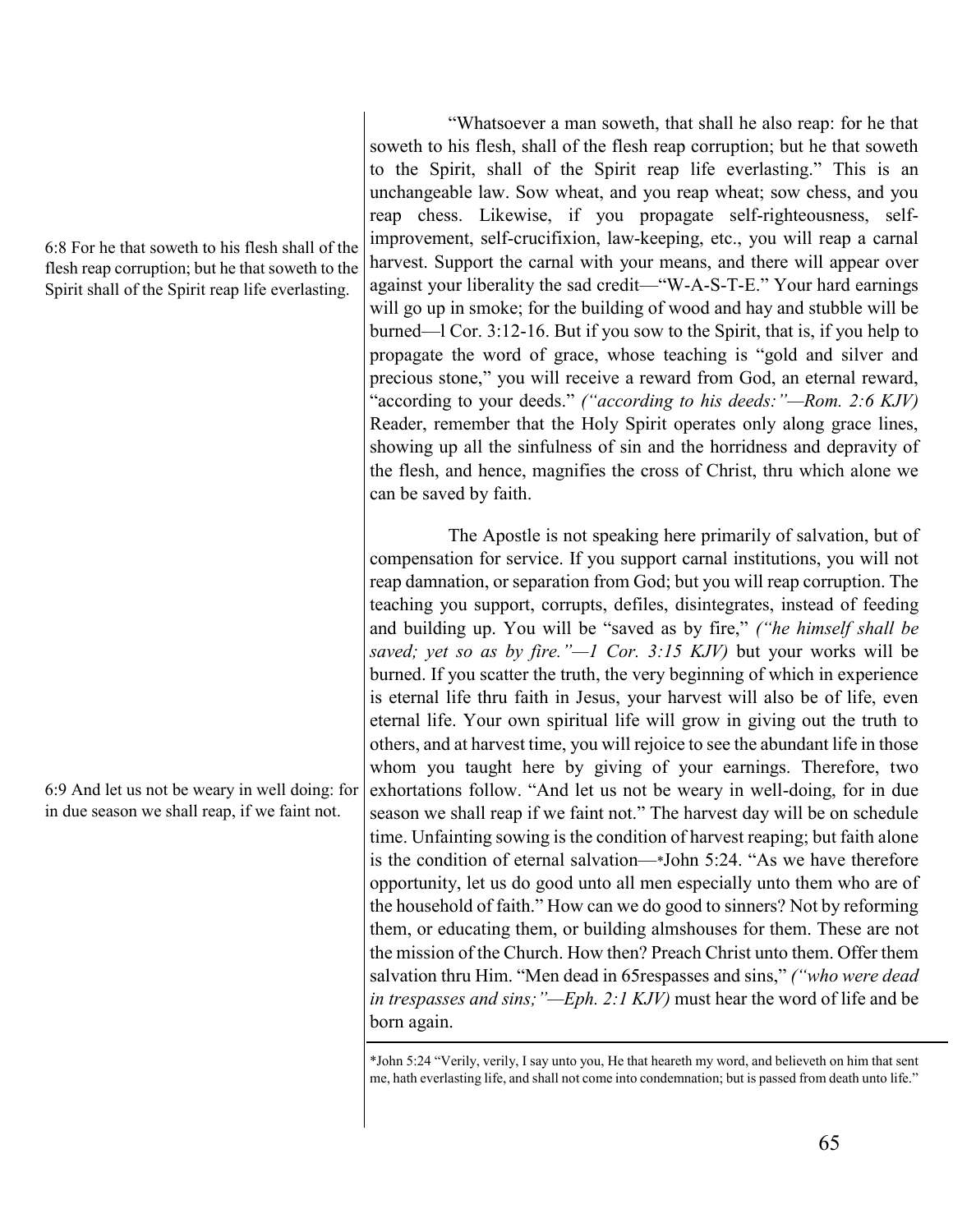6:10 As we have therefore opportunity, let us do good unto all *men*, especially unto them who are of the household of faith.

6:11 Ye see how large a letter I have written unto you with mine own hand.

6:12 As many as desire to make a fair shew in the flesh, they constrain you to be circumcised; only lest they should suffer persecution for the cross of Christ.

But there is an "especially" here which is generally overlooked. Our chief ministry is "unto them who are of the household of faith." The majority of saints are deceived in this particular. Satan, or flesh exclaims, "Oh, you are lazy; you are just a self-admiration society; you do not care for sinners." "Oh, they have no power; they are dry; they are all taken up with the word." Of course such people do not know that they know nothing, but have only a childhood experience. They know God's word so little that they have no love for it, no sense of the need of understanding it. They have a wry meager idea of the wideness and depth or God's will. They do not know that the whole Bible was written to the Lord's people, incidentally describing the nature, career and destiny of the wicked. 13 of Paul's epistles are addressed to the Church, or to some member of it. Study \*Eph. 4:11-14, a portion criminally neglected.

"See with how large letters I have written you with mine own hand." Because of his weak eyes, intimated in chap. 4:15, the Apostle mentions the size of the characters in his letter to them. Not a large letter, but large characters. This is one of the infirmities in which he gloried. Christ was magnified thru Paul's weakness. This he sets over against the carnal boast of legalists. Hence, the following verse.

"As many as desire to make a fair show in the flesh, compel you to be circumcised, only that they may not be persecuted for the cross of Christ." By way of review, look at the spirit and motives of judaizers. 1. They are saint-troublers and gospel-perverters— Chap. 1:7. 2. They are "false brethren," liberty-spies, slave-makers—Chap. 2:4, 5. 3. They are witches—Chap. 3:1. This is God's view of legalism. 4. They are saintseekers and door-shutters, all for their own sake. But "love seeketh not her own." *("seeketh not her own,"—1 Cor. 13:5 KJV)* 5. They are crossshunners, for the flesh denies our death with Christ; but it would fain be crucified on its own self-erected cross, that it may boast in its own effort. Self-killing brings no persecution. It wears a solemn face, walks uprightly, bows piously and seems very humble and holy. Jesus said, "Verily, they have their reward;" *("Verily I say unto you, They have their reward."— Matt. 6:5 KJV*) that is, they receive the plaudits of other people. But Jesus also declared, "But that which is highly esteemed among men is an abomination with God." *("for that which is highly esteemed among men is abomination in the sight of God."—Luke 16:15 KJV)* 6. They are self-

<sup>\*</sup>Ephesians 4:11-14 "And he gave some apostles; and some, prophets; and some, evangelists; and some, pastors and teachers; For the perfecting of the saints, for the work of the ministry, for the edifying of the body of Christ: Till we all come in the unity of the faith, and of the knowledge of the Son of God, unto a perfect man, unto the measure of the stature of the fulness of Christ: That we *henceforth* be no more children, tossed to and fro, and carried about with every wind of doctrine, by the sleight of men, *and* cunning craftiness, whereby they lie in wait to deceive;"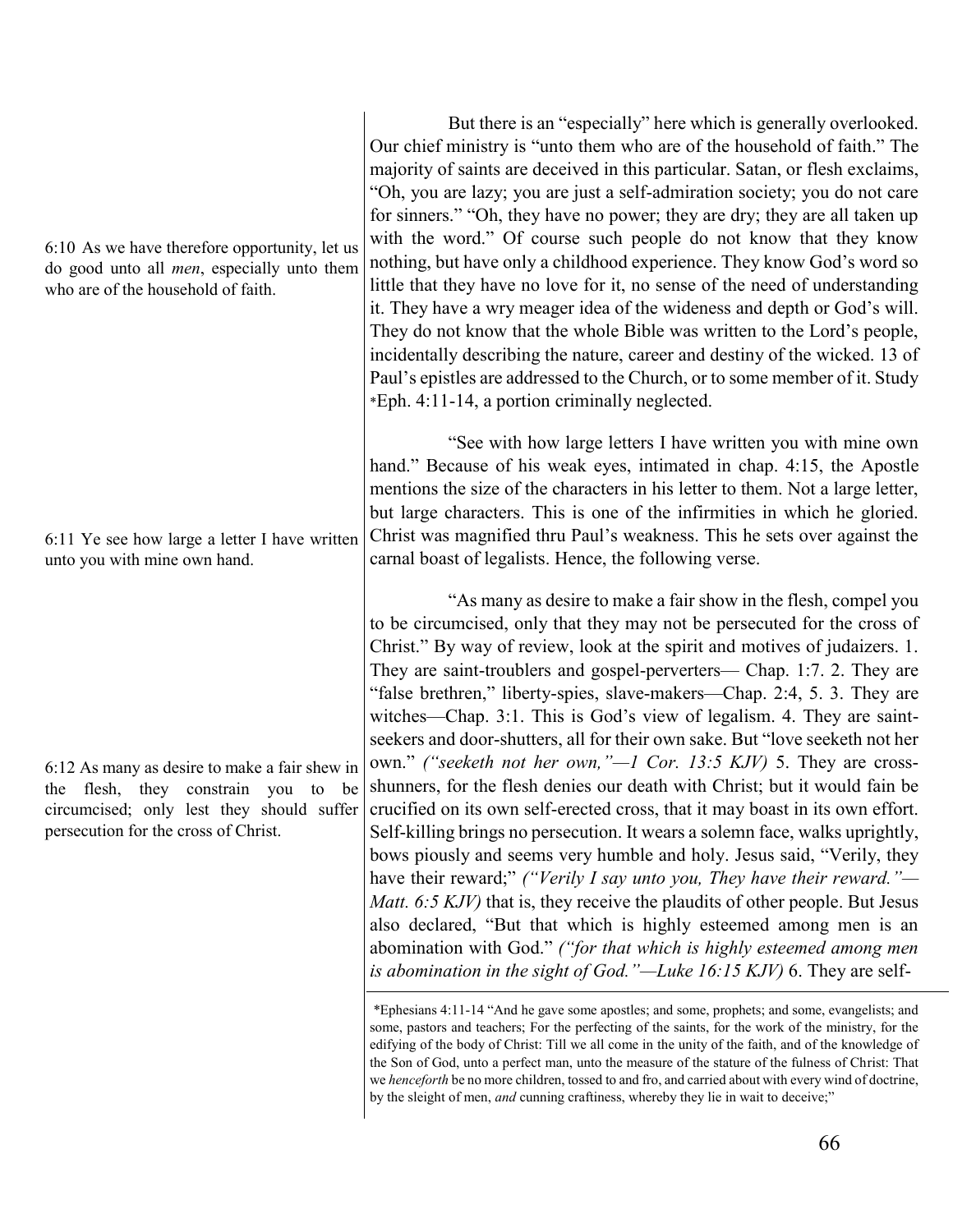exhibitors—"desire to make a fair show." *("desire to make a fair shew"— V. 12 KJV)* True humility, salvation by grace, victory thru grace, never seeks to make any kind of a show. It is modest, retiring, seeks the good of others, seeks to exhibit Christ for His sake alone. 7. They are fleshgloriers—V. 13. This is the last of seven sharp shameful inditements against judaizers, or law-keepers.

Dear Reader, do you understand that after all this is only hypocrisy? "For not even they who receive circumcision do themselves keep the law." And Jesus declared of the Pharisees, that "they say and do not"—Matt. 23. Peter had declared long before this epistle was written that judaizers by their teaching were tempting God and putting an unbearable yoke upon the disciples' necks—\*Acts 15:10. Why then should we yield to them? Why should we attempt to wear the galling yoke of law-keeping? Let us wear only Jesus' yoke of grace; for He invites us, saving, "My yoke is easy and my burden is light"—Matt. 11:29. Wear God's will as a yoke of "grace to thy neck" here, then you will wear His reward as "a crown of glory" hereafter—Prov. 3 and 4. Hallelujah!

#### Concluding Contrast

"But God forbid that I should glory, save in the cross of our Lord Jesus Christ, by whom the world is crucified unto me and I unto the world."—Chap. 6:14

We have often heard people declare with shouting that they had made a full surrender, that they had laid all on the altar, that they died out to this old world, and hence, were crucified with Christ. That was not Paul's experience; that is not his meaning at all. That is boasting in surrender, in consecration, in an experience. That is not boasting in Christ, or His cross. That is not deriving any good from Calvary. It is only imitation. And tho' well meant, yet there can be no gain, but irreparable loss from all such. The Apostle boasts, not in his own cross, but in the cross of Christ, because in Christ's death he died to the world and the world died to him.

"If One (Christ) died for all, then were all dead"—2 Cor. 5:14. Because he gloried in Christ's experience of death for him, he experienced the power of Christ's death in his life. He did not boast in a personal experience, but in an all-sufficient, judicial, provisional, accomplished fact. He gloried in an ignominious "must" (Mark 8:31), which his own sins had necessitated. He saw that the only way of salvation was life out

6:13 For neither they themselves who are circumcised keep the law; but desire to have you circumcised, that they may glory in your flesh.

6:14 But God forbid that I should glory, save in the cross of our Lord Jesus Christ, by whom the world is crucified unto me, and I unto the world.

<sup>\*</sup>Acts 15:10 "Now therefore why tempt ye God, to put a yoke upon the neck of the disciples, which neither our fathers nor we were able to bear?"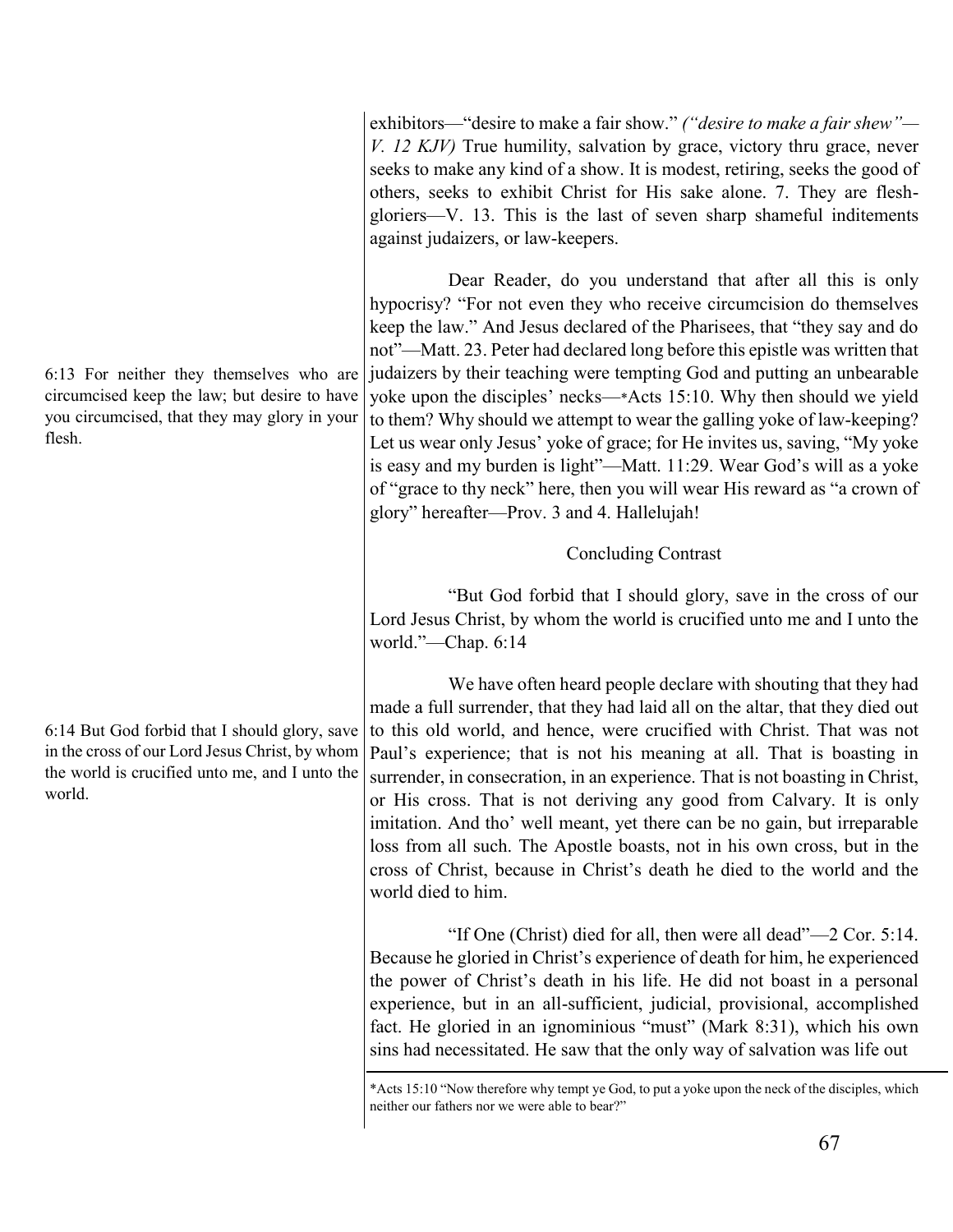6:15 For in Christ Jesus neither circumcision availeth any thing, nor uncircumcision, but a new creature.

6:16 And as many as walk according to this rule, peace be on them, and mercy, and upon the Israel of God.

of death. He saw that Jesus "was delivered (to death and the grave) on account of our offenses and raised again on account of our justification" *("Who was delivered for our offences, and was raised again for our justification." KJV)*—Rom. 4:25 And this explains the following verse— "In Christ Jesus, neither circumcision availeth anything, nor uncircumcision; but a new creation." As elsewhere stated, "If any man be in Christ, he is a new creation." The flesh was once for all crucified, or put to death, in the cutting off of Christ on Calvary—Col. 2:11. It cannot be cut off again by any self-crucifixion, or daily dying, to which circumcision here answers. Nor can anyone boast in not being circumcised; for he has been cut off at Calvary. All boasting is absolutely excluded, except boasting in our death with Christ 19 centuries ago. And only the new creation can join this boast.

#### Fervent Finale.

"And as many as shall walk according to this rule, peace be unto them and mercy, and upon the Israel of God." The word here translated "rule," was the carpenter's rule, the weaver's shuttle, the beam, or tongue of the balance, and the key or stop of the flute. It also represented a rule, or standard of excellence. Here it means God's measuring-rod of salvation, which is none other than "the Word of Grace." *("the word of his grace"—Acts 20:32 KJV)* "Being justified freely by His grace through the redemption that is in Christ Jesus, …by faith without the deeds of the law"—Rom. 3:24, 28. Peace and mercy from God cannot be expected except we walk according to the "Word of Grace." *("the word of his grace"—Acts 20:32 KJV)* This accounts for the unsettled, restless, peaceless, feverish condition among the saints. They are attempting to walk by man's rule, instead of God's rule. We walk by His rule by believing it heartily and practically and by constantly "yielding ourselves unto God as those that are alive from the dead, and our members as instruments of righteousness unto God" *("yield yourselves unto God, as those that are alive from the dead, and your members as instruments of righteousness unto God." KJV)* (Rom. 6:13,) and not yielding to shadows and ordinances, as tho' living in the world—Col. 2:17, 20. And who are "the Israel of God?" All Israelite is one who prevails. He is an overcomer. "As a prince hast thou power with God and with men and hast prevailed" (Gen. 32:28)—Gen. 32:24-32.

"From henceforth let no man trouble me, for I bear in my body the marks of the Lord Jesus." Some people give fanciful interpretations of Scripture. Here is a sample. It is claimed that Paul had the nail-prints of Jesus' death in his hands and the sword-print in his side. That is not at all the Apostle's meaning. If people believe that, they would seek it as a